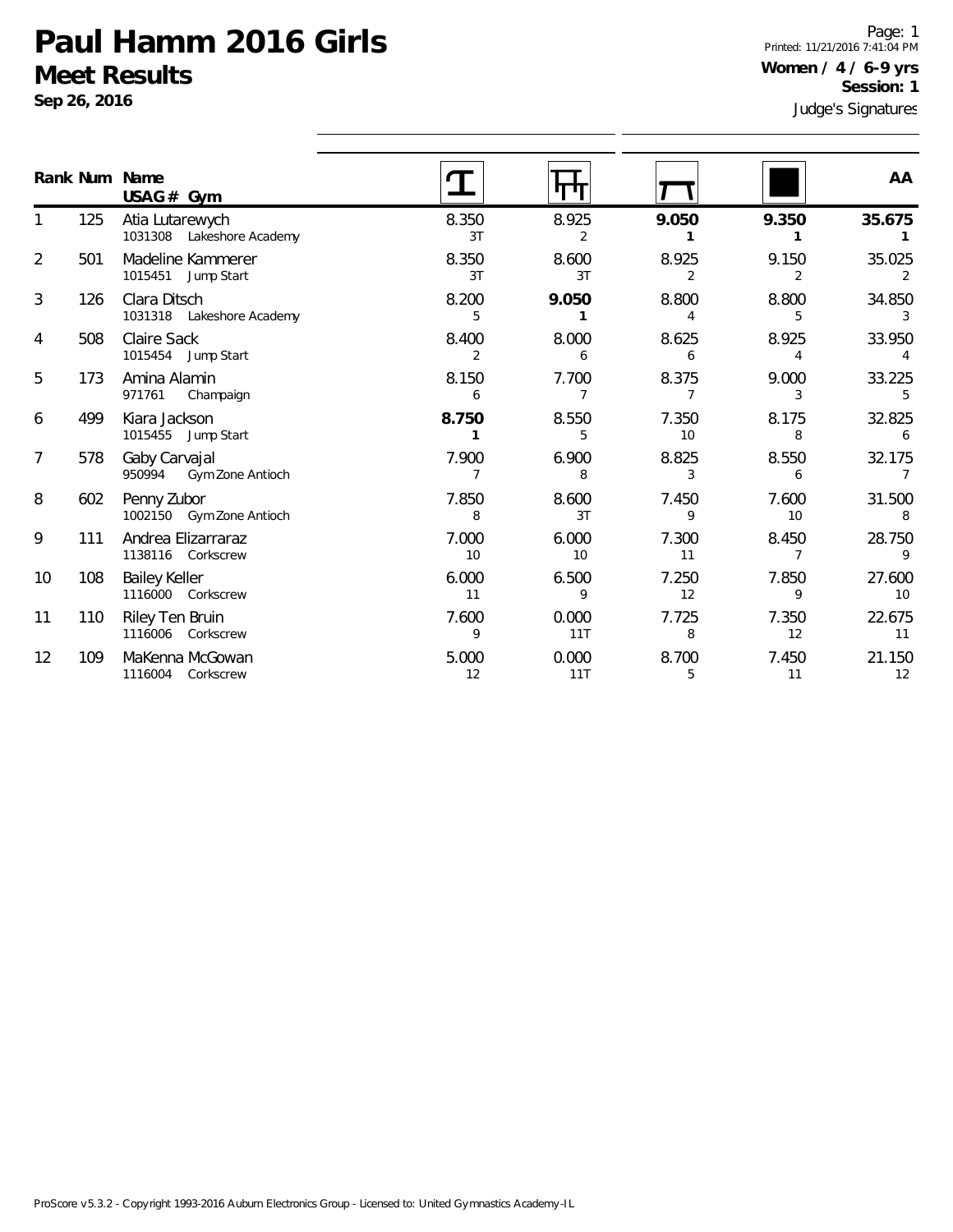**Sep 26, 2016**

Page: 1 Printed: 11/21/2016 7:41:10 PM **Women / 4 / 10+ yrs Session: 1**

|                |     | Rank Num Name<br>$USAG#$ Gym                    |                         |                         |                         |                         | AA                        |
|----------------|-----|-------------------------------------------------|-------------------------|-------------------------|-------------------------|-------------------------|---------------------------|
| 1              | 124 | Jessica Greenstone<br>1031306 Lakeshore Academy | 8.500<br>5              | 8.650<br>3T             | 9.150<br>$\mathbf{1}$   | 8.700<br>5T             | 35.000<br>1               |
| $\overline{2}$ | 114 | Eva Talarico<br>1031314 Lakeshore Academy       | 8.700<br>$\mathbf{1}$   | 8.550<br>$\overline{7}$ | 8.525<br>8              | 8.775<br>3              | 34.550<br>2               |
| 3              | 585 | Emily Kaluzinski<br>997415<br>Gym Zone Antioch  | 8.600<br>2              | 8.600<br>5T             | 8.550<br>6T             | 8.700<br>5T             | 34.450<br>3               |
| 4              | 172 | Lilia Wishall<br>971759<br>Champaign            | 8.550<br>3              | 8.750<br>2              | 8.000<br>14             | 8.875<br>2              | 34.175<br>4               |
| 5              | 504 | <b>Scarlett Maag</b><br>965526<br>Jump Start    | 8.300<br>6              | 8.800<br>$\mathbf{1}$   | 8.700<br>$\overline{4}$ | 8.200<br>13             | 34.000<br>5               |
| 6              | 597 | Addisyn Skwerski<br>1018562 Gym Zone Antioch    | 7.950<br>9              | 8.600<br>5T             | 8.650<br>5              | 8.550<br>8              | 33.750<br>6               |
| 7              | 105 | Bethany Cook<br>1016016 Corkscrew               | 7.900<br>10             | 8.650<br>3T             | 8.400<br>11             | 8.750<br>$\overline{4}$ | 33.700<br>7               |
| 8              | 170 | Lexi Isaacs<br>971746<br>Champaign              | 8.050<br>8              | 8.200<br>8              | 9.000<br>3              | 8.375<br>10             | 33.625<br>8               |
| 9              | 505 | Lucy Osman<br>Jump Start<br>965521              | 8.525<br>$\overline{4}$ | 7.550<br>11             | 8.100<br>13             | 9.125<br>$\mathbf{1}$   | 33.300<br>9               |
| 10             | 171 | Maya McCaffrey<br>971749<br>Champaign           | 8.200<br>$\overline{7}$ | 7.700<br>9              | 8.550<br>6T             | 8.300<br>12             | 32.750<br>10 <sup>°</sup> |
| 11             | 106 | Giggles Barnett<br>1016019 Corkscrew            | 7.850<br>11T            | 7.650<br>10             | 8.450<br>10             | 8.650<br>$\overline{7}$ | 32.600<br>11              |
| 12             | 587 | Katie Lage<br>Gym Zone Antioch<br>618145        | 7.700<br>14             | 7.350<br>14             | 9.025<br>2              | 8.500<br>9              | 32.575<br>12              |
| 13             | 507 | <b>Bryn Sack</b><br>965513<br>Jump Start        | 7.750<br>13             | 7.400<br>13             | 8.500<br>9              | 8.350<br>11             | 32.000<br>13              |
| 14             | 589 | Krisala Mack<br>1018565<br>Gym Zone Antioch     | 7.850<br>11T            | 7.500<br>12             | 7.350<br>15             | 7.700<br>14             | 30.400<br>14              |
| 15             | 107 | Elizabeth Howen<br>1115997 Corkscrew            | 7.050<br>15             | 0.000<br>15             | 8.150<br>12             | 7.400<br>15             | 22.600<br>15              |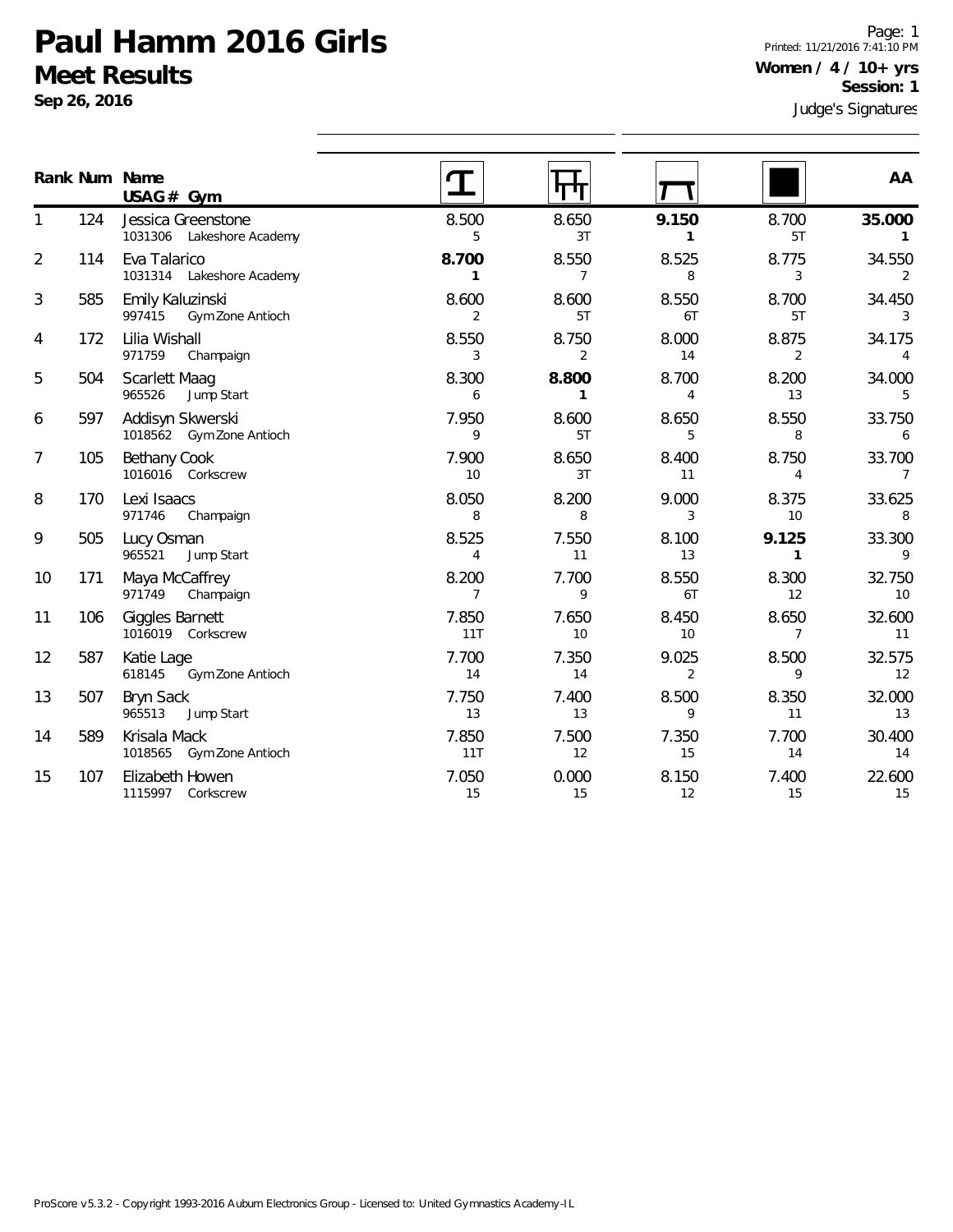**Sep 26, 2016**

Judge's Signatures Page: 1 Printed: 11/21/2016 7:41:14 PM **Women / 5 / 7-10 yrs Session: 1**

|                |     | Rank Num Name<br>$USAG#$ Gym                      |                         | पण                      |                       |                         | AA                       |
|----------------|-----|---------------------------------------------------|-------------------------|-------------------------|-----------------------|-------------------------|--------------------------|
| 1              | 417 | Kamryn Banach<br>633738<br>Aspire                 | 9.225<br>$\mathbf{1}$   | 9.150<br>1T             | 9.125<br>3T           | 9.000<br>3              | 36.500<br>$\mathbf{1}$   |
| $\overline{2}$ | 421 | <b>Alexis Crowley</b><br>936592<br>Aspire         | 9.150<br>3              | 8.750<br>3T             | 9.000<br>6T           | 9.050<br>2              | 35.950<br>2              |
| 3              | 423 | Sydney Henderson<br>936923<br>Aspire              | 9.000<br>5              | 9.150<br>1T             | 9.250<br>$\mathbf{1}$ | 8.325<br>11             | 35.725<br>3              |
| 4              | 455 | Kierra Flynn<br>948549<br><b>USGTC</b>            | 9.200<br>$\overline{2}$ | 8.750<br>3T             | 9.050<br>5            | 8.550<br>$\overline{7}$ | 35.550<br>$\overline{4}$ |
| 5              | 415 | Olivia Chovanec<br>629438<br>Aspire               | 8.850<br>6              | 8.200<br>9              | 9.125<br>3T           | 8.775<br>5T             | 34.950<br>5              |
| 6              | 414 | Alyx Tubbs<br>623452<br>Aspire                    | 9.050<br>4              | 8.450<br>5              | 9.200<br>2            | 8.050<br>14             | 34.750<br>6              |
| 7              | 456 | Jordan Gondeck<br>948558<br><b>USGTC</b>          | 8.800<br>$\overline{7}$ | 8.400<br>6              | 8.700<br>10           | 8.775<br>5T             | 34.675<br>$\overline{7}$ |
| 8              | 413 | Sabina Charlebois<br>623405<br>Aspire             | 8.700<br>8              | 8.150<br>10             | 7.850<br>15           | 9.175<br>$\mathbf{1}$   | 33.875<br>8              |
| 9              | 192 | <b>Avery Collins</b><br>647844<br>Premier         | 8.650<br>10T            | 7.750<br>13T            | 9.000<br>6T           | 8.350<br>10             | 33.750<br>9              |
| 10             | 418 | Sydney Rico<br>640407<br>Aspire                   | 8.200<br>16             | 8.300<br>8              | 8.925<br>8            | 8.125<br>13             | 33.550<br>10             |
| 11             | 199 | Ivy Bloomfield<br>957321<br>Premier               | 8.550<br>12T            | 8.350<br>$\overline{7}$ | 8.050<br>13           | 8.400<br>9              | 33.350<br>11             |
| 12             | 422 | Mikayla Conwell<br>936922<br>Aspire               | 8.450<br>15             | 8.000<br>11T            | 8.275<br>11           | 8.450<br>8              | 33.175<br>12             |
| 13             | 416 | Lauren Oxley<br>629446<br>Aspire                  | 8.650<br><b>10T</b>     | 8.000<br>11T            | 8.750<br>9            | 7.700<br>16             | 33.100<br>13             |
| 14             | 601 | Katherine Wondrasek<br>619190<br>Gym Zone Antioch | 8.550<br>12T            | 7.400<br>15             | 8.000<br>14           | 8.925<br>4              | 32.875<br>14             |
| 15             | 186 | Lisa Keating<br>647705<br>Premier                 | 8.675<br>9              | 7.350<br>16             | 8.250<br>12           | 7.925<br>15             | 32.200<br>15             |
| 16             | 577 | Ava Bullock<br>1002079<br>Gym Zone Antioch        | 8.525<br>14             | 7.750<br>13T            | 7.500<br>16           | 8.250<br>12             | 32.025<br>16             |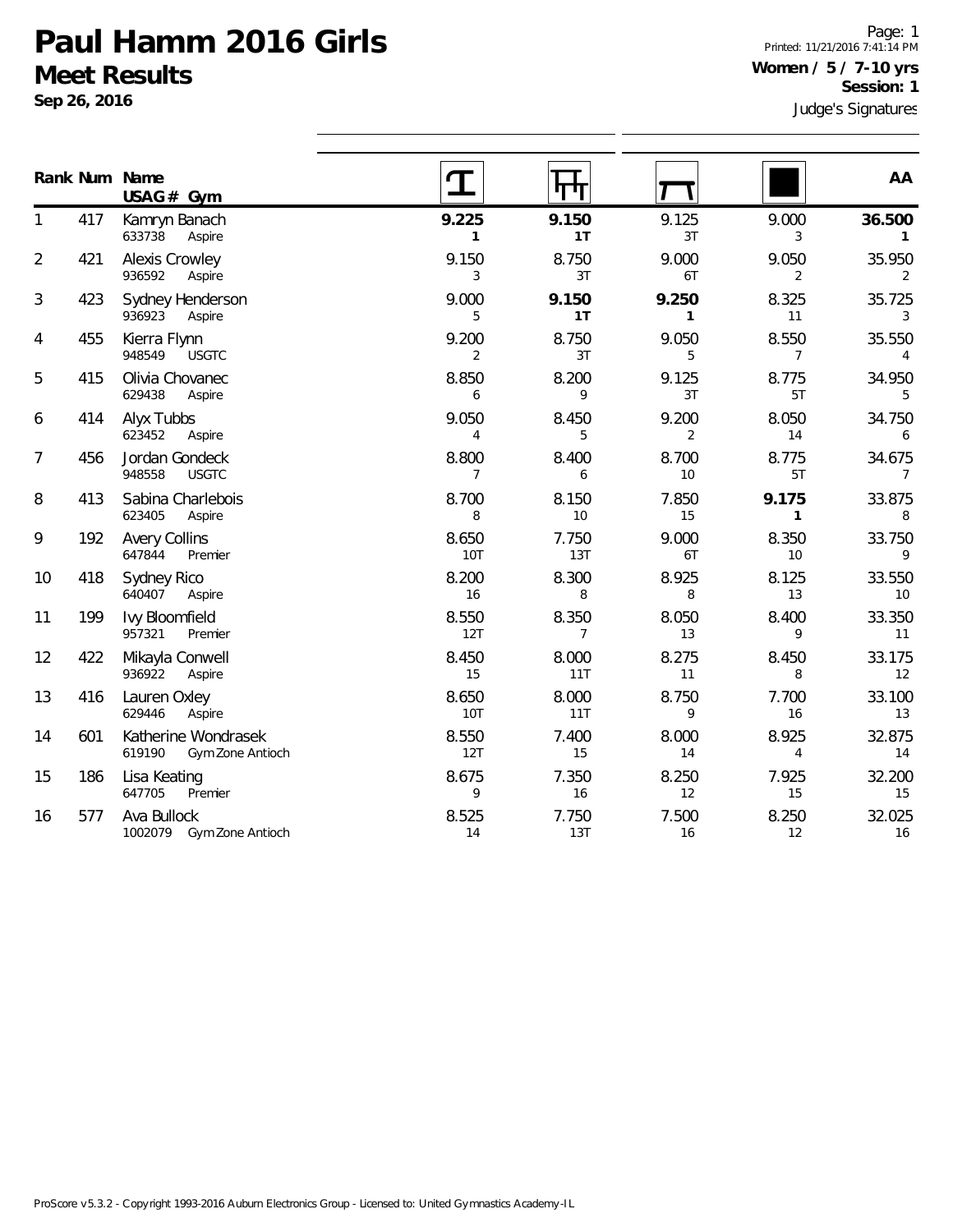**Sep 26, 2016**

Page: 1 Printed: 11/21/2016 7:41:18 PM **Women / 5 / 11+ yrs Session: 1**

|                |     | Rank Num Name<br>$USAG#$ Gym                      |                         |             |                         |             | AA                       |
|----------------|-----|---------------------------------------------------|-------------------------|-------------|-------------------------|-------------|--------------------------|
|                | 420 | Alyssa Stonitsch<br>936576<br>Aspire              | 8.900<br>4              | 9.250       | 9.250                   | 9.000<br>2  | 36.400                   |
| $\overline{2}$ | 574 | Rowan Birch<br>634267<br>Gym Zone Antioch         | 9.100                   | 8.400       | 8.875<br>5              | 8.925<br>3  | 35.300                   |
| 3              | 595 | Jocelyn Schultz<br>965343<br>Gym Zone Antioch     | 9.050<br>$\overline{2}$ | 7.800<br>8T | 8.725<br>7              | 9.300       | 34.875<br>3              |
| 4              | 457 | <b>Ashley Sprague</b><br>948563 USGTC             | 8.475<br>10             | 8.350<br>5  | 8.750<br>6              | 8.900<br>4T | 34.475                   |
| 5              | 611 | Amy Oehmke<br>1170553 Aspire                      | 8.650<br>6T             | 8.650<br>2  | 8.675<br>8              | 8.325<br>10 | 34.300                   |
| 6              | 174 | Annabelle Price<br>588546<br>Champaign            | 8.700<br>5              | 8.200<br>6  | 8.550<br>9              | 8.750<br>6  | 34.200<br>6              |
| 7              | 629 | Mackenzie McCarty<br>948561<br><b>USGTC</b>       | 8.950<br>3              | 8.550<br>3  | 8.150<br><b>10T</b>     | 8.275<br>11 | 33.925<br>$\overline{7}$ |
| 8              | 419 | Kalyn Bebej<br>642027<br>Aspire                   | 8.575<br>8              | 8.050<br>7  | 8.925<br>4              | 8.000<br>12 | 33.550<br>8              |
| 9              | 579 | Joycelyn Crum<br>583539<br>Gym Zone Antioch       | 8.650<br>6T             | 7.150<br>11 | 9.000<br>3              | 8.725       | 33.525<br>9              |
| 10             | 198 | Samantha Arlt<br>957274<br>Premier                | 8.550<br>9              | 7.800<br>8T | 8.150<br>10T            | 8.900<br>4T | 33.400<br>10             |
| 11             | 454 | Allison Antonio<br>619660<br><b>USGTC</b>         | 8.200<br>11             | 7.400<br>10 | 9.125<br>$\overline{2}$ | 8.650<br>8  | 33.375<br>11             |
| 12             | 581 | Sydney Friel<br>618133<br><b>Gym Zone Antioch</b> | 7.600<br>12             | 6.050<br>12 | 7.050<br>12             | 8.350<br>9  | 29.050<br>12             |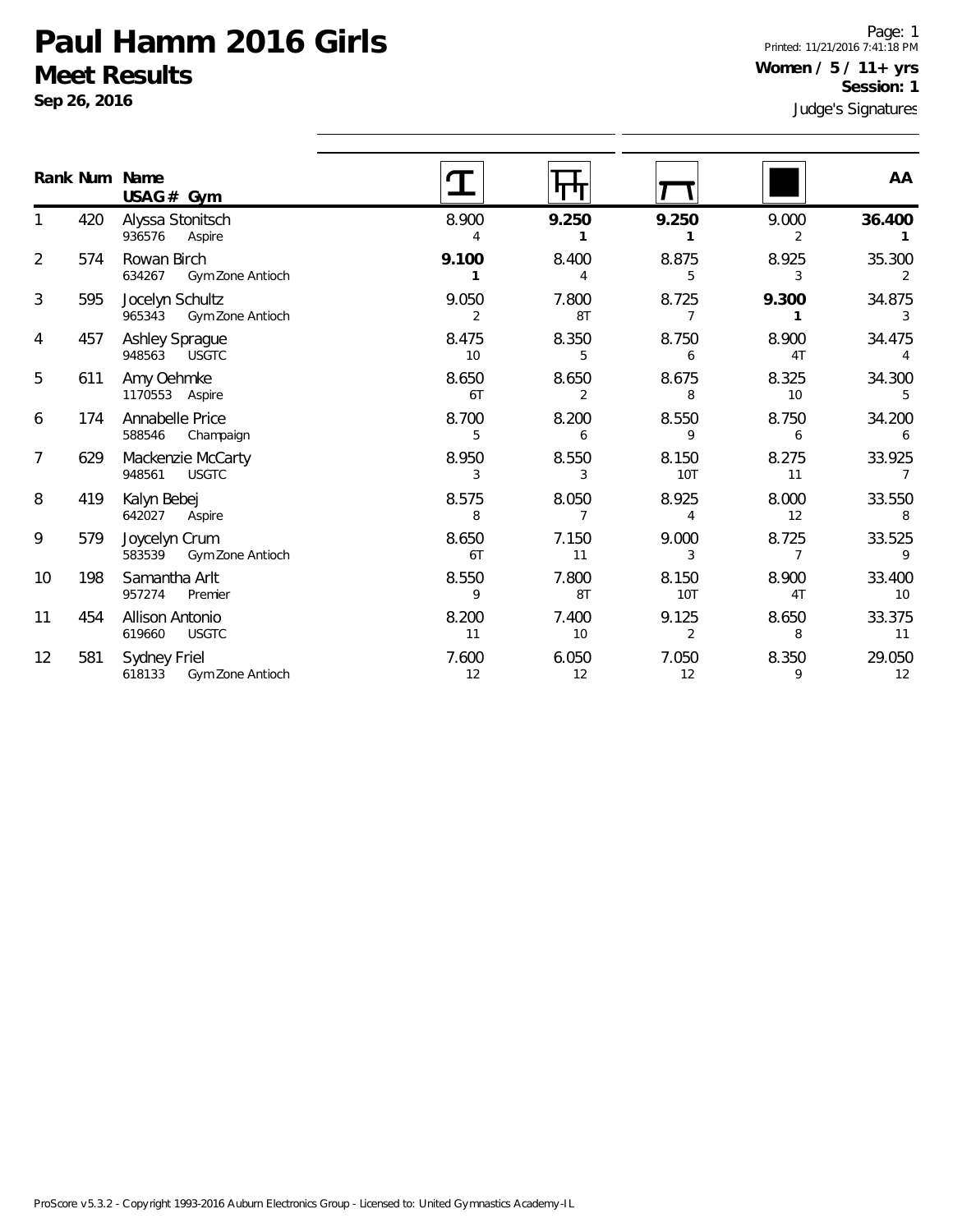**Sep 26, 2016**

Page: 1 Printed: 11/21/2016 7:41:22 PM **Women / XS / 6-11 yrs Session: 1**

|                |     | Rank Num Name                                     |             |             |             |                         | AA           |
|----------------|-----|---------------------------------------------------|-------------|-------------|-------------|-------------------------|--------------|
|                | 516 | $USAG#$ Gym<br>Samantha Hopper<br>1144792 Premier | 9.400       | 9.450<br>2  | 9.200<br>2  | 9.500                   | 37.550       |
| $\overline{2}$ | 530 | Elizabeth Wojcik<br>1143283 Premier               | 9.300<br>2  | 9.400<br>4  | 8.700<br>6T | 8.600<br>7T             | 36.000       |
| 3              | 513 | Molly Devine<br>1139263 Premier                   | 8.550<br>5  | 9.425<br>3  | 8.600<br>8  | 9.000<br>4              | 35.575<br>3  |
| 4              | 518 | Megan Miller<br>1144805 Premier                   | 8.800<br>3  | 9.100<br>7  | 9.050<br>3  | 8.600<br>7T             | 35.550       |
| 5              | 521 | Abby O'Connor<br>1139261 Premier                  | 8.100<br>7T | 8.950<br>8  | 9.300       | 9.050<br>3              | 35.400<br>5  |
| 6              | 523 | Chloe Peot<br>1032629 Premier                     | 8.100<br>7T | 9.500       | 8.825<br>5  | 8.350<br>10             | 34.775<br>6  |
| 7              | 500 | Anna Kammerer<br>1015452 Jump Start               | 8.150<br>6  | 8.850<br>10 | 8.450<br>9  | 9.150<br>$\overline{2}$ | 34.600       |
| 8              | 526 | Ally Sonnenberg<br>1139273 Premier                | 7.450<br>11 | 9.225<br>6  | 9.000<br>4  | 8.825<br>5              | 34.500<br>8  |
| 9              | 515 | Lauren Foster<br>1143258 Premier                  | 7.800<br>10 | 9.375<br>5  | 8.700<br>6T | 8.200<br>11             | 34.075<br>9  |
| 10             | 554 | Megan Seiden<br>1139825 Premier West              | 8.600<br>4  | 8.900<br>9  | 7.450<br>11 | 8.800<br>6              | 33.750<br>10 |
| 11             | 496 | Avery GInglen<br>1033971 Jump Start               | 8.100<br>7T | 8.350<br>11 | 8.050<br>10 | 8.600<br>7 <sub>T</sub> | 33.100<br>11 |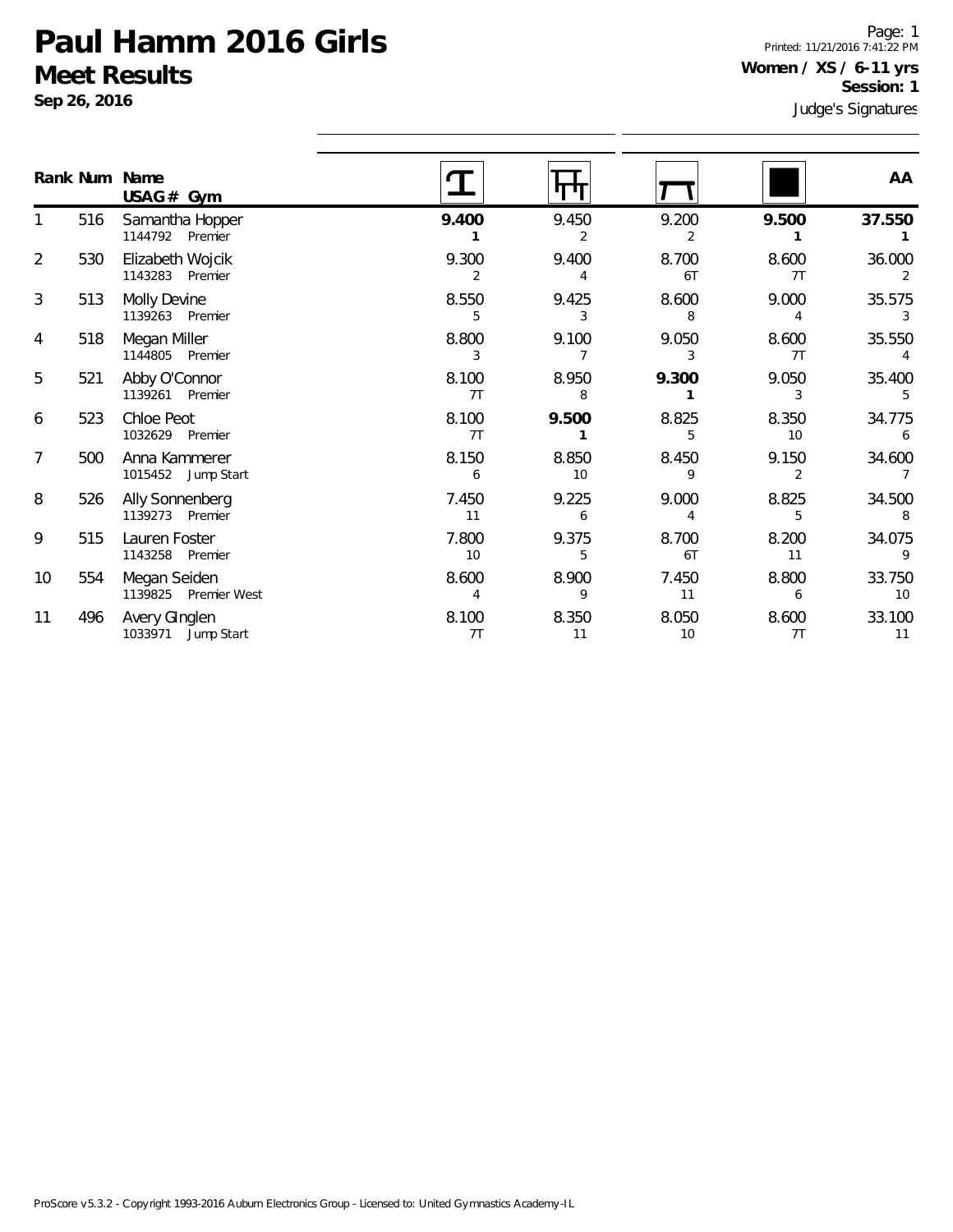**Sep 26, 2016**

Judge's Signatures Page: 1 Printed: 11/21/2016 7:41:34 PM **Women / XS / 12+ yrs Session: 1**

|               |     | Rank Num Name<br>USAG# Gym                        |             |            |                       |            | AA     |
|---------------|-----|---------------------------------------------------|-------------|------------|-----------------------|------------|--------|
|               | 529 | Karsyn Warden<br>Premier<br>1144788               | 8.650<br>1T | 9.250      | 9.350                 | 9.075      | 36.325 |
| $\mathcal{P}$ | 520 | Clarlotte Neubert<br>1144809<br>Premier           | 8.650<br>1T | 9.325      | 8.750                 | 8.700      | 35.425 |
| 3             | 527 | Madeleine Temple<br>1139266 Premier               | 8.050       | 8.900      | 9.150                 | 8.525      | 34.625 |
| 4             | 537 | <b>Allison Deutsch</b><br>1139779<br>Premier West | 8.500       | 8.100      | 8.450                 | 8.450      | 33.500 |
| 5             | 536 | Caitlin Czepiel<br>1139777<br>Premier West        | 7.950       | 8.350      | 8.200                 | 8.500      | 33.000 |
| 6             | 552 | Reagan Sanders<br>Premier West<br>1139817         | 7.700<br>6  | 8.200<br>6 | 8.050<br><sub>6</sub> | 8.150<br>h | 32.100 |
|               | 514 | Jessica Fornek<br>1139276<br>Premier              | 0.000       | 9.050      | 0.000                 | 0.000      | 9.050  |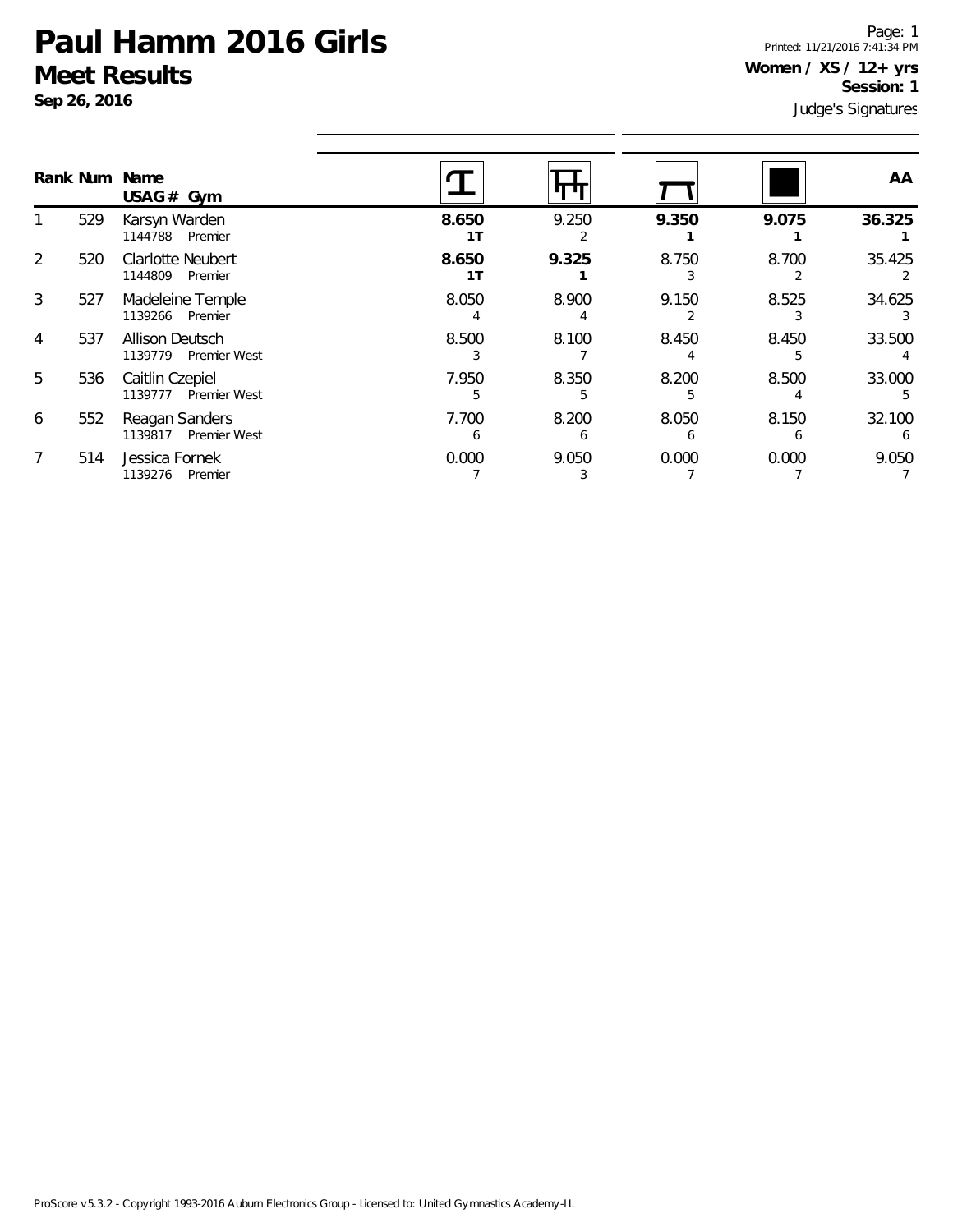**Sep 26, 2016**

Page: 1 Printed: 11/21/2016 7:41:38 PM **Women / 6 / 7-11 yrs Session: 2**

|            |     | Rank Num Name<br>$USAG#$ Gym                  |                       |                         |              |                     | AA                        |
|------------|-----|-----------------------------------------------|-----------------------|-------------------------|--------------|---------------------|---------------------------|
| 1          | 289 | Brianna Beckerman<br>633398<br>Premier West   | 9.125<br>3            | 9.400<br>3              | 9.725<br>1   | 9.375<br>1          | 37.625<br>1               |
| 2          | 326 | Arisson Lodwig<br>1013643 Premier West        | 9.050<br>7T           | 9.600<br>$\mathbf{1}$   | 9.400<br>3T  | 9.300<br>2          | 37.350<br>2               |
| 3          | 325 | Gabby Chavez<br>1013642 Premier West          | 9.075<br>5T           | 8.950<br>8              | 9.250<br>7T  | 9.100<br>4T         | 36.375<br>3               |
| 4          | 302 | Alexandra Anderson<br>964863<br>Premier West  | 8.600<br>20T          | 9.300<br>4T             | 9.150<br>13T | 9.175<br>3          | 36.225<br>4               |
| 5          | 323 | Isabella Aguirre<br>1013640 Premier West      | 9.075<br>5T           | 8.900<br>9              | 9.425<br>2   | 8.750<br>15         | 36.150<br>5               |
| 6          | 330 | Ayanna Toney<br>1013649 Premier West          | 8.875<br>13T          | 9.250<br>6              | 9.200<br>10T | 8.700<br>16T        | 36.025<br>6               |
| 7          | 647 | <b>Riley Strahl</b><br>620918<br>Palatine     | 8.575<br>23T          | 9.300<br>4T             | 9.175<br>12  | 8.925<br>9T         | 35.975<br>$\overline{7}$  |
| 8          | 303 | Anna Kristianson<br>964867<br>Premier West    | 8.875<br>13T          | 8.600<br>19             | 9.375<br>5T  | 9.100<br>4T         | 35.950<br>8               |
| 9          | 286 | Gianna Roncone<br>633357<br>Premier West      | 8.950<br>10           | 8.750<br>13T            | 9.400<br>3T  | 8.600<br><b>18T</b> | 35.700<br>9               |
| 10         | 307 | Mariana Gonzales<br>965300<br>Premier West    | 8.725<br>16T          | 9.150<br>$\overline{7}$ | 9.375<br>5T  | 8.350<br>26T        | 35.600<br>10 <sup>°</sup> |
| 11         | 184 | Abby Aldrich<br>647697<br>Premier             | 8.700<br>18           | 9.425<br>2              | 8.500<br>29  | 8.925<br>9T         | 35.550<br>11              |
| 12         | 465 | Madilynn Crick<br>950816<br><b>USGTC</b>      | 8.900<br>12           | 8.350<br>21T            | 9.000<br>16T | 8.950<br>7T         | 35.200<br>12              |
| 13T        | 462 | Madison Kahn<br>638691<br><b>USGTC</b>        | 8.925<br>11           | 8.750<br>13T            | 8.950<br>19  | 8.500<br>23T        | 35.125<br>13T             |
| 13T        | 603 | Jane Forsberg<br>950815<br><b>USGTC</b>       | 8.575<br>23T          | 8.850<br><b>10T</b>     | 8.750<br>23T | 8.950<br>7T         | 35.125<br>13T             |
| 15T        | 275 | Paige Harrison<br>569952<br>Premier West      | 8.600<br>20T          | 8.850<br>10T            | 9.250<br>7T  | 8.350<br>26T        | 35.050<br>15T             |
| 15T        | 575 | Julia Blasinski<br>627075<br>Gym Zone Antioch | 8.450<br>29           | 8.750<br>13T            | 9.000<br>16T | 8.850<br>12T        | 35.050<br>15T             |
| 17         | 511 | Chelsea Wetzel<br>629385<br>Jump Start        | 9.050<br>7T           | 8.300<br>23             | 8.750<br>23T | 8.800<br>14         | 34.900<br>17              |
| <b>18T</b> | 641 | Abby Gallicho<br>935141<br>Palatine           | 8.350<br>30           | 8.700<br><b>16T</b>     | 9.200<br>10T | 8.600<br>18T        | 34.850<br>18T             |
| <b>18T</b> | 576 | Lilly Bruschuk<br>585624<br>Gym Zone Antioch  | 9.100<br>4            | 8.050<br>27             | 8.800<br>20T | 8.900<br>11         | 34.850<br>18T             |
| 20         | 463 | Gabby Nguyen<br>638695<br><b>USGTC</b>        | 8.725<br>16T          | 8.850<br>10T            | 8.700<br>25T | 8.550<br>21T        | 34.825<br>20              |
| 21         | 466 | Kaitlyn Fang<br>955907<br><b>USGTC</b>        | 8.650<br>19           | 8.650<br>18             | 8.800<br>20T | 8.700<br>16T        | 34.800<br>21              |
| 22         | 282 | Addison Benson<br>629436<br>Premier West      | 9.250<br>$\mathbf{1}$ | 8.100<br>26             | 9.150<br>13T | 8.150<br>29         | 34.650<br>22              |
| 23         | 183 | Elena Koulouris<br>647695<br>Premier          | 8.525<br>26T          | 8.150<br>25             | 9.025<br>15  | 8.850<br>12T        | 34.550<br>23              |
| 24         | 189 | Melissa Gavin<br>647711<br>Premier            | 8.575<br>23T          | 8.500<br>20             | 8.700<br>25T | 8.425<br>25         | 34.200<br>24              |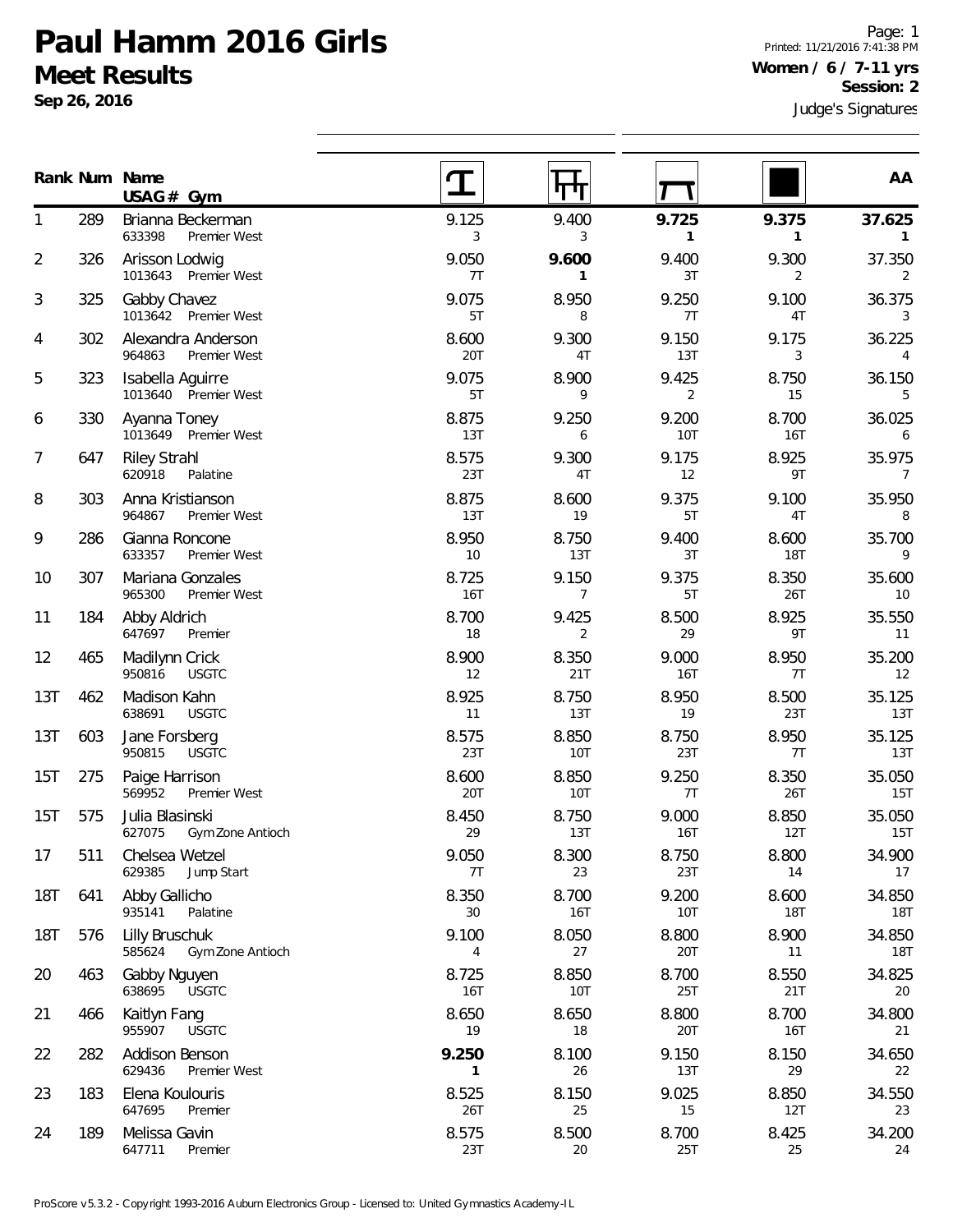**Sep 26, 2016**

Page: 2 Printed: 11/21/2016 7:41:38 PM **Women / 6 / 7-11 yrs Session: 2**

|     |     | Rank Num Name<br>USAG# Gym                 |              |              |              |                         | AA            |
|-----|-----|--------------------------------------------|--------------|--------------|--------------|-------------------------|---------------|
| 25T | 358 | Sienna Biwer<br>1139762<br>Premier West    | 8.525<br>26T | 8.350<br>21T | 9.250<br>7T  | 8.050<br>30             | 34.175<br>25T |
| 25T | 750 | Julia Bukowski<br><b>USGTC</b><br>950812   | 8.775<br>15  | 8.700<br>16T | 8.450<br>30  | 8.250<br>28             | 34.175<br>25T |
| 27  | 604 | Jolee Waddington<br><b>USGTC</b><br>948583 | 8.475<br>28  | 8.250<br>24  | 8.800<br>20T | 8.550<br>21T            | 34.075<br>27  |
| 28  | 678 | Meghan Smith<br>EGGS<br>566166             | 8.600<br>20T | 7.850<br>28  | 8.650<br>28  | 8.500<br>23T            | 33.600<br>28  |
| 29  | 460 | Mia Aretos<br>576464<br><b>USGTC</b>       | 9.000<br>9   | 7.750<br>29  | 8.700<br>25T | 8.000<br>31             | 33.450<br>29  |
| 30  | 193 | Isabella Cecconi<br>647846<br>Premier      | 9.150<br>2   | 7.250<br>31  | 7.850<br>31  | 9.100<br>4 <sub>T</sub> | 33.350<br>30  |
| 31  | 104 | Paige Bogenski<br>938118<br>Corkscrew      | 8.100<br>31  | 7.350<br>30  | 9.000<br>16T | 8.600<br><b>18T</b>     | 33.050<br>31  |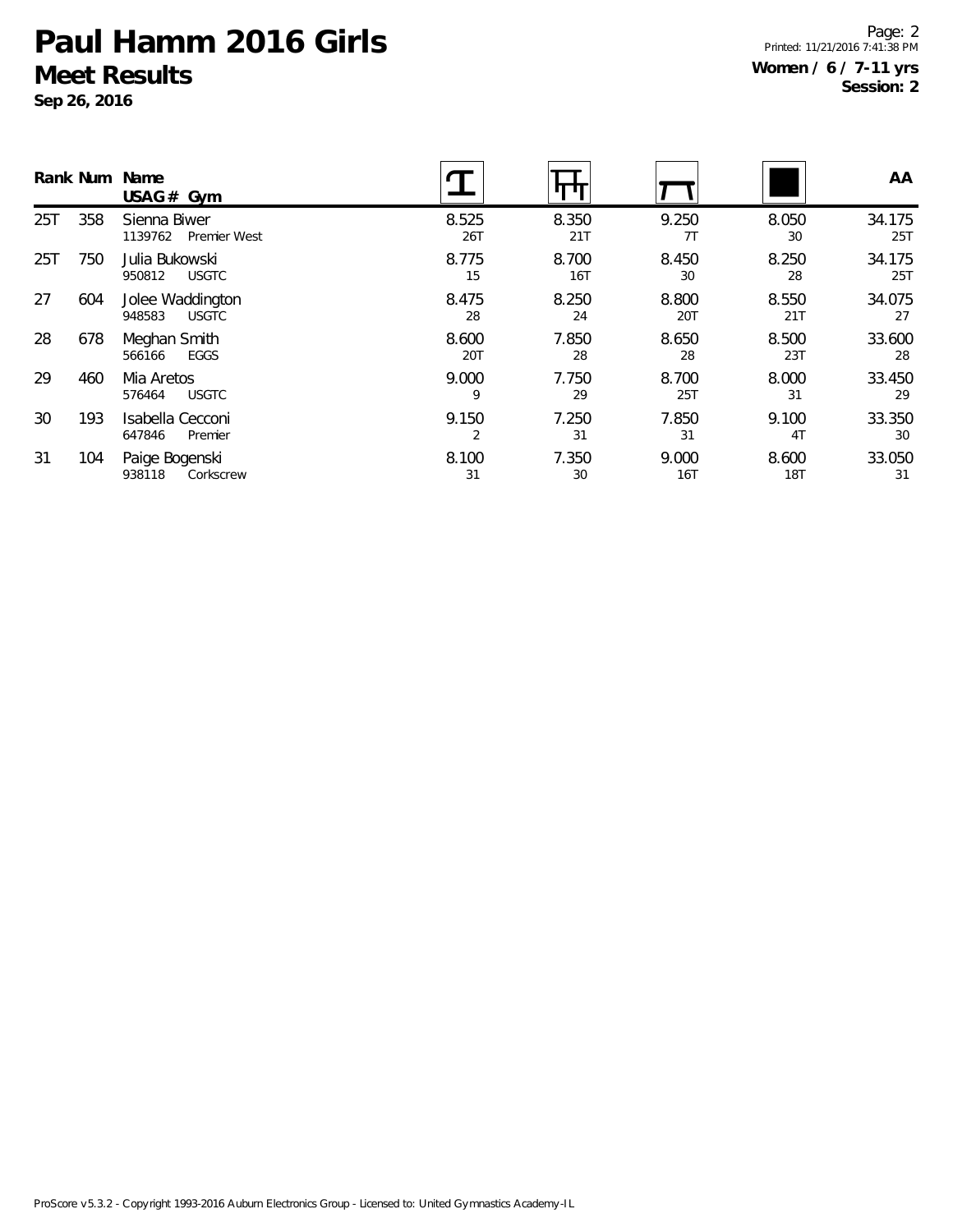**Sep 26, 2016**

Page: 1 Printed: 11/21/2016 7:41:42 PM **Women / 6 / 12+ yrs Session: 2**

|                |     | Rank Num Name<br>USAG# Gym                       |                         |                       |                         |                     | AA                        |
|----------------|-----|--------------------------------------------------|-------------------------|-----------------------|-------------------------|---------------------|---------------------------|
| 1              | 645 | Elise Seamon<br>639705<br>Palatine               | 9.025<br>$\overline{7}$ | 9.275<br>2            | 9.350<br>1T             | 9.125<br>2T         | 36.775<br>$\mathbf{1}$    |
| $\overline{2}$ | 467 | Emma Fang<br><b>USGTC</b><br>955909              | 9.150<br>3              | 9.100<br>3            | 9.175<br>5              | 8.900<br>6T         | 36.325<br>2               |
| 3              | 290 | Ericka Beltran<br>633399<br>Premier West         | 8.750<br>17             | 9.300<br>$\mathbf{1}$ | 9.125<br>6              | 9.075<br>4          | 36.250<br>3               |
| 4              | 655 | <b>Hope Cordes</b><br>628248<br>Flying High      | 8.775<br>13T            | 8.650<br>7T           | 9.350<br>1T             | 9.200<br>1          | 35.975<br>4               |
| 5              | 637 | Catherine Banzen<br>577508<br>Palatine           | 8.950<br>8T             | 8.800<br>5            | 9.000<br>8T             | 8.875<br>8          | 35.625<br>5               |
| 6              | 359 | Erin Dow<br>1139764 Premier West                 | 8.950<br>8T             | 8.500<br>11           | 8.950<br>10             | 9.125<br>2T         | 35.525<br>6               |
| 7              | 327 | Jadelyn Ngo<br>1013644 Premier West              | 9.450<br>$\mathbf{1}$   | 9.000<br>4            | 8.150<br>25T            | 8.850<br>9T         | 35.450<br>7               |
| 8              | 458 | Gina Aretos<br><b>USGTC</b><br>543146            | 8.950<br>8T             | 8.650<br>7T           | 8.650<br>17T            | 8.725<br>12T        | 34.975<br>8               |
| 9              | 292 | Callie Kubal<br>633429<br>Premier West           | 8.700<br><b>19T</b>     | 8.200<br>15           | 9.100<br>$\overline{7}$ | 8.950<br>5          | 34.950<br>9               |
| 10             | 191 | Sandra Dzielski<br>647840<br>Premier             | 9.100<br>4T             | 8.650<br>7T           | 8.450<br>22             | 8.350<br>20         | 34.550<br>10 <sup>°</sup> |
| 11T            | 459 | Delaney Dawson<br><b>USGTC</b><br>570227         | 9.075<br>6              | 8.700<br>6            | 8.000<br>27             | 8.700<br>14T        | 34.475<br>11T             |
| 11T            | 649 | Rachel Van de Cotte<br>554510<br>Palatine        | 8.825<br>12             | 8.100<br>19           | 9.000<br>8T             | 8.550<br>17         | 34.475<br>11T             |
| 13             | 461 | Allyson Flynn<br>619643<br><b>USGTC</b>          | 8.775<br>13T            | 7.900<br>20           | 8.925<br>11             | 8.850<br>9T         | 34.450<br>13              |
| 14             | 509 | Olivia Skibinski<br>567122<br>Jump Start         | 8.700<br><b>19T</b>     | 8.475<br>12           | 8.900<br>12T            | 8.300<br>21         | 34.375<br>14              |
| 15             | 594 | Hannah Runyard<br>511310<br>Gym Zone Antioch     | 8.775<br>13T            | 8.150<br>16T          | 8.650<br>17T            | 8.725<br>12T        | 34.300<br>15              |
| 16             | 684 | Angela Burk<br><b>USGTC</b><br>619658            | 8.650<br>22             | 7.850<br>21           | 8.750<br>15T            | 8.825<br>11         | 34.075<br>16              |
| 17             | 586 | Alexis Knabel<br>618173<br>Gym Zone Antioch      | 8.775<br>13T            | 8.350<br>13           | 8.550<br>21             | 8.250<br>22T        | 33.925<br>17              |
| 18             | 188 | Evelyn Glaze<br>647709<br>Premier                | 9.100<br>4T             | 8.150<br>16T          | 8.400<br>23             | 8.250<br>22T        | 33.900<br>18              |
| 19             | 596 | Bryanna Self<br>574949<br>Gym Zone Antioch       | 8.625<br>23T            | 8.250<br>14           | 7.950<br>28             | 8.900<br>6T         | 33.725<br>19              |
| 20             | 324 | Gabriella Catuara<br>1013641<br>Premier West     | 8.625<br>23T            | 7.350<br>24           | 9.350<br>1T             | 8.175<br>25         | 33.500<br>20              |
| 21             | 129 | Isabelle Shenfeld<br>587209<br>Lakeshore Academy | 9.175<br>2              | 6.500<br>29           | 9.200<br>4              | 8.600<br>16         | 33.475<br>21              |
| 22             | 679 | Kaiya Koyanagi<br>635987<br>EGGS                 | 8.700<br><b>19T</b>     | 6.850<br>27           | 8.900<br>12T            | 8.700<br><b>14T</b> | 33.150<br>22              |
| 23             | 182 | Athena Koulouris<br>647693<br>Premier            | 7.900<br>28             | 7.750<br>22           | 8.850<br>14             | 8.400<br><b>18T</b> | 32.900<br>23              |
| 24             | 661 | Rebecka Hutchinson<br>959977<br>Flying High      | 8.950<br>8T             | 6.950<br>26           | 8.600<br>19T            | 8.150<br>26         | 32.650<br>24              |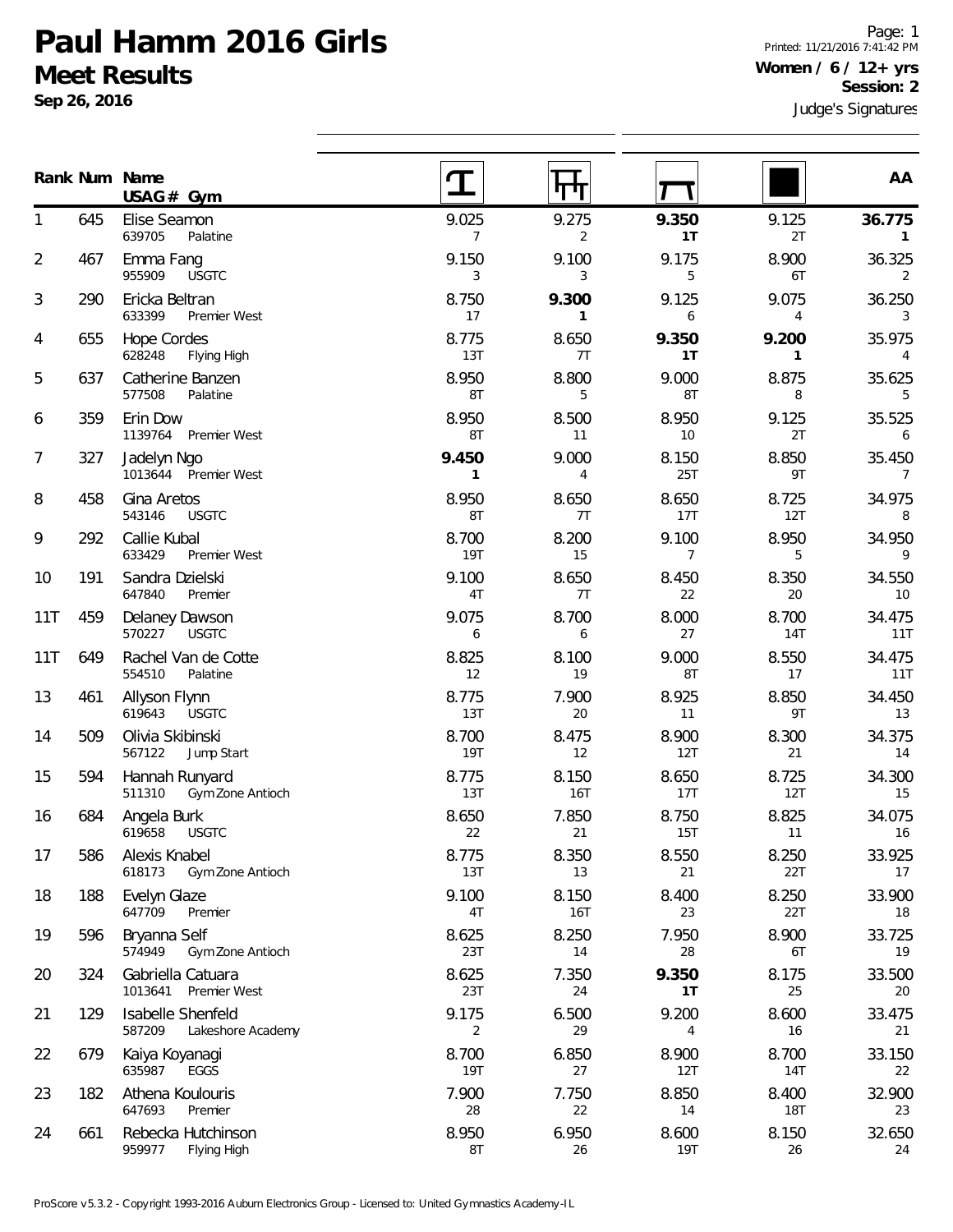**Sep 26, 2016**

Page: 2 Printed: 11/21/2016 7:41:43 PM **Women / 6 / 12+ yrs Session: 2**

|    |     | Rank Num Name<br>USAG $#$ Gym                  |             |              |              |                     | AA.          |
|----|-----|------------------------------------------------|-------------|--------------|--------------|---------------------|--------------|
| 25 | 103 | Savannah Barnett<br>Corkscrew<br>938116        | 8.725<br>18 | 6.700<br>28  | 8.600<br>19T | 8.400<br><b>18T</b> | 32.425<br>25 |
| 26 | 588 | Jenna Lamberty<br>Gym Zone Antioch<br>585625   | 8.350<br>25 | 7.400<br>23  | 8.150<br>25T | 8.100<br>27         | 32.000<br>26 |
| 27 | 613 | Presley Cash<br>Lynns tumbling & gym<br>625377 | 8.225<br>26 | 7.250<br>25  | 8.350<br>24  | 7.900<br>28         | 31.725<br>27 |
| 28 | 179 | Jordan McCarthy<br>Premier<br>571833           | 8.175<br>27 | 8.150<br>16T | 0.000<br>29  | 8.200<br>24         | 24.525<br>28 |
| 29 | 638 | Katie Bilotas<br>554489<br>Palatine            | 0.000<br>29 | 8.625<br>10  | 8.750<br>15T | 0.000<br>29         | 17.375<br>29 |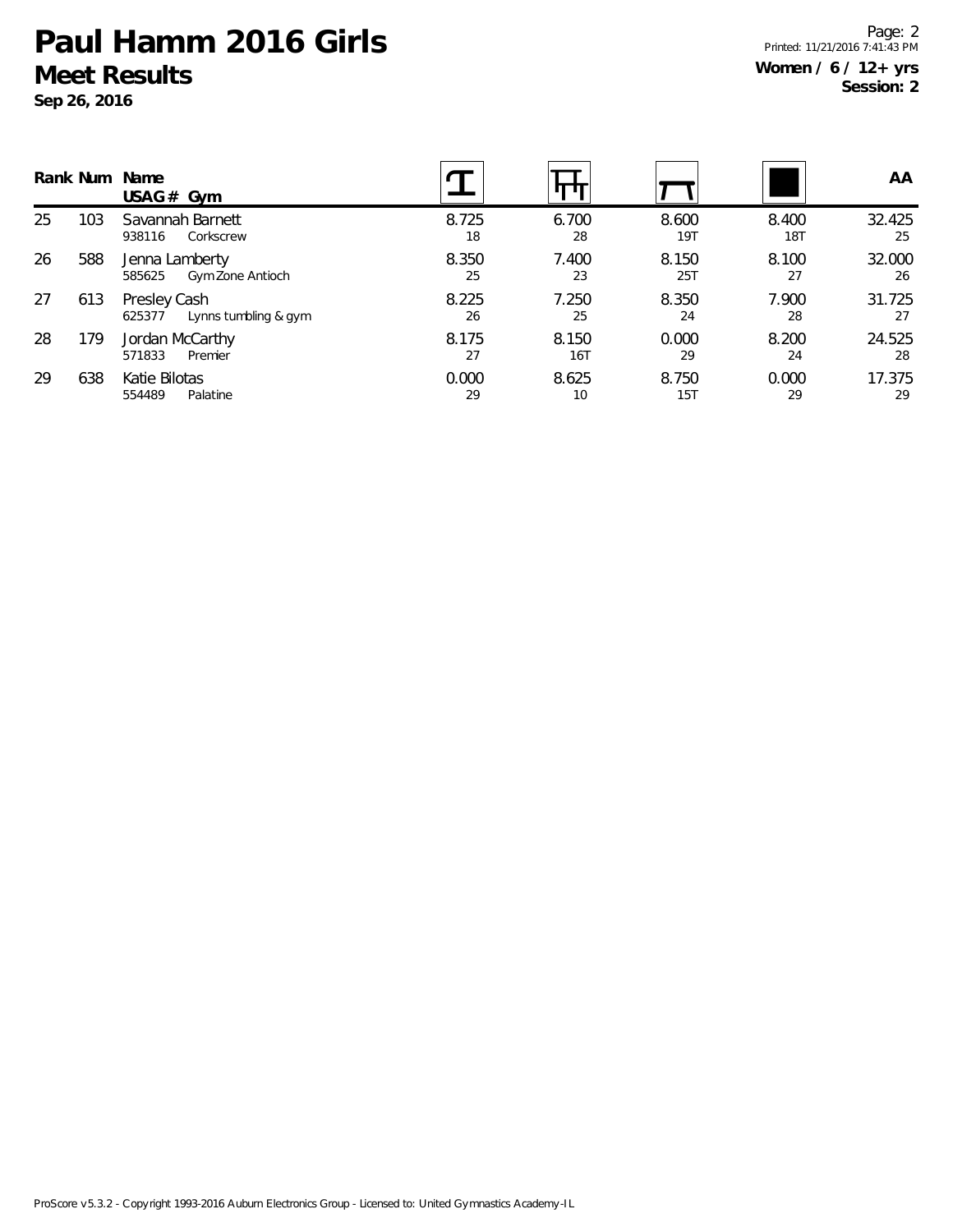**Gym USAG #**

633433 Premier West

633414 Premier West

974299 Premier West

293 Alexa Landfair

291 Brenna English

426 Alexandra Boeschel 577053 Aspire

435 Viviana Campuzano 630491 Aspire

436 Gwendelyn Cantu

584 Grace Hanke

672 Liliana Villa

630 Shea McClory

481 Isabella Palmer 560037 USGTC

569093 Gym Zone Antioch

628238 Flying High

570230 USGTC

195 Kathryn Snouffer 647849 Premier

308 Taylor Smith

**Sep 26, 2016**

**Num Name Rank**

1

2

3

4

5T

5T

7

8

9

10

11

12

13

14

15

16

17T

17T

19

20

21

22

23

Page: 1 Printed: 11/21/2016 7:41:48 PM **Women / 7 / 7-12 yrs Session: 3**

**AA**

| 436 | Gwendelyn Cantu<br>634641<br>Aspire         | 9.075<br>9T  | 9.350<br>6T  | 9.350<br>4   | 9.050<br>12T | 36.825<br>7   |
|-----|---------------------------------------------|--------------|--------------|--------------|--------------|---------------|
| 646 | Sofia Steffan<br>620914<br>Palatine         | 8.950<br>12  | 8.900<br>10  | 9.300<br>7T  | 9.275<br>7   | 36.425<br>8   |
| 280 | Madelyne Koehler<br>578907<br>Premier West  | 9.100<br>7T  | 8.650<br>13  | 9.325<br>5T  | 9.325<br>5   | 36.400<br>9   |
| 428 | Jordan Kolaski<br>577469<br>Aspire          | 9.125<br>5T  | 9.200<br>8   | 8.650<br>17  | 9.200<br>8   | 36.175<br>10  |
| 262 | Kataraina Edwards<br>499431<br>Premier West | 8.800<br>17T | 9.375<br>5   | 9.000<br>14  | 8.900<br>15  | 36.075<br>11  |
| 479 | Mia Morello<br>560026<br><b>USGTC</b>       | 8.900<br>14  | 8.400<br>14  | 9.100<br>11T | 9.150<br>9T  | 35.550<br>12  |
| 276 | Kennedy Hugunin<br>569961<br>Premier West   | 8.800<br>17T | 8.050<br>16T | 9.250<br>10  | 9.425<br>4   | 35.525<br>13  |
| 427 | Grace Giroux<br>577063<br>Aspire            | 9.200<br>2   | 7.700<br>19  | 8.700<br>16  | 9.450<br>2T  | 35.050<br>14  |
| 296 | Chelsea Wardell<br>633450<br>Premier West   | 8.925<br>13  | 7.650<br>20  | 9.300<br>7T  | 9.100<br>11  | 34.975<br>15  |
| 425 | Gianna Charlebois<br>563986<br>Aspire       | 8.775<br>19  | 7.550<br>21  | 9.100<br>11T | 8.500<br>18  | 33.925<br>16  |
| 483 | Abigail Donlea<br>570236<br><b>USGTC</b>    | 9.100<br>7T  | 8.300<br>15  | 7.950<br>21  | 8.375<br>19  | 33.725<br>17T |
| 475 | Ashley McWhorter<br>504460<br><b>USGTC</b>  | 8.875<br>15T | 7.300<br>22  | 8.850<br>15  | 8.700<br>16T | 33.725<br>17T |
| 480 | Katie Babb<br>560028<br><b>USGTC</b>        | 8.725<br>20  | 8.700<br>12  | 7.800<br>23  | 7.950<br>22  | 33.175<br>19  |
|     |                                             |              |              |              |              |               |

Judge's Signatures

9.125 **9.575 9.575** 9.450 **37.725** 5T **1 1** 2T **1** 

T T

पाप

9.075 9.475 9.425 9.300 37.275 9T 2 2T 6 2

9.175 9.000 9.425 **9.575** 37.175 3 9 2T **1** 3

**9.425** 9.400 9.050 9.150 37.025 **1** 3T 13 9T 4

9.075 9.400 9.325 9.050 36.850 9T 3T 5T 12\* 5T

9.150 9.350 9.300 9.050 36.850 4 6T 7T 12\* 5T

8.550 8.775 8.000 7.650 32.975 22T 11 19T 23 20

8.650 8.050 7.900 8.350 32.950 21 16T 22 20 21

8.550 7.900 8.050 8.250 32.750 22T 18 18 21 22

8.875 6.300 8.000 8.700 31.875 15T 23 19T 16T 23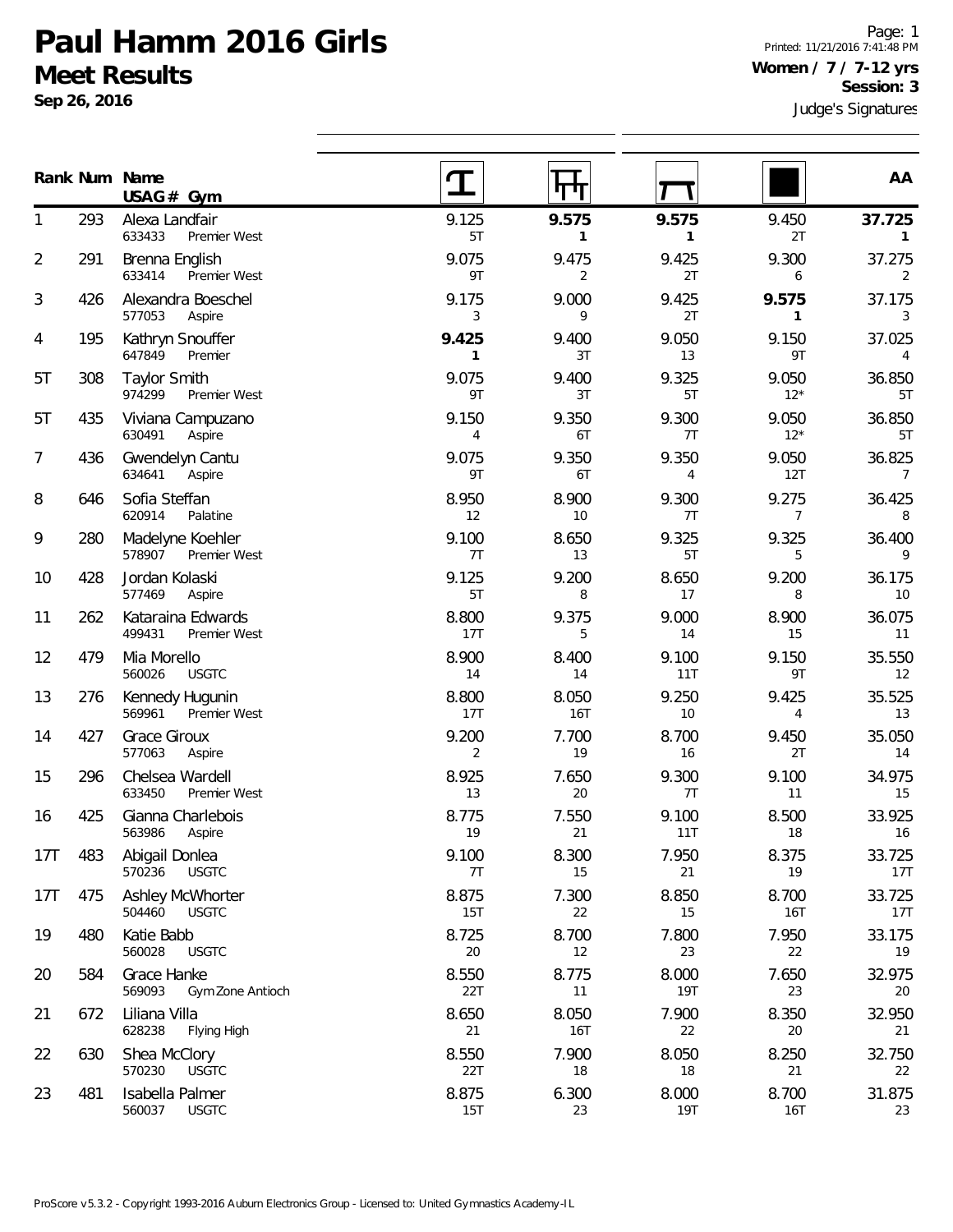**Sep 26, 2016**

Page: 1 Printed: 11/21/2016 7:41:59 PM **Women / 7 / 13+ yrs Session: 3**

|                |     | Rank Num Name<br>$USAG#$ Gym                   |                       |                         |                         |                         | AA                        |
|----------------|-----|------------------------------------------------|-----------------------|-------------------------|-------------------------|-------------------------|---------------------------|
| 1              | 265 | Logan Selsky<br>499458<br>Premier West         | 8.950<br>8T           | 9.500<br>$\overline{2}$ | 9.600<br>$\mathbf{1}$   | 9.075<br>2T             | 37.125<br>$\mathbf{1}$    |
| $\overline{2}$ | 274 | Natasia Beston<br>569927<br>Premier West       | 8.925<br><b>10T</b>   | 9.525<br>$\mathbf{1}$   | 8.750<br>8              | 9.200<br>$\mathbf{1}$   | 36.400<br>2               |
| 3              | 288 | Allison Anderson<br>633397<br>Premier West     | 9.075<br>3T           | 9.250<br>3T             | 8.950<br>$\overline{4}$ | 9.075<br>2T             | 36.350<br>3               |
| 4              | 650 | Mallory Bezanis<br>569873<br>Flying High       | 8.825<br>15T          | 9.250<br>3T             | 8.675<br>10             | 9.000<br>5              | 35.750<br>4               |
| 5              | 503 | Neenah Lester<br>567124<br>Jump Start          | 9.000<br>5T           | 8.450<br>10             | 9.150<br>3              | 9.050<br>$\overline{4}$ | 35.650<br>5               |
| 6              | 478 | Jocie Waddington<br>554500<br><b>USGTC</b>     | 9.150<br>$\mathbf{1}$ | 9.100<br>5              | 8.700<br>9              | 8.675<br>12             | 35.625<br>6               |
| 7              | 197 | Gianna Dalangin<br>663646<br>Premier           | 9.125<br>2            | 8.350<br>11             | 9.300<br>2              | 8.400<br>14             | 35.175<br>7               |
| 8              | 429 | Katie Sottosanto<br>623447<br>Aspire           | 9.075<br>3T           | 8.650<br>$\overline{7}$ | 8.650<br>11             | 8.750<br>9              | 35.125<br>8               |
| 9              | 644 | <b>Elly Nilsen</b><br>554504<br>Palatine       | 8.875<br>12           | 8.000<br>13             | 8.850<br>5T             | 8.700<br><b>10T</b>     | 34.425<br>9               |
| 10             | 667 | Ana Lucia Ochoa<br>628239<br>Flying High       | 8.925<br><b>10T</b>   | 8.500<br>9              | 8.500<br>15             | 8.250<br>16             | 34.175<br>10 <sup>°</sup> |
| 11             | 476 | Nicole Cygnar<br>510418<br><b>USGTC</b>        | 8.375<br>25           | 8.525<br>8              | 8.450<br>16             | 8.450<br>13             | 33.800<br>11              |
| 12             | 572 | Gillian Agnew<br>502837<br>Gym Zone Antioch    | 8.825<br>15T          | 8.800<br>6              | 7.950<br>22             | 8.150<br>18             | 33.725<br>12              |
| 13             | 640 | Jackie Fornarelli<br>512435<br>Palatine        | 8.725<br>22           | 7.300<br>18             | 8.600<br>12T            | 8.925<br>6              | 33.550<br>13              |
| 14             | 671 | <b>Ebony Smith</b><br>628251<br>Flying High    | 8.750<br>21           | 7.450<br>16T            | 8.350<br>17             | 8.825<br>8              | 33.375<br>14              |
| 15             | 470 | Mia Cocanig<br>466778<br><b>USGTC</b>          | 9.000<br>5T           | 6.800<br>21             | 8.850<br>5T             | 8.700<br><b>10T</b>     | 33.350<br>15              |
| 16             | 473 | Nina Kropiwiec<br>473699<br><b>USGTC</b>       | 8.775<br><b>19T</b>   | 8.250<br>12             | 8.100<br><b>19T</b>     | 8.200<br>17             | 33.325<br>16              |
| 17             | 471 | Julia McDevitt<br>470783<br><b>USGTC</b>       | 9.000<br>5T           | 7.700<br>14             | 7.900<br>23             | 8.300<br>15             | 32.900<br>17              |
| 18             | 591 | Jacinta Petersen<br>618158<br>Gym Zone Antioch | 8.825<br>15T          | 6.600<br>22             | 8.050<br>21             | 8.850<br>7              | 32.325<br>18              |
| 19             | 102 | <b>Emily Harder</b><br>938115<br>Corkscrew     | 8.825<br>15T          | 6.550<br>23             | 8.800<br>7              | 8.100<br>19             | 32.275<br>19              |
| 20             | 477 | Rayne McClory<br>510447<br><b>USGTC</b>        | 8.650<br>23T          | 6.900<br>20             | 8.550<br>14             | 8.050<br>20             | 32.150<br>20              |
| 21             | 474 | Amber Atkinson<br>503312<br><b>USGTC</b>       | 8.650<br>23T          | 7.550<br>15             | 8.150<br>18             | 7.350<br>22             | 31.700<br>21              |
| 22             | 101 | Alexandra Briordy<br>644788<br>Corkscrew       | 8.775<br><b>19T</b>   | 7.000<br>19             | 8.600<br>12T            | 7.000<br>23             | 31.375<br>22              |
| 23             | 472 | Krista Wohler<br>473698<br><b>USGTC</b>        | 8.850<br>13T          | 7.450<br><b>16T</b>     | 7.650<br>26             | 6.850<br>24             | 30.800<br>23              |
| 24             | 683 | Kate Barklow<br>510409<br><b>USGTC</b>         | 8.850<br>13T          | 5.600<br>25             | 7.850<br>24             | 7.700<br>21             | 30.000<br>24              |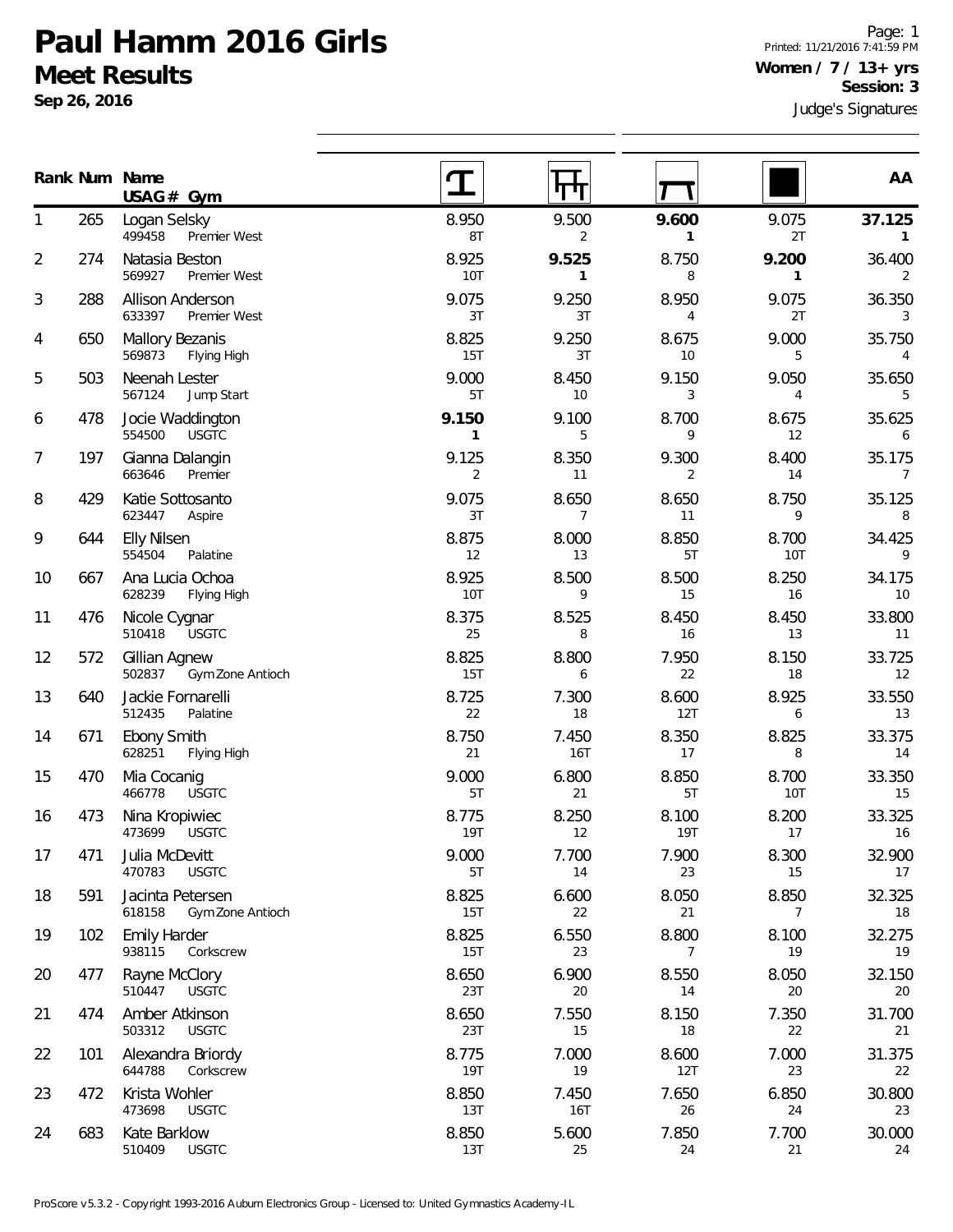**Sep 26, 2016**

|    |     | Rank Num Name<br>$USAG#$ Gym          |             |             |              |              | ΑA           |
|----|-----|---------------------------------------|-------------|-------------|--------------|--------------|--------------|
| 25 | 194 | Dana Blakey<br>Premier<br>647847      | 8.950<br>8T | 0.000<br>26 | 7.700<br>25  | 0.000<br>25T | 16.650<br>25 |
| 26 | 468 | Kate Carens<br><b>USGTC</b><br>427362 | 0.000<br>26 | 6.250<br>24 | 8.100<br>19T | 0.000<br>25T | 14.350<br>26 |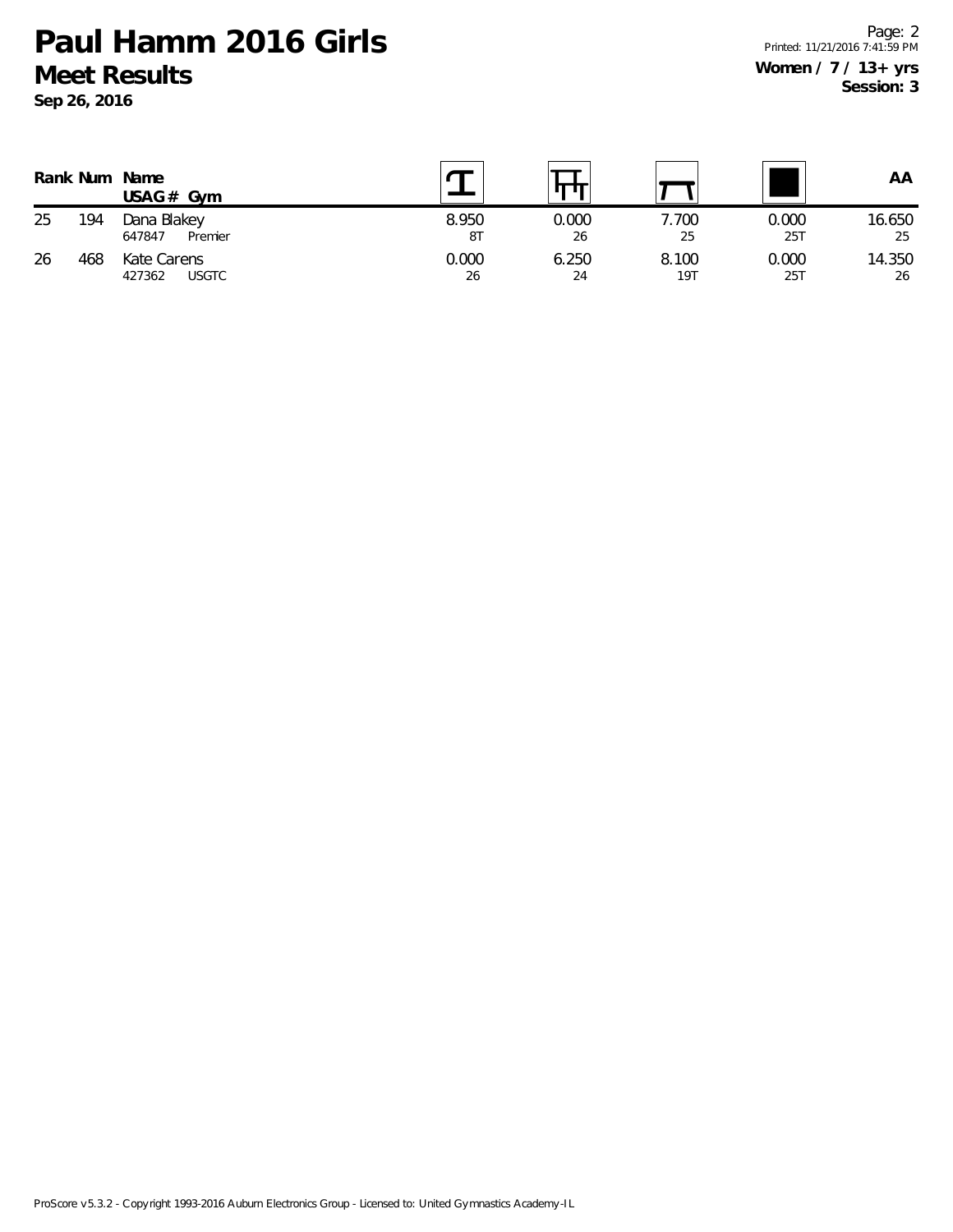**Sep 26, 2016**

Judge's Signatures Page: 1 Printed: 11/21/2016 7:42:04 PM **Women / XP / All Session: 3**

|                |     | Rank Num Name<br>USAG# Gym                     |            |            |             |       | AA     |
|----------------|-----|------------------------------------------------|------------|------------|-------------|-------|--------|
|                | 540 | Tori Evoy<br>623406<br>Premier West            | 8.975      | 9.250      | 9.375       | 9.150 | 36.750 |
| 2              | 524 | Melina Pipilas<br>974074<br>Premier            | 9.150      | 8.950      | 8.800       | 9.075 | 35.975 |
| 3              | 555 | Danielle Sinadinovic<br>Premier West<br>522284 | 8.925      | 8.050      | 8.750       | 9.275 | 35.000 |
| 4              | 522 | Cherylin Parrilli<br>1035944 Premier           | 8.700<br>5 | 8.000<br>5 | 8.050       | 8.350 | 33.100 |
| 5              | 512 | Brianna Cook<br>1035945 Premier                | 9.025      | 7.700<br>h | 7.950       | 7.750 | 32.425 |
| 6              | 582 | Allison Grosche<br>Gym Zone Antioch<br>558905  | 8.575      | 8.650      | 8.100       | 6.550 | 31.875 |
| $\overline{7}$ | 600 | Elise Walther<br>1002151 Gym Zone Antioch      | 8.300      | 7.450      | 6.550<br>7T | 7.600 | 29.900 |
| 8              | 598 | Kirsten Stewart<br>Gym Zone Antioch<br>1138087 | 8.250<br>8 | 0.000<br>8 | 6.550<br>7T | 7.450 | 22.250 |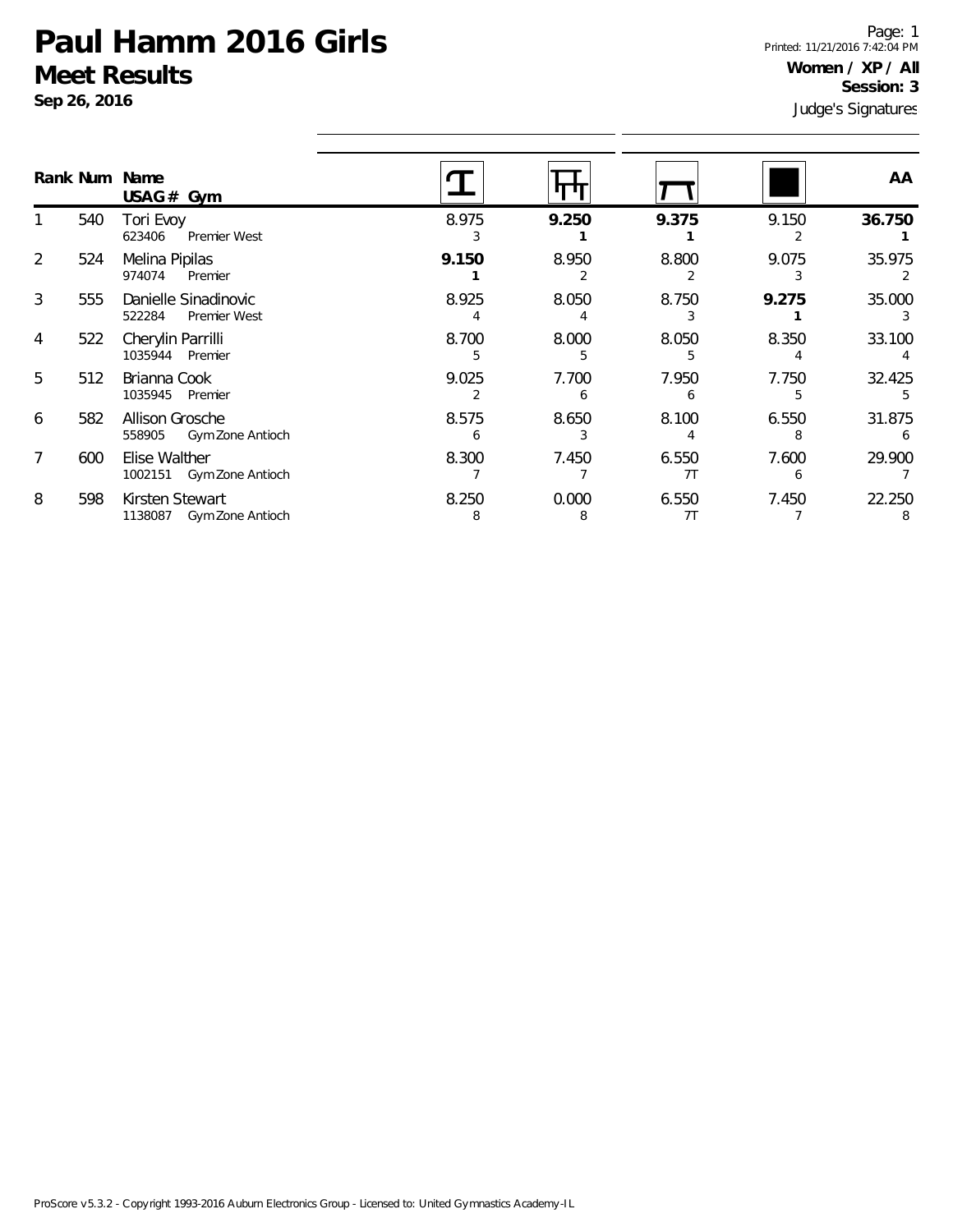**Sep 26, 2016**

Judge's Signatures Page: 1 Printed: 11/21/2016 7:42:08 PM **Women / 8 / 7-13 yrs Session: 4**

|    |     | Rank Num Name<br>$USAG#$ Gym                   |             |             |                         |             | AA           |
|----|-----|------------------------------------------------|-------------|-------------|-------------------------|-------------|--------------|
|    | 187 | Kayleigh Harrast<br>647708<br>Premier          | 8.425<br>6T | 9.550       | 9.550<br>1T             | 9.000       | 36.525       |
| 2  | 279 | Hannah Brune<br>577055<br>Premier West         | 7.900<br>10 | 9.450<br>2  | 9.300<br>6              | 9.150       | 35.800       |
| 3  | 278 | Julia Raczyk<br>569982<br>Premier West         | 7.975<br>9  | 9.300       | 9.375<br>4 <sub>T</sub> | 9.050       | 35.700<br>3  |
| 4  | 281 | Giada Taranto<br>609932<br>Premier West        | 8.625<br>2T | 9.050<br>5  | 9.375<br>4T             | 8.400<br>8  | 35.450       |
| 5  | 297 | Ciara Gambino<br>635141<br><b>Premier West</b> | 8.625<br>2T | 9.425<br>3  | 9.550<br>1 <sub>T</sub> | 7.600<br>10 | 35.200<br>5  |
| 6T | 271 | Grace Korber<br>522295<br>Premier West         | 9.075       | 7.000<br>8  | 9.475<br>3              | 8.950       | 34.500<br>6T |
| 6T | 132 | Eleanor Daut<br>475093<br>Lakeshore Academy    | 8.600<br>4  | 8.150       | 9.200                   | 8.550       | 34.500<br>6T |
| 8  | 185 | Ella Kud<br>647702<br>Premier                  | 8.450<br>5  | 8.250<br>6  | 8.950<br>8              | 8.175<br>9  | 33.825<br>8  |
| 9  | 434 | Jade Swidergal<br>564004<br>Aspire             | 8.425<br>6T | 4.750<br>9  | 8.575<br>9              | 8.875<br>5  | 30.625<br>9  |
| 10 | 437 | Tessani Foster<br>580326<br>Aspire             | 8.375<br>8  | 4.250<br>10 | 8.450<br>10             | 8.800<br>6  | 29.875<br>10 |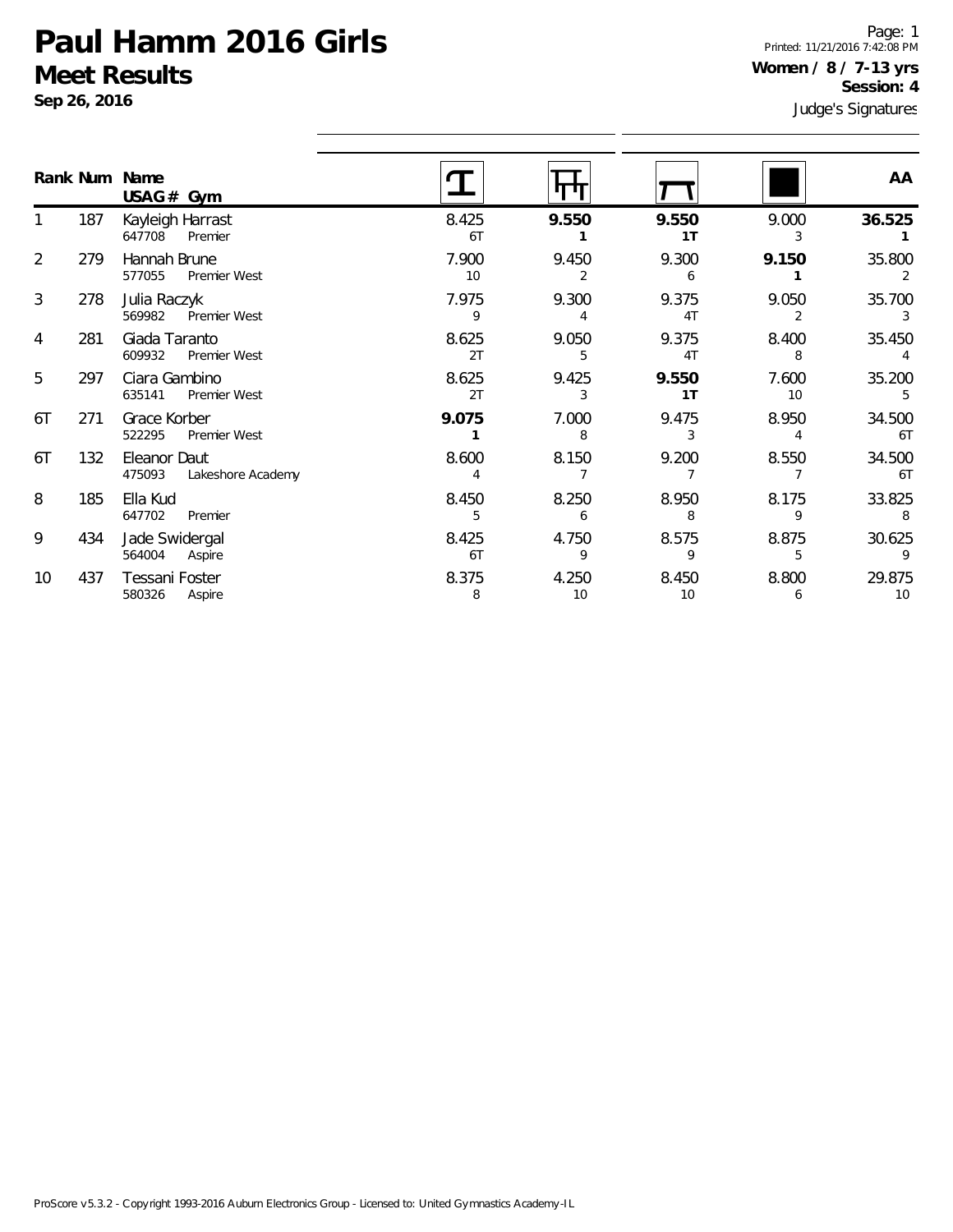**Sep 26, 2016**

Page: 1 Printed: 11/21/2016 7:42:13 PM **Women / 8 / 14 + yrs Session: 4**

|                |     | Rank Num Name<br>$USAG#$ Gym                  |                         | पा                      |                         |                          | AA                       |
|----------------|-----|-----------------------------------------------|-------------------------|-------------------------|-------------------------|--------------------------|--------------------------|
|                | 178 | Kelsey Sumser<br>549146<br>Premier            | 9.400<br>1              | 9.325<br>1              | 9.200<br>1              | 8.750<br>6               | 36.675                   |
| $\overline{2}$ | 266 | Kaitlyn Lane<br>511169<br>Premier West        | 8.075<br>11             | 8.350<br>$\overline{2}$ | 9.150<br>$\overline{2}$ | 9.075<br>2               | 34.650<br>$\mathfrak{D}$ |
| 3              | 261 | Abby Ftacek<br>498766<br>Premier West         | 8.575<br>$\overline{7}$ | 7.825<br>6              | 8.700<br>7T             | 9.250<br>1               | 34.350<br>3              |
| 4              | 432 | Gabriella Charlebois<br>499416<br>Aspire      | 8.425<br>8              | 8.250<br>3              | 8.600<br>11             | 9.050<br>3               | 34.325<br>4              |
| 5              | 485 | Olivia Markey<br>497856<br><b>USGTC</b>       | 8.750<br>4              | 8.200<br>4              | 8.050<br>12             | 8.850<br>5               | 33.850<br>5              |
| 6              | 592 | Alexis Peterson<br>619880<br>Gym Zone Antioch | 8.950<br>3              | 7.500<br>$\overline{7}$ | 8.650<br>10             | 8.550<br>$\overline{7}$  | 33.650<br>6              |
| $\overline{7}$ | 510 | Jessica Snyder<br>253195<br>Jump Start        | 8.975<br>$\overline{2}$ | 7.150<br>9              | 8.800<br>6              | 8.000<br>9               | 32.925<br>$\overline{7}$ |
| 8              | 680 | Claire Fritzmann<br>470653<br>EGGS            | 8.600<br>6              | 7.900<br>5              | 9.000<br>5              | 7.000<br>12              | 32.500<br>8              |
| 9              | 648 | Joanna Topa<br>Palatine<br>497801             | 8.300<br>10             | 6.950<br>10             | 9.050<br>4              | 7.800<br>10 <sup>1</sup> | 32.100<br>9              |
| 10             | 439 | Annie Meunier<br>499446<br>Aspire             | 8.650<br>5              | 5.200<br>11             | 9.100<br>3              | 8.950<br>$\overline{4}$  | 31.900<br>10             |
| 11             | 484 | Jane Fabbrini<br>454742<br><b>USGTC</b>       | 8.350<br>9              | 7.250<br>8              | 8.700<br>7T             | 7.500<br>11              | 31.800<br>11             |
| 12             | 180 | Julia Ripp<br>579776<br>Premier               | 0.000<br>12T            | 0.000<br>12T            | 8.700<br>7T             | 8.250<br>8               | 16.950<br>12             |
| 13             | 482 | Sofia Rank<br><b>USGTC</b><br>570234          | 12T                     | 0.000<br>12T            | 13                      | 13                       | 0.000<br>13              |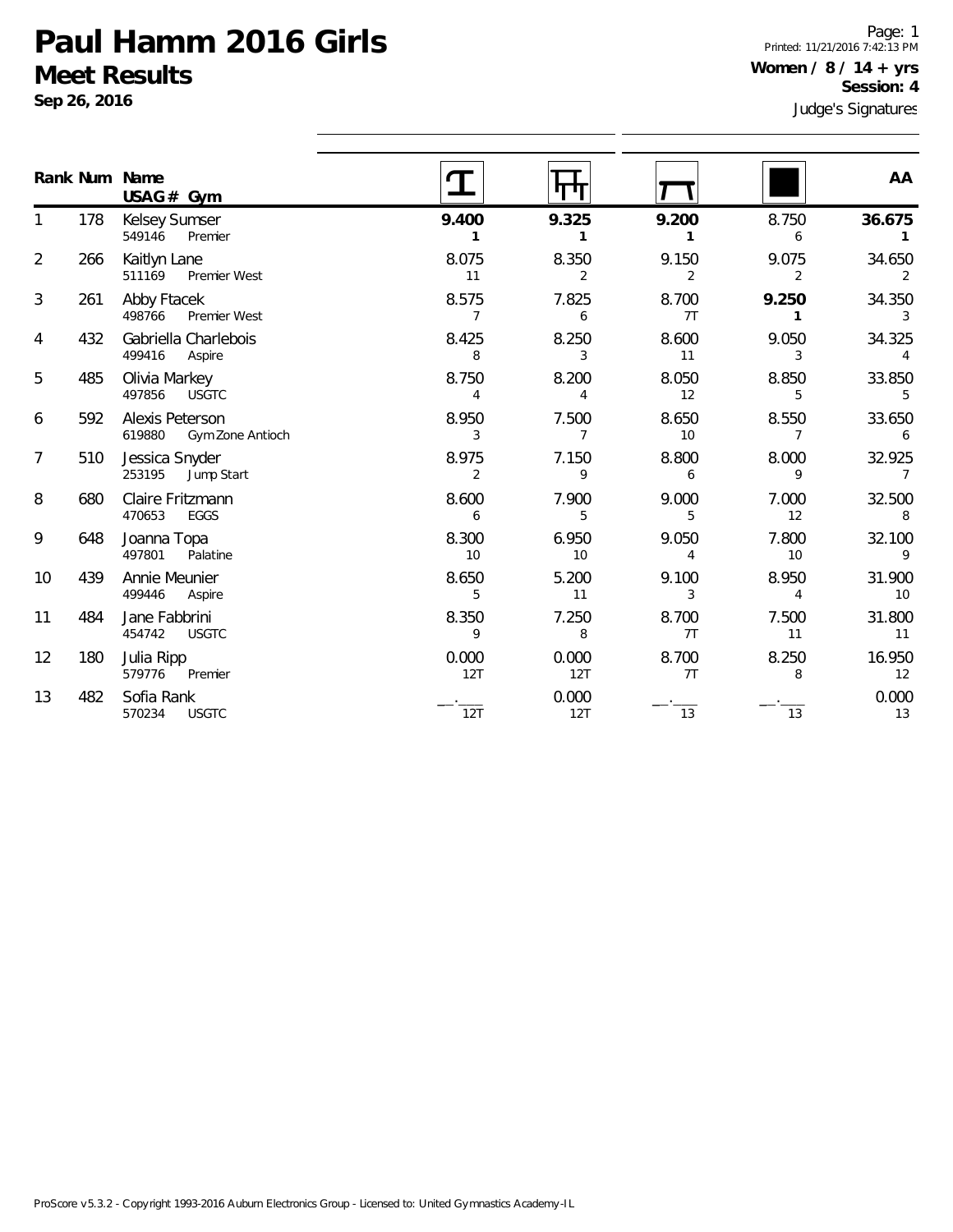**Sep 26, 2016**

Judge's Signatures Page: 1 Printed: 11/21/2016 7:42:22 PM **Women / 9 / All Session: 4**

|    |     | Rank Num Name<br>USAG# Gym                 |            |             |       |             | AA           |
|----|-----|--------------------------------------------|------------|-------------|-------|-------------|--------------|
|    | 176 | Anna Diab<br>433632<br>Premier             | 9.075      | 7.700<br>11 | 8.750 | 8.450       | 33.975       |
| 2  | 488 | Rachel Timperman<br><b>USGTC</b><br>383555 | 8.750      | 7.600       | 8.600 | 7.950<br>41 | 32.900       |
| 3T | 487 | Molly Meehan<br><b>USGTC</b><br>510455     | 8.300      | 6.500       | 7.800 | 8.375       | 30.975<br>3T |
| 3T | 486 | Sydney Hallsten<br>510423<br><b>USGTC</b>  | 7.975<br>5 | 7.700<br>11 | 7.250 | 8.050       | 30.975<br>3T |
| 5  | 639 | Alyssa Eckels<br>497753<br>Palatine        | 8.500      | 0.000<br>5  | 8.250 | 7.950<br>41 | 24.700<br>5  |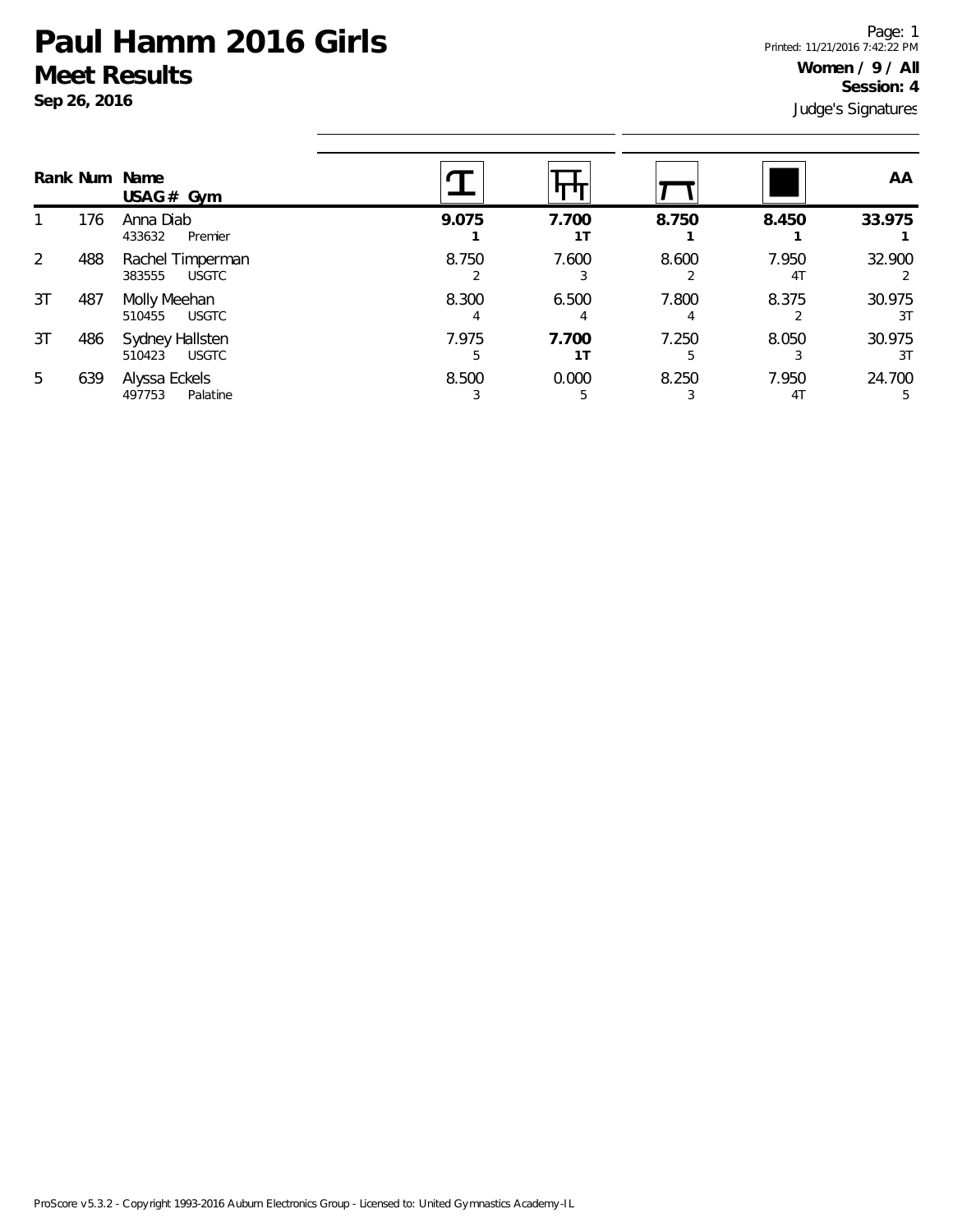**Sep 26, 2016**

Page: 1 Printed: 11/21/2016 7:42:27 PM **Women / XG / 6-12 yrs Session: 4**

|                |     | Rank Num Name<br>USAG# Gym               |                         | पाग                   |                     |                         | AA                          |
|----------------|-----|------------------------------------------|-------------------------|-----------------------|---------------------|-------------------------|-----------------------------|
| 1              | 541 | Naddya Favela<br>1139783 Premier West    | 9.175<br>1              | 9.150<br>$\mathbf{1}$ | 8.500<br>4          | 9.200<br>$\mathbf{1}$   | 36.025                      |
| 2              | 494 | Zoe Edwardsson<br>629393<br>Jump Start   | 8.350<br><b>18T</b>     | 8.350<br>4T           | 9.000<br>1          | 8.550<br>3              | 34.250<br>2                 |
| 3              | 535 | Kaleigh Bryant<br>1139775 Premier West   | 8.800<br>3              | 8.400<br>3            | 8.750<br>2T         | 8.200<br>5              | 34.150<br>3                 |
| 4              | 606 | Hannah Fitzmaurice<br>1033926 Fire House | 8.450<br>14T            | 9.100<br>2            | 8.150<br>14         | 8.000<br>6T             | 33.700<br>4                 |
| 5              | 544 | Kailey Kiep<br>1139789 Premier West      | 8.550<br>11T            | 8.350<br>4T           | 8.300<br><b>10T</b> | 7.950<br>8              | 33.150<br>5                 |
| 6              | 545 | Marissa King<br>1139795 Premier West     | 8.700<br>5              | 7.800<br>15           | 8.200<br>13         | 8.400<br>$\overline{4}$ | 33.100<br>6                 |
| $\overline{7}$ | 534 | Hope Bryant<br>1139772 Premier West      | 8.675<br>6T             | 8.350<br>4T           | 8.350<br>6T         | 7.650<br>13T            | 33.025<br>$\overline{7}$    |
| 8              | 489 | Cailyn Bell<br>Jump Start<br>967251      | 8.750<br>$\overline{4}$ | 8.300<br>9            | 8.250<br>12         | 7.600<br>15T            | 32.900<br>8                 |
| 9              | 532 | Reese Boekeloo<br>1139768 Premier West   | 8.625<br>9              | 8.250<br>10           | 8.400<br>5          | 7.600<br>15T            | 32.875<br>9                 |
| 10             | 549 | Angelina Nendick<br>1139809 Premier West | 8.350<br><b>18T</b>     | 8.000<br>13           | 8.350<br>6T         | 8.000<br>6T             | 32.700<br>10                |
| 11             | 556 | Cailyn Smiley<br>1139827 Premier West    | 8.450<br>14T            | 8.050<br>12           | 8.300<br><b>10T</b> | 7.750<br>9T             | 32.550<br>11                |
| 12             | 543 | Emi Ho<br>1013629<br>Premier West        | 8.675<br>6T             | 8.150<br>11           | 8.350<br>6T         | 7.350<br>18             | 32.525<br>$12 \overline{ }$ |
| 13             | 542 | Sadie Gibson<br>1139787 Premier West     | 8.450<br>14T            | 7.500<br>19           | 8.750<br>2T         | 7.650<br>13T            | 32.350<br>13                |
| 14             | 546 | Madi Little<br>1139798 Premier West      | 8.300<br>20             | 8.350<br>4T           | 7.900<br>17         | 7.700<br>11T            | 32.250<br>14                |
| 15             | 531 | Tatum Berenyi<br>1139766 Premier West    | 8.975<br>2              | 7.400<br>20           | 8.050<br>15         | 7.750<br>9T             | 32.175<br>15                |
| 16             | 533 | Vanessa Boksa<br>1139770 Premier West    | 8.600<br>10             | 7.950<br>14           | 7.850<br>18         | 7.700<br>11T            | 32.100<br>16                |
| 17             | 558 | Clara Sun<br>1139838 Premier West        | 8.500<br>13             | 8.350<br>4T           | 7.350<br>19         | 7.500<br>17             | 31.700<br>17                |
| 18             | 547 | Anna Maier<br>1139802 Premier West       | 8.675<br>6T             | 7.750<br>16           | 6.550<br>20         | 8.700<br>2              | 31.675<br>18                |
| 19             | 551 | Sydney Pavlik<br>1139813 Premier West    | 8.550<br>11T            | 7.650<br>17           | 7.950<br>16         | 7.250<br>19             | 31.400<br>19                |
| 20             | 560 | Natalia Vazquez<br>1139845 Premier West  | 8.400<br>17             | 7.550<br>18           | 8.350<br>6T         | 7.000<br>20             | 31.300<br>20                |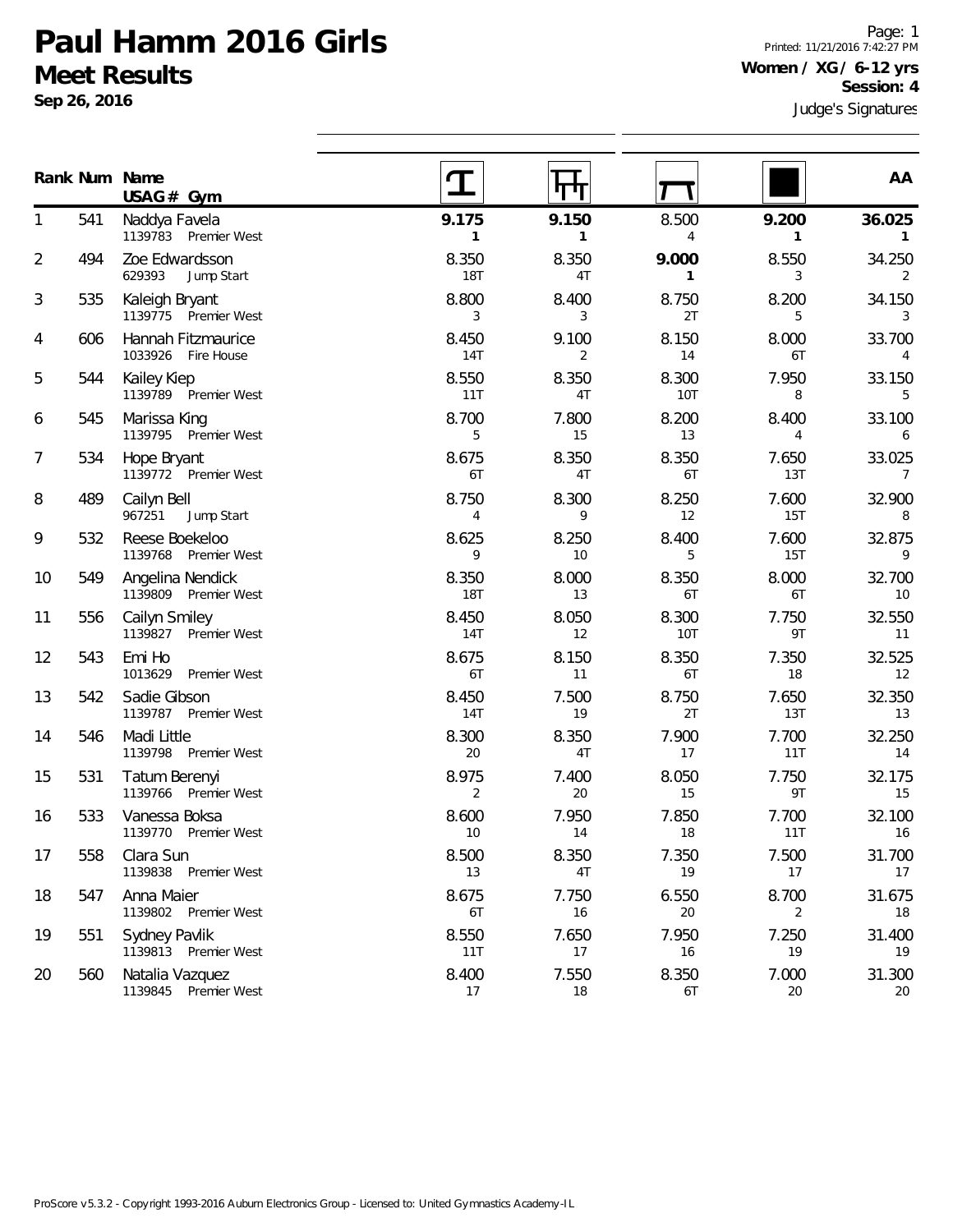**Sep 26, 2016**

Page: 1 Printed: 11/21/2016 7:42:31 PM **Women / XG / 13+ yrs Session: 4**

|                |     | Rank Num Name<br>$USAG#$ Gym                   |                         |             |                         |             | AA             |
|----------------|-----|------------------------------------------------|-------------------------|-------------|-------------------------|-------------|----------------|
|                | 528 | Alexis Theodore<br>1032638 Premier             | 8.625<br>3              | 9.150<br>3  | 8.050<br>4              | 8.900       | 34.725         |
| $\overline{2}$ | 538 | Anabella Dix<br>1139781 Premier West           | 8.700                   | 8.100<br>7  | 9.050                   | 8.800<br>2  | 34.650<br>2    |
| 3              | 493 | Anastasia Couri<br>965498<br>Jump Start        | 8.550<br>4              | 8.250<br>6  | 8.700<br>2T             | 8.100<br>4  | 33.600         |
| 4              | 517 | Abigail Johanek<br>975754<br>Premier           | 8.400<br>7T             | 9.350<br>1T | 7.300<br>8              | 8.000<br>5T | 33.050         |
| 5              | 539 | <b>Taylor Doubek</b><br>633408<br>Premier West | 8.675<br>$\overline{2}$ | 9.350<br>1T | 6.800<br>9              | 7.850<br>7  | 32.675<br>5    |
| 6              | 559 | Julia Torres<br>1139840 Premier West           | 8.475<br>5              | 7.350<br>8  | 8.700<br>2T             | 8.000<br>5T | 32.525<br>6    |
| $\overline{7}$ | 676 | <b>Brigitte Soto</b><br>1018140 Fire House     | 8.350<br>9              | 8.550<br>4  | 7.550<br>$\overline{7}$ | 7.800<br>8  | 32.250<br>7    |
| 8              | 548 | Talia Mayer<br>453920<br>Premier West          | 8.450<br>6              | 7.250<br>9  | 7.850<br>5              | 8.550<br>3  | 32.100<br>8    |
| 9              | 605 | Amber Bertuccioli<br>1136783 Fire House        | 8.400<br>7T             | 8.400<br>5  | 7.600<br>6              | 6.500<br>10 | 30.900<br>9    |
| 10             | 557 | Cheyenne Stenz<br>1139834 Premier West         | 0.000<br><b>10T</b>     | <b>10T</b>  | <b>10T</b>              | 7.500<br>9  | 7.500<br>10    |
| $11*$          | 607 | Ally Olsen<br>1018135 Fire House               | $10*$                   | $10*$       | $10*$                   | $11*$       | 0.000<br>$11*$ |
| $11*$          | 519 | Kate Murray<br>1032628 Premier                 | $10*$                   | $10*$       | $10*$                   | $11*$       | 0.000<br>$11*$ |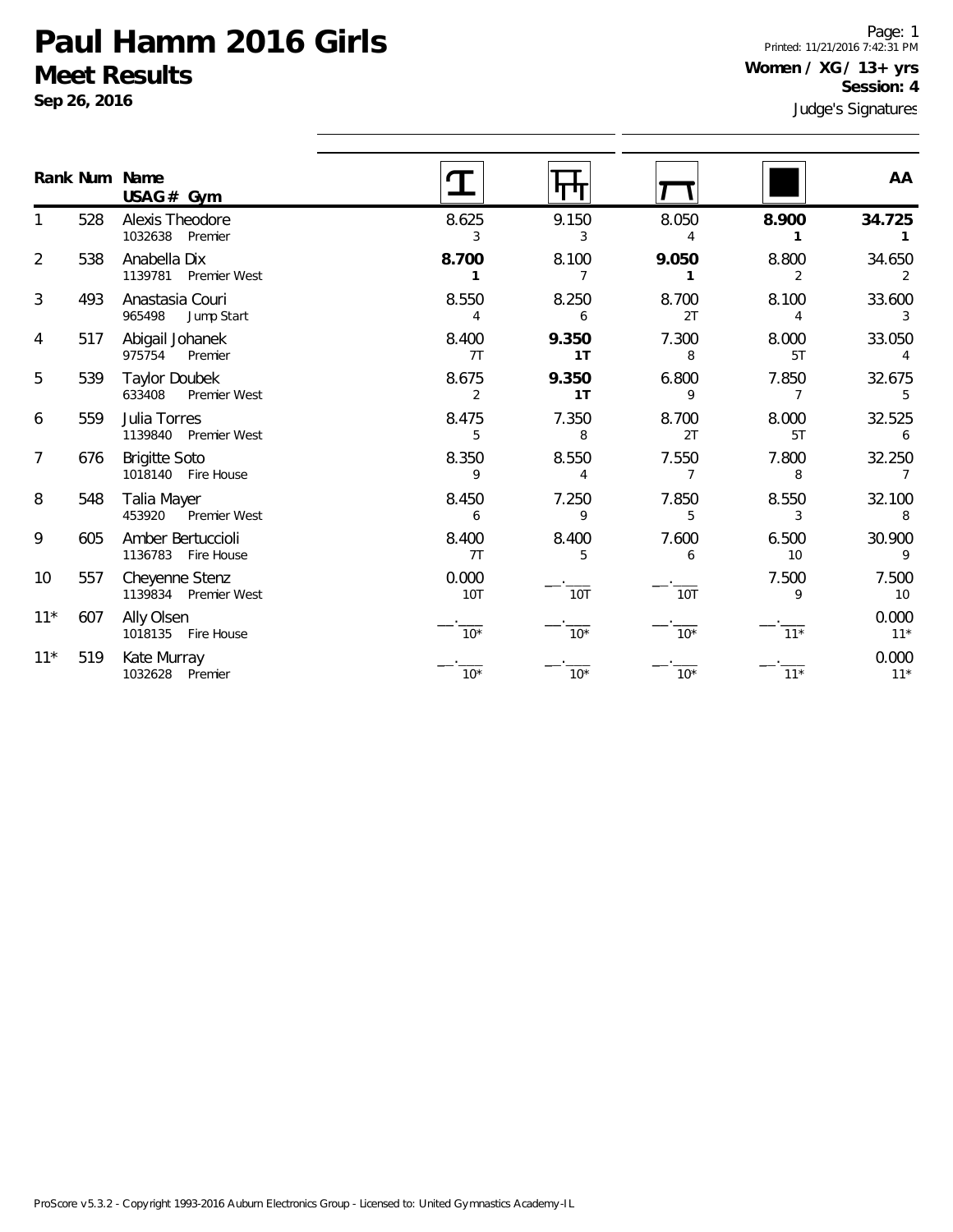**Sep 26, 2016**

Page: 1 Printed: 11/21/2016 7:42:36 PM **Women / 2 / 6=7 yrs Session: 5**

|                |     | Rank Num Name<br>USAG# Gym                          |            |            |       |       | AA     |
|----------------|-----|-----------------------------------------------------|------------|------------|-------|-------|--------|
|                | 336 | Alexis Zivalich<br>1139688 Premier West             | 8.600      | 8.400      | 9.250 | 8.500 | 34.750 |
| 2              | 335 | Carlee Perkins<br>1139685<br><b>Premier West</b>    | 8.400      | 7.700<br>h | 8.800 | 8.800 | 33.700 |
| 3              | 337 | Olivia Zolla<br>1139690<br><b>Premier West</b>      | 7.200      | 7.850      | 9.150 | 8.550 | 32.750 |
| $\overline{4}$ | 331 | Isabelle Beno<br>1139529<br><b>Premier West</b>     | 7.650      | 8.550      | 8.750 | 7.500 | 32.450 |
| 5              | 333 | Claudia Hetterich<br>1139680<br><b>Premier West</b> | 7.050<br>5 | 7.750      | 8.550 | 8.150 | 31.500 |
| 6              | 334 | Catherine Lyman<br>Premier West<br>1139682          | 6.700<br>h | 8.100      | 8.200 | 7.750 | 30.750 |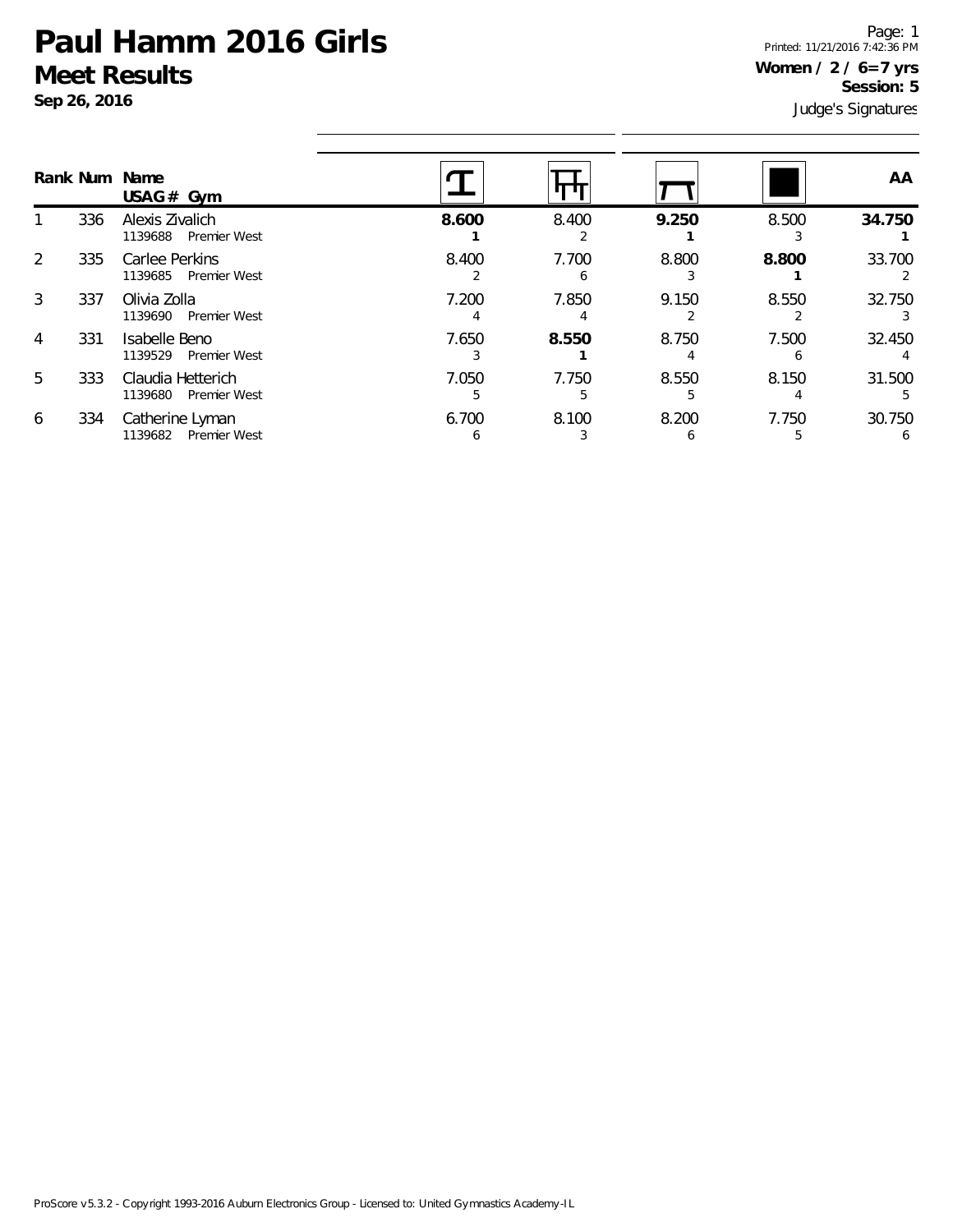**Sep 26, 2016**

Judge's Signatures Page: 1 Printed: 11/21/2016 7:42:40 PM **Women / 2 / 8+ yrs Session: 5**

|                |     | Rank Num Name<br>USAG# Gym                  |                         |             |                     |                         | AA                       |
|----------------|-----|---------------------------------------------|-------------------------|-------------|---------------------|-------------------------|--------------------------|
| 1              | 134 | Chloe Reardon<br>1014408 Champaign          | 8.800<br>1              | 8.850<br>7T | 9.350<br>1T         | 8.900<br>7T             | 35.900<br>1              |
| $\overline{2}$ | 143 | Allyson Shaw<br>1143388 Champaign           | 7.750<br>10             | 9.150<br>1T | 9.300<br>3T         | 9.525<br>$\mathbf{1}$   | 35.725<br>2              |
| 3              | 141 | Hannah Libman<br>1143342 Champaign          | 8.250<br>3T             | 9.150<br>1T | 8.900<br>7          | 9.100<br>3T             | 35.400<br>3              |
| 4              | 136 | Alex Curry<br>1143243 Champaign             | 8.150<br>5              | 9.050<br>4  | 9.150<br>5          | 8.900<br>7T             | 35.250<br>4              |
| 5              | 142 | Anika Ravi<br>1143377 Champaign             | 7.800<br>8T             | 8.800<br>9  | 9.000<br>6          | 9.000<br>5T             | 34.600<br>5              |
| 6              | 145 | Aly Nelson<br>1145200 Champaign             | 7.450<br>14             | 9.075<br>3  | 8.875<br>8          | 9.100<br>3T             | 34.500<br>6              |
| 7              | 135 | Brynna Wishall<br>1014455 Champaign         | 8.450<br>$\overline{2}$ | 9.000<br>5T | 8.100<br>14         | 8.850<br>11             | 34.400<br>$\overline{7}$ |
| 8T             | 139 | Olivia Lenfesty<br>1143281 Champaign        | 7.800<br>8T             | 8.400<br>11 | 9.300<br>3T         | 8.875<br>$9*$           | 34.375<br>8T             |
| 8T             | 144 | Mackenzie Spencer<br>1143405 Champaign      | 7.900<br>$\overline{7}$ | 9.000<br>5T | 8.600<br>12         | 8.875<br>$9*$           | 34.375<br>8T             |
| 10             | 140 | Noam Kramer<br>1143337<br>Champaign         | 7.700<br>11             | 7.650<br>14 | 9.350<br>1T         | 9.175<br>$\overline{2}$ | 33.875<br>10             |
| 11T            | 137 | Mackenzie Ewing<br>1143249 Champaign        | 8.250<br>3T             | 7.900<br>13 | 8.550<br>13         | 9.000<br>5T             | 33.700<br>11T            |
| 11T            | 332 | <b>Emery Danker</b><br>1139678 Premier West | 8.000<br>6              | 8.650<br>10 | 8.850<br>9          | 8.200<br>13T            | 33.700<br>11T            |
| 13             | 133 | Alleigha Nelson<br>1014396 Champaign        | 7.550<br>12             | 8.850<br>7T | 8.700<br>10T        | 8.200<br>13T            | 33.300<br>13             |
| 14             | 138 | Claire Kluesner<br>1143254 Champaign        | 7.500<br>13             | 8.250<br>12 | 8.700<br><b>10T</b> | 8.450<br>12             | 32.900<br>14             |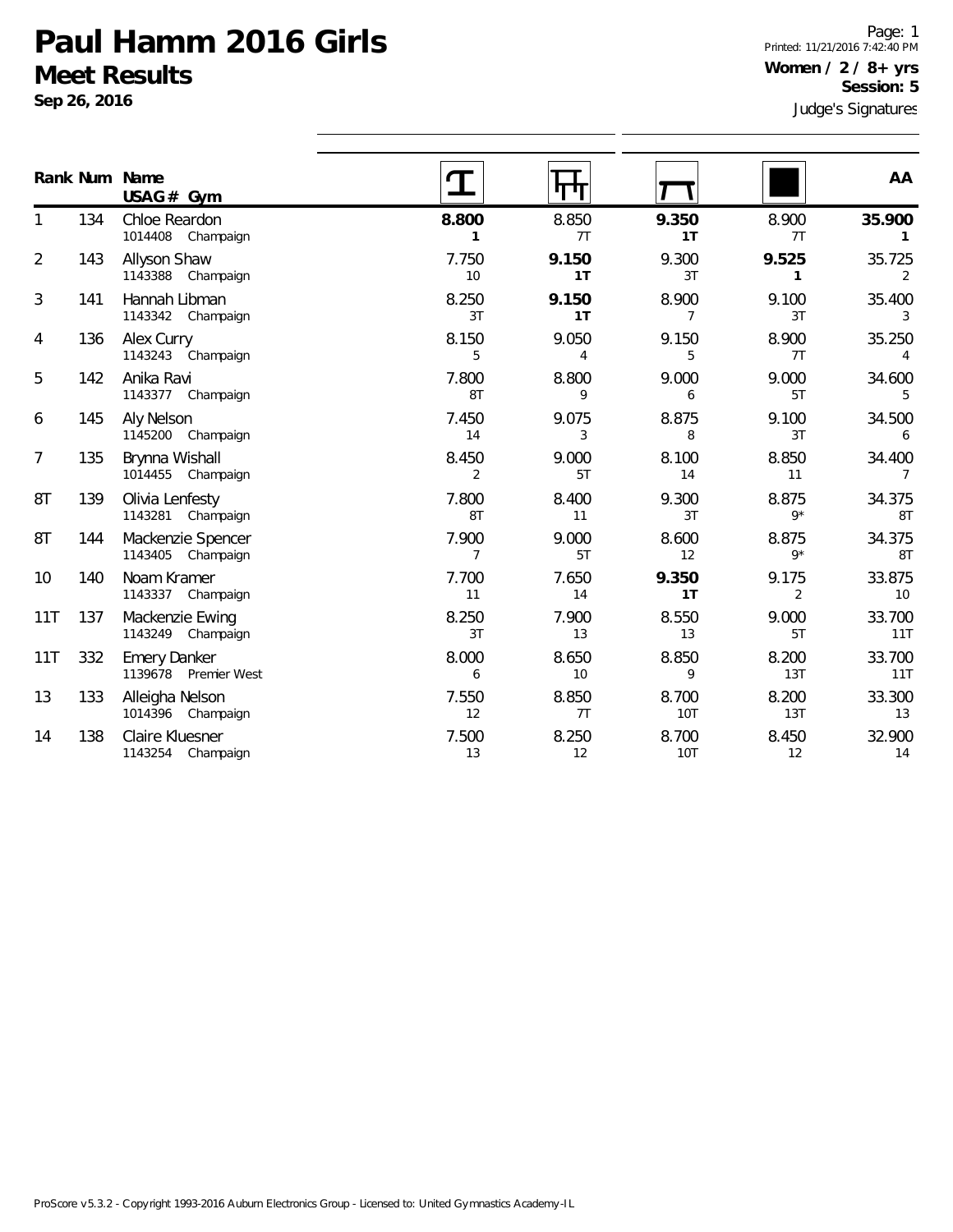**Sep 26, 2016**

**Num Name Rank**

Page: 1 Printed: 11/21/2016 7:42:45 PM **Women / 3 / 6-7 yrs Session: 5**

Judge's Signatures  $\mathbf T$ 矸 **AA**  $\bm{T}$ 

|                |     | $USAG#$ Gym                                |                         | 71 T L                  | И<br>M                   |                         |                             |
|----------------|-----|--------------------------------------------|-------------------------|-------------------------|--------------------------|-------------------------|-----------------------------|
| $\mathbf{1}$   | 232 | Kylie Dacanay<br>1101190 Premier           | 9.150<br>2T             | 9.150<br>$\mathbf{1}$   | 8.450<br>4T              | 9.250<br>$\mathbf{1}$   | 36.000<br>$\overline{1}$    |
| $\overline{2}$ | 497 | Reese Hinderliter<br>1033972 Jump Start    | 9.200<br>$\mathbf{1}$   | 8.750<br>4T             | 8.600<br>$\overline{2}$  | 8.950<br>3              | 35.500<br>2                 |
| 3              | 230 | Fiona Brown<br>1101181 Premier             | 8.450<br>8              | 9.025<br>$\overline{2}$ | 8.550<br>3               | 9.000<br>2              | 35.025<br>3                 |
| 4              | 342 | Kaelyn Kane<br>1139704 Premier West        | 8.700<br>$\overline{4}$ | 8.650<br>6              | 8.775<br>$\mathbf{1}$    | 8.575<br>6              | 34.700<br>$\overline{4}$    |
| 5              | 345 | Elliana Mayer<br>1139718 Premier West      | 8.200<br>12             | 8.600<br>$7^{\circ}$    | 8.400<br>6T              | 8.625<br>5              | 33.825<br>5                 |
| 6              | 229 | Megan Brezina<br>1101178 Premier           | 8.000<br><b>14T</b>     | 8.950<br>3              | 7.725<br>14              | 8.775<br>$\overline{4}$ | 33.450<br>6                 |
| 7              | 502 | Addison Lehman<br>1033975<br>Jump Start    | 8.475<br>7              | 8.400<br>8              | 8.450<br>4T              | 8.000<br>13             | 33.325<br>7                 |
| 8              | 498 | Jada Jackson<br>1033973 Jump Start         | 8.100<br>13             | 8.750<br>4T             | 8.225<br>8               | 8.200<br>10             | 33.275<br>8                 |
| 9              | 350 | Molly Russelburg<br>1139736 Premier West   | 8.550<br>5              | 7.800<br>12             | 8.200<br>9               | 8.375<br>8              | 32.925<br>9                 |
| 10             | 370 | Laila Adams<br>1064309 Aspire              | 8.300<br><b>10T</b>     | 7.750<br>13             | 8.150<br>10 <sup>°</sup> | 8.550<br>$\overline{7}$ | 32.750<br>10                |
| 11             | 383 | Brianna Wood<br>1064439 Aspire             | 8.500<br>6              | 8.000<br>9              | 8.400<br>6T              | 7.700<br>14             | 32.600<br>11                |
| 12             | 228 | Justine Becker<br>1101174 Premier          | 9.150<br>2T             | 7.250<br>17             | 7.650<br>15T             | 8.300<br>9              | 32.350<br>$12 \overline{ }$ |
| 13             | 380 | Makenna Rutten<br>1064424 Aspire           | 8.400<br>9              | 7.100<br>18             | 7.350<br>17              | 8.150<br>11             | 31.000<br>13                |
| 14             | 374 | Adyson Gray<br>1064366 Aspire              | 8.000<br>14T            | 7.900<br>10             | 7.800<br>11T             | 7.200<br>16             | 30.900<br>14                |
| 15             | 379 | <b>Grace Power</b><br>1064418 Aspire       | 8.300<br><b>10T</b>     | 7.550<br>14             | 7.800<br>11T             | 7.000<br>17             | 30.650<br>15                |
| 16             | 377 | Claire Rose Milarczyk<br>1064389 Aspire    | 7.350<br>17             | 7.850<br>11             | 7.800<br>11T             | 7.375<br>15             | 30.375<br>16                |
| 17             | 580 | Caileigh Duffy<br>1137954 Gym Zone Antioch | 8.000<br>14T            | 7.400<br>16             | 7.650<br>15T             | 6.750<br>18             | 29.800<br>17                |
| 18             | 234 | Johanna Hacker<br>1101198 Premier          | 6.000<br>18             | 7.500<br>15             | 6.750<br>18              | 8.125<br>12             | 28.375<br>18                |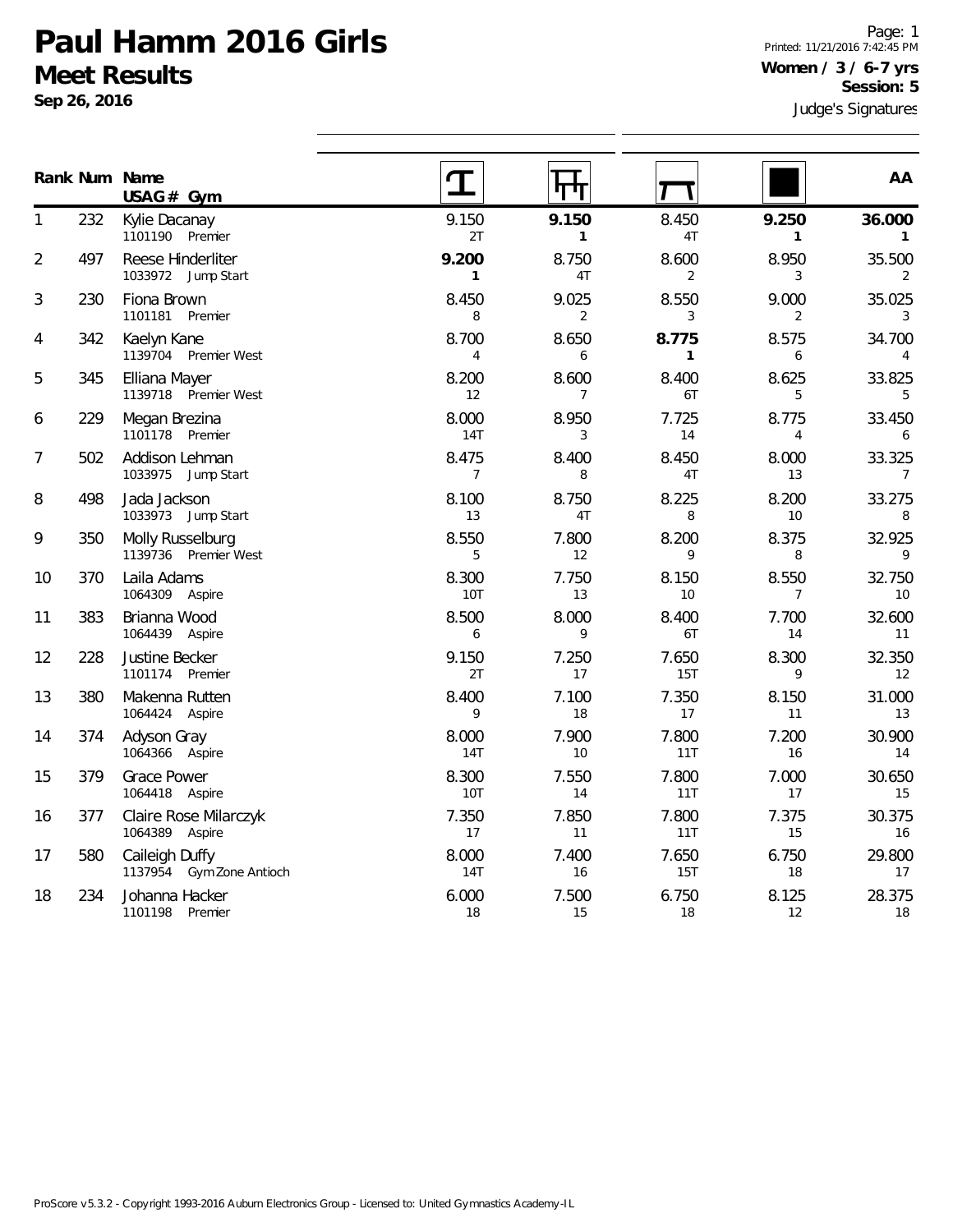**Sep 26, 2016**

Judge's Signatures Page: 1 Printed: 11/21/2016 7:42:50 PM **Women / 3 / 8 yrs Session: 5**

|                |     | Rank Num Name<br>USAG# Gym                  |                       | पण                      |                         |                         | AA                          |
|----------------|-----|---------------------------------------------|-----------------------|-------------------------|-------------------------|-------------------------|-----------------------------|
| 1              | 319 | <b>Alison Pease</b><br>1013636 Premier West | 8.700<br>11           | 9.150<br>3T             | 9.300<br>1              | 9.325<br>$\overline{2}$ | 36.475<br>1                 |
| $\overline{2}$ | 223 | Ellysen Enriquez<br>1015930 Premier         | 9.300<br>$\mathbf{1}$ | 9.250<br>$\mathbf{1}$   | 8.750<br>3              | 9.125<br>3              | 36.425<br>$\overline{2}$    |
| 3              | 215 | Lia Kadisak<br>1014392 Premier              | 9.225<br>2T           | 9.150<br>3T             | 8.600<br>5              | 9.425<br>$\mathbf{1}$   | 36.400<br>3                 |
| 4T             | 365 | Emma Morgan<br>995641<br>Aspire             | 9.100<br>6            | 9.200<br>$\overline{2}$ | 8.675<br>$\overline{4}$ | 8.800<br>6T             | 35.775<br>4T                |
| 4T             | 369 | Sophia Burciaga<br>1028957 Aspire           | 9.000<br>7T           | 8.925<br>5              | 9.075<br>$\overline{2}$ | 8.775<br>8              | 35.775<br>4T                |
| 6              | 366 | Kendall Battle<br>1003241 Aspire            | 9.200<br>4            | 8.900<br>6              | 8.500<br>6              | 9.100<br>4T             | 35.700<br>6                 |
| $\overline{7}$ | 341 | Kayla Hairston<br>1139701 Premier West      | 9.000<br>7T           | 8.300<br>12             | 8.450<br>8              | 9.100<br>4T             | 34.850<br>$\overline{7}$    |
| 8              | 123 | Annika Nelson<br>1164569 Lakeshore Academy  | 9.225<br>2T           | 8.850<br>$\overline{7}$ | 8.075<br>13             | 8.625<br>11             | 34.775<br>8                 |
| 9              | 346 | Alexa MCcoy<br>1139724 Premier West         | 8.750<br>10           | 8.750<br>8              | 8.475<br>$\overline{7}$ | 8.700<br>9T             | 34.675<br>9                 |
| 10             | 492 | Katherine Cooksey<br>1033967 Jump Start     | 9.125<br>5            | 8.400<br>10             | 8.300<br>10             | 8.375<br>12             | 34.200<br>10                |
| 11             | 121 | Josephine Haaf<br>1125363 Lakeshore Academy | 9.000<br>7T           | 8.050<br>13             | 8.150<br>12             | 8.800<br>6T             | 34.000<br>11                |
| 12             | 609 | Kate Kelly<br>1170549 Aspire                | 8.350<br>12           | 8.600<br>9              | 8.200<br>11             | 7.400<br>15T            | 32.550<br>$12 \overline{ }$ |
| 13             | 384 | Madelyn Gloodt<br>1064503 Aspire            | 7.900<br>15T          | 8.325<br>11             | 8.425<br>9              | 7.700<br>14             | 32.350<br>13                |
| 14             | 246 | Grace Anderson<br>1180880 Premier           | 7.900<br>15T          | 7.450<br>14             | 7.750<br>14             | 8.700<br>9T             | 31.800<br>14                |
| 15             | 227 | Kate Ahlfeld<br>1101156<br>Premier          | 8.300<br>13           | 7.100<br>16             | 7.550<br>15             | 7.900<br>13             | 30.850<br>15                |
| 16             | 231 | Olivia Cosentino<br>1101186 Premier         | 8.000<br>14           | 7.300<br>15             | 6.900<br>16             | 7.400<br>15T            | 29.600<br>16                |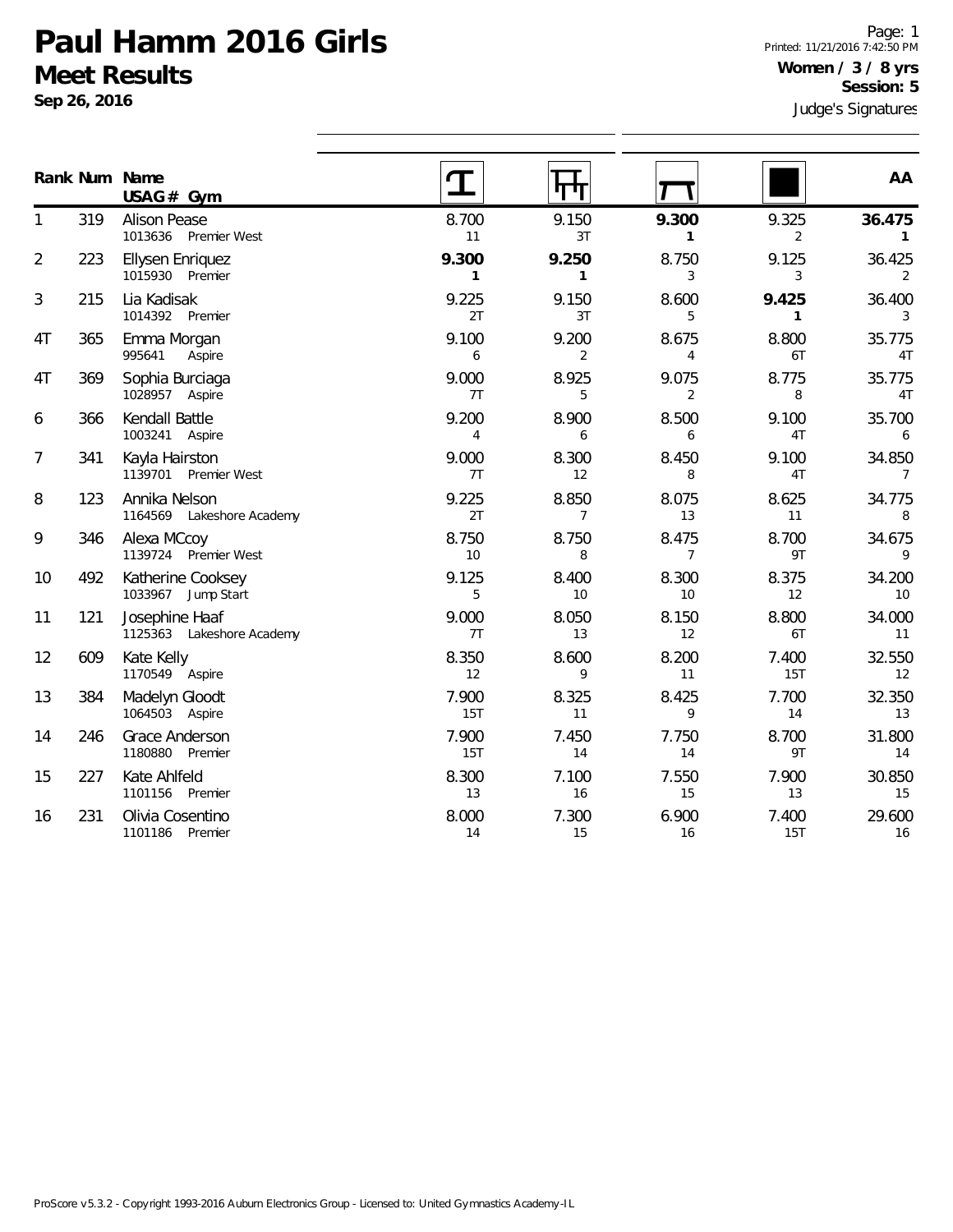**Sep 26, 2016**

1

2

3

4

5

6

7

8

9

10

11

12

13

14

15

16

17

18

19

20

21

22

23

24

599 Macie Volkmar

1018568 Gym Zone Antioch

Judge's Signatures Page: 1 Printed: 11/21/2016 7:43:04 PM **Women / 3 / 9+yrs Session: 5**

**AA**

|    |     | Rank Num Name<br>$USAG#$ Gym                      |                     | पाग                   |                       |                         | AA                       |
|----|-----|---------------------------------------------------|---------------------|-----------------------|-----------------------|-------------------------|--------------------------|
| 1  | 113 | Mackenzie Philbin<br>1031311 Lakeshore Academy    | 9.450<br>1          | 9.300<br>2            | 9.250<br>4            | 9.300<br>1              | 37.300<br>$\mathbf{1}$   |
| 2  | 318 | Paige Nottke<br>1013635 Premier West              | 9.200<br>6T         | 9.125<br>4T           | 9.475<br>$\mathbf{1}$ | 9.125<br>$\overline{7}$ | 36.925<br>2              |
| 3  | 361 | Chloe Cassan<br>988979<br>Aspire                  | 9.250<br>3T         | 9.450<br>$\mathbf{1}$ | 8.450<br>14T          | 9.250<br>2              | 36.400<br>3              |
| 4  | 339 | Gabby Curry<br>1139695 Premier West               | 9.200<br>6T         | 9.125<br>4T           | 8.750<br>9            | 9.200<br>3T             | 36.275<br>$\overline{4}$ |
| 5  | 491 | Tobie Compton<br>1033966 Jump Start               | 9.250<br>3T         | 9.150<br>3            | 8.925<br>7            | 8.750<br>17T            | 36.075<br>5              |
| 6  | 322 | Leah Tobias<br>1013639 Premier West               | 8.850<br>8T         | 9.000<br>7T           | 9.000<br>5T           | 9.150<br>6              | 36.000<br>6              |
| 7  | 120 | Lindsey Shraiberg<br>1118579 Lakeshore Academy    | 9.350<br>2          | 9.050<br>6            | 8.325<br>20T          | 9.025<br>10T            | 35.750<br>7              |
| 8  | 300 | Cadence Whited<br>952940<br>Premier West          | 8.300<br>19T        | 8.850<br>10           | 9.350<br>2            | 9.175<br>5              | 35.675<br>8              |
| 9  | 506 | Jocelyn Rapplean<br>1015453 Jump Start            | 9.225<br>5          | 7.900<br>22           | 9.300<br>3            | 9.200<br>3T             | 35.625<br>9              |
| 10 | 495 | Mackenzie Frazee<br>1033970 Jump Start            | 8.850<br>8T         | 9.000<br>7T           | 8.375<br>18           | 8.750<br>17T            | 34.975<br>10             |
| 11 | 209 | Lauren Deacy<br>1011347 Premier                   | 8.800<br>10T        | 8.450<br>17           | 8.400<br>16T          | 9.050<br>9              | 34.700<br>11             |
| 12 | 314 | Olivia Coffin<br>1013627<br>Premier West          | 8.425<br>18         | 8.700<br>12           | 8.450<br>14T          | 8.950<br>13             | 34.525<br>12             |
| 13 | 247 | Coco Bell<br>1180883 Premier                      | 8.500<br>16         | 8.750<br>11           | 8.650<br>11           | 8.500<br>23             | 34.400<br>13             |
| 14 | 118 | Mira Wojno<br>1114970 Lakeshore Academy           | 8.800<br>10T        | 8.000<br>21           | 8.675<br>10           | 8.825<br>14             | 34.300<br>14             |
| 15 | 593 | Abigail Przeslakowski<br>1138064 Gym Zone Antioch | 8.550<br><b>14T</b> | 8.600<br>14T          | 8.325<br>20T          | 8.775<br>16             | 34.250<br>15             |
| 16 | 112 | Bella Nudera<br>642256<br>Lakeshore Academy       | 8.250<br>21         | 8.550<br>16           | 8.850<br>8            | 8.550<br>22             | 34.200<br>16             |
| 17 | 115 | Eleni Tsatsos<br>1031315 Lakeshore Academy        | 8.750<br>12T        | 7.350<br>26           | 9.000<br>5T           | 9.075<br>8              | 34.175<br>17             |
| 18 | 122 | Victoria Ivankevych<br>1162264 Lakeshore Academy  | 8.750<br>12T        | 9.000<br>7T           | 7.800<br>26           | 8.400<br>25             | 33.950<br>18             |
| 19 | 360 | Isabella Moreno<br>967789<br>Aspire               | 8.150<br>22T        | 8.650<br>13           | 8.250<br>23           | 8.700<br>19             | 33.750<br>19             |
| 20 | 386 | Ellie Hansen<br>1093899 Aspire                    | 8.300<br>19T        | 8.600<br>14T          | 8.600<br>12T          | 7.950<br>27             | 33.450<br>20             |
| 21 | 248 | Erin Burke<br>1180888<br>Premier                  | 8.000<br>28         | 7.750<br>24           | 8.600<br>12T          | 9.025<br>10T            | 33.375<br>21             |
| 22 | 590 | Ellie Nampel<br>1018570 Gym Zone Antioch          | 8.150<br>22T        | 8.200<br>18           | 8.400<br>16T          | 8.575<br>21             | 33.325<br>22             |
| 23 | 233 | Maya Engel<br>1101195 Premier                     | 8.450<br>17         | 8.100<br>19           | 7.950<br>25           | 8.800<br>15             | 33.300<br>23             |

 $\overline{\phantom{a}}$ 

8.550 8.050 7.650 8.450 32.700 14T 20 27 24 24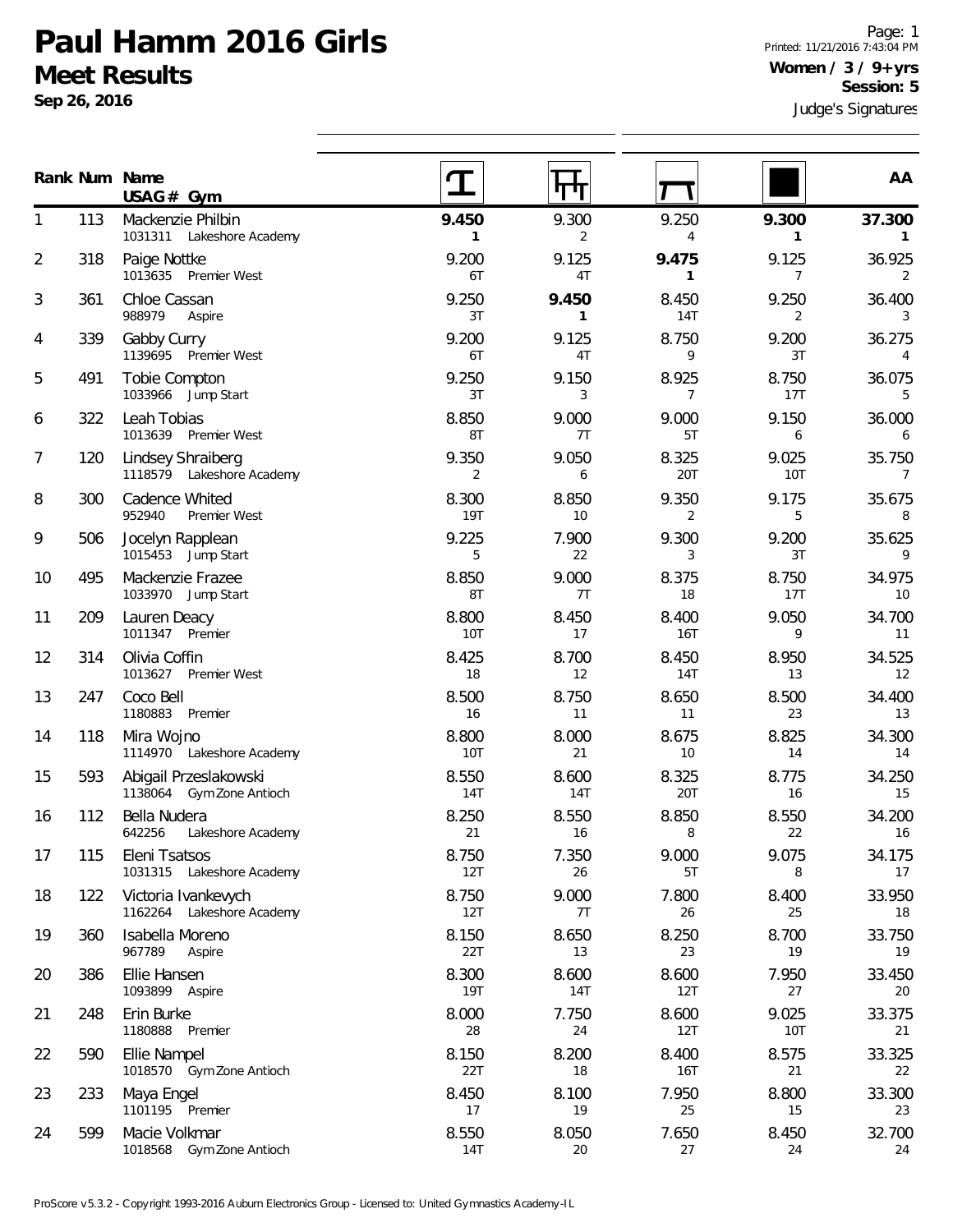**Sep 26, 2016**

Page: 2 Printed: 11/21/2016 7:43:04 PM **Women / 3 / 9+yrs Session: 5**

|    |     | Rank Num Name<br>USAG $#$ Gym                      |              |             |             |             | AA           |
|----|-----|----------------------------------------------------|--------------|-------------|-------------|-------------|--------------|
| 25 | 573 | Michaela Alcantar<br>Gym Zone Antioch<br>1002149   | 8.100<br>25T | 7.400<br>25 | 8.150<br>24 | 9.000<br>12 | 32.650<br>25 |
| 26 | 583 | Annabelle Gussarson<br>Gym Zone Antioch<br>1023541 | 8.150<br>22T | 7.300<br>27 | 8.350<br>19 | 8.200<br>26 | 32.000<br>26 |
| 27 | 249 | Yulia Krylov<br>Premier<br>1180902                 | 8.050<br>27  | 7.800<br>23 | 6.650<br>28 | 8.650<br>20 | 31.150<br>27 |
| 28 | 373 | Emilia Belsha<br>1064365<br>Aspire                 | 8.100<br>25T | 7.100<br>28 | 8.275<br>22 | 7.300<br>28 | 30.775<br>28 |

ProScore v5.3.2 - Copyright 1993-2016 Auburn Electronics Group - Licensed to: United Gymnastics Academy-IL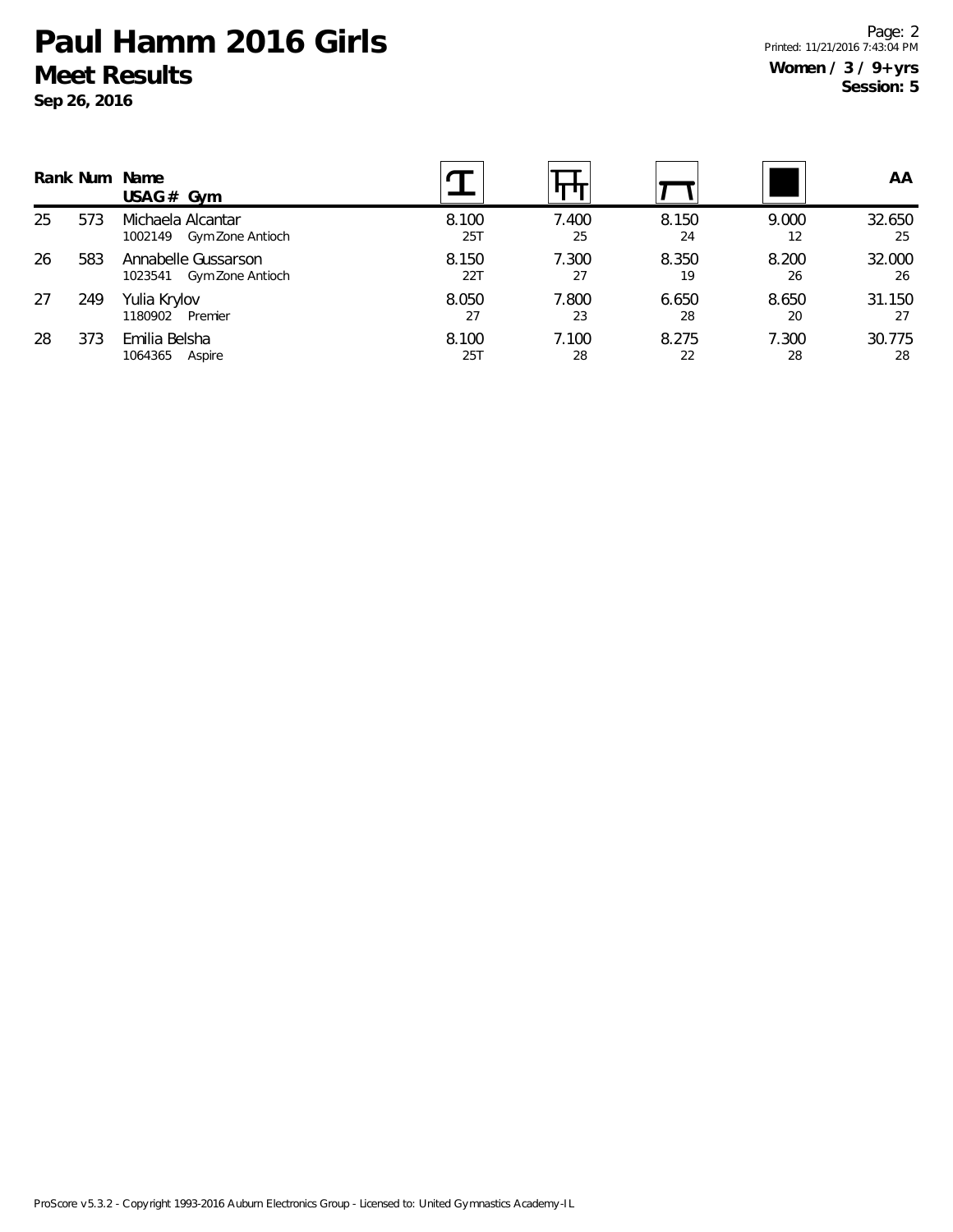**Gym USAG #**

**Sep 26, 2016**

**Num Name Rank**

Page: 1 Printed: 11/21/2016 7:43:09 PM **Women / 3 / 6-7 yrs Session: 6**

| Judge's Signatures |            |              |       |                  |
|--------------------|------------|--------------|-------|------------------|
| ΑA                 |            |              |       |                  |
| 37.600             | 9.350<br>2 | 9.525        | 9.725 | 9.000<br>3       |
| 36.675             | 9.400      | 8.700        | 9.400 | 9.175            |
| 2                  |            | 4            | 2     | 2                |
| 35.500             | 9.200      | 7.500        | 9.350 | 9.450            |
| 3                  | 3          | 11           | 3     |                  |
| 35.125             | 9.000      | 9.075        | 8.800 | 8.250            |
| 4                  | 5          | 2            |       | 11               |
| 35.000             | 8.850      | 8.950        | 8.450 | 8.750            |
| 5                  | 7T         | 3            | 10T   | 4                |
| 34.775             | 8.800      | 8.400        | 9.125 | 8.450            |
| 6                  | 9          | 6T           |       | 8                |
| 21775              | 9.950      | $Q$ $E$ $2E$ | 9.700 | $Q$ $A E$ $\cap$ |

| 1              | 362 | Mckena Mauk<br>990342<br>Aspire            | 9.000<br>3              | 9.725<br>$\mathbf{1}$   | 9.525<br>$\mathbf{1}$   | 9.350<br>$\overline{2}$ | 37.600<br>$\mathbf{1}$   |
|----------------|-----|--------------------------------------------|-------------------------|-------------------------|-------------------------|-------------------------|--------------------------|
| $\overline{2}$ | 438 | Sophia Friscia<br>991641<br>Aspire         | 9.175<br>$\overline{2}$ | 9.400<br>$\overline{2}$ | 8.700<br>$\overline{4}$ | 9.400<br>$\mathbf{1}$   | 36.675<br>2              |
| 3              | 221 | Sophia Sica<br>1014418 Premier             | 9.450<br>$\mathbf{1}$   | 9.350<br>3              | 7.500<br>11             | 9.200<br>3              | 35.500<br>3              |
| 4              | 382 | Whitney Walker<br>1064435 Aspire           | 8.250<br>11             | 8.800<br>$\overline{7}$ | 9.075<br>$\overline{2}$ | 9.000<br>5              | 35.125<br>$\overline{4}$ |
| 5              | 157 | Jada McCabe<br>1014383 Champaign           | 8.750<br>4              | 8.450<br>10T            | 8.950<br>3              | 8.850<br>7T             | 35.000<br>5              |
| 6              | 378 | Natalia Pfeffer<br>1064405 Aspire          | 8.450<br>8              | 9.125<br>$\overline{4}$ | 8.400<br>6T             | 8.800<br>9              | 34.775<br>6              |
| 7              | 219 | Teagan O'Connor<br>1014412 Premier         | 8.650<br>5              | 8.700<br>8              | 8.525<br>5              | 8.850<br>7T             | 34.725<br>$7^{\circ}$    |
| 8              | 349 | Lexi Punsalan<br>1139733 Premier West      | 8.550<br>6T             | 8.900<br>5              | 8.025<br>9              | 8.550<br>13             | 34.025<br>8              |
| 9              | 243 | Chloe Venzon<br>1107713 Premier            | 8.550<br>6T             | 8.850<br>6              | 7.250<br>14             | 9.050<br>$\overline{4}$ | 33.700<br>9              |
| 10             | 381 | <b>Gracie Swartz</b><br>1064432 Aspire     | 7.650<br>14             | 8.650<br>9              | 8.400<br>6T             | 8.650<br>11             | 33.350<br>10             |
| 11             | 608 | Lexie Grevengoed<br>1170534 Aspire         | 7.825<br>12             | 8.450<br>10T            | 8.050<br>8              | 8.600<br>12             | 32.925<br>11             |
| 12             | 657 | Hannah Fuller<br>1123163 Flying High       | 8.350<br>9              | 7.650<br>14             | 7.650<br>10             | 8.300<br>14             | 31.950<br>12             |
| 13             | 620 | Megan Fostiak<br>1096764 USGTC             | 8.300<br>10             | 7.800<br>13             | 7.000<br>15T            | 8.750<br>10             | 31.850<br>13             |
| 14             | 235 | Claire Marten<br>1101201 Premier           | 7.600<br>15             | 7.550<br>15             | 7.450<br>12             | 8.925<br>6              | 31.525<br>14             |
| 15             | 623 | Kara Julian<br>1096794 USGTC               | 7.800<br>13             | 7.450<br>16             | 7.000<br><b>15T</b>     | 7.700<br>16             | 29.950<br>15             |
| 16             | 236 | <b>Charlotte Martin</b><br>1101205 Premier | 6.250<br>16             | 8.100<br>12             | 7.300<br>13             | 8.225<br>15             | 29.875<br>16             |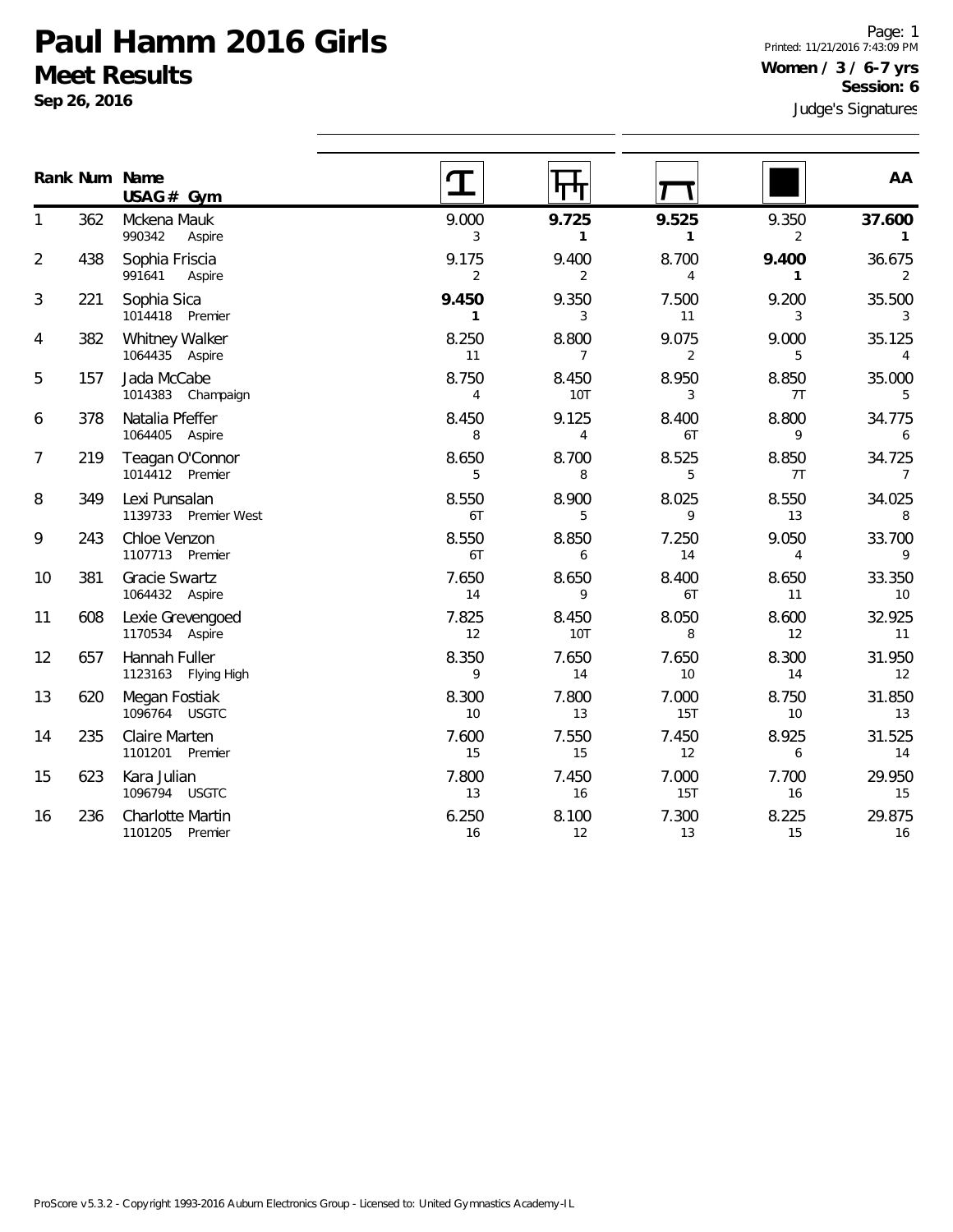**Gym USAG #**

352 Sierra Taylor

160 Prestyn Roberts

217 Natalie Marten

320 Nora Pomatto

166 Kara Charney

376 Isabelle McNamara 1064381 Aspire

1014405 Premier

1013637 Premier West

1027986 Champaign

1139744 Premier West

1014421 Champaign

**Sep 26, 2016**

**Num Name Rank**

1

2

3

4

5

6

7

8

9

10

11

12

13T

13T

15

16

17

18

19T

19T

21

22

23

24

Judge's Signatures Page: 1 Printed: 11/21/2016 7:43:13 PM **Women / 3 / 8-9 yrs Session: 6**

**AA**

| 316 | Emma Kyes                                 | 9.550                   | 9.700                   | 9.450       | 9.550          | 38.250       |
|-----|-------------------------------------------|-------------------------|-------------------------|-------------|----------------|--------------|
|     | 1013632 Premier West                      | $\mathbf{1}$            | $\mathbf{1}$            | 1T          | 2              | 1            |
| 368 | Marissa Torri                             | 9.500                   | 9.550                   | 9.325       | 9.525          | 37.900       |
|     | 1018478 Aspire                            | $\overline{2}$          | 3                       | 3           | 3              | 2            |
| 321 | Ava Svoboda<br>1013638<br>Premier West    | 9.225<br>10T            | 9.500<br>$\overline{4}$ | 9.450<br>1T | 9.500<br>4     | 37.675<br>3  |
| 310 | Taylor Jeffers                            | 9.475                   | 9.625                   | 9.050       | 9.200          | 37.350       |
|     | 1008164 Premier West                      | 3                       | 2                       | 9           | 10T            | 4            |
| 313 | Alayna Boumans                            | 9.350                   | 9.400                   | 9.150       | 9.325          | 37.225       |
|     | 1013626 Premier West                      | 5T                      | 6                       | 6T          | $\overline{7}$ | 5            |
| 364 | Rilyn O'Hern<br>991973<br>Aspire          | 9.000<br><b>18T</b>     | 9.425<br>5              | 9.175<br>5  | 9.450<br>5     | 37.050<br>6  |
| 155 | Makenzee Johnson                          | 8.900                   | 9.325                   | 9.100       | 9.425          | 36.750       |
|     | 1014353 Champaign                         | 22                      | $\overline{7}$          | 8           | 6              | 7            |
| 367 | Grace Flanagan                            | 9.200                   | 9.300                   | 8.600       | 9.100          | 36.200       |
|     | 1018464 Aspire                            | 13T                     | 8                       | 16T         | <b>18T</b>     | 8            |
| 151 | Madeleine Blakley                         | 9.125                   | 9.125                   | 8.750       | 9.175          | 36.175       |
|     | 1014324 Champaign                         | 15                      | 10 <sup>°</sup>         | 11T         | 12T            | 9            |
| 652 | <b>Taylor Butler</b>                      | 8.850                   | 9.250                   | 8.325       | 9.600          | 36.025       |
|     | 1123149 Flying High                       | 23T                     | 9                       | 23          | $\mathbf{1}$   | 10           |
| 348 | Ella Punsalan<br>1139731<br>Premier West  | 9.300<br>$\overline{7}$ | 9.000<br><b>14T</b>     | 8.625<br>15 | 8.850<br>23    | 35.775<br>11 |
| 239 | Laniya Russell                            | 9.425                   | 8.850                   | 8.300       | 8.925          | 35.500       |
|     | 1101214 Premier                           | 4                       | 17T                     | 24          | 21             | 12           |
| 618 | Katelyn Burchill                          | 9.225                   | 9.050                   | 8.100       | 9.100          | 35.475       |
|     | 1096760 USGTC                             | <b>10T</b>              | $11*$                   | 28T         | <b>18T</b>     | 13T          |
| 347 | Sophia Moran                              | 8.400                   | 9.050                   | 8.850       | 9.175          | 35.475       |
|     | 1139728 Premier West                      | 32T                     | $11*$                   | 10          | 12T            | 13T          |
| 654 | Marley Coffee                             | 9.250                   | 8.150                   | 8.650       | 9.300          | 35.350       |
|     | 1123157 Flying High                       | 8T                      | 37                      | 13T         | 8              | 15           |
| 152 | Elizabeth Crompton                        | 9.350                   | 8.700                   | 8.100       | 9.175          | 35.325       |
|     | 1014332 Champaign                         | 5T                      | 23T                     | 28T         | 12T            | 16           |
| 372 | Sydney Fazio                              | 8.775                   | 9.050                   | 8.600       | 8.775          | 35.200       |
|     | 1064363 Aspire                            | 25                      | 11T                     | 16T         | 24T            | 17           |
| 161 | Isabella Rountree<br>1014427<br>Champaign | 9.050<br>16T            | 8.700<br>23T            | 8.525<br>18 | 8.875<br>22    | 35.150<br>18 |

स्त

T

 $\mathbf T$ 

9.000 8.300 8.650 9.150 35.100 18T 33T 13T 15T 19T

8.450 8.900 9.150 8.600 35.100 30T 16 6T 29T 19T

9.000 9.000 8.250 8.775 35.025 18T 14T 25 24T 21

8.750 8.850 8.200 9.150 34.950 26 17T 26T 15T 22

9.000 8.850 7.850 9.225 34.925 18T 17T 35 9 23

8.700 8.600 9.200 8.400 34.900 28T 26 4 33 24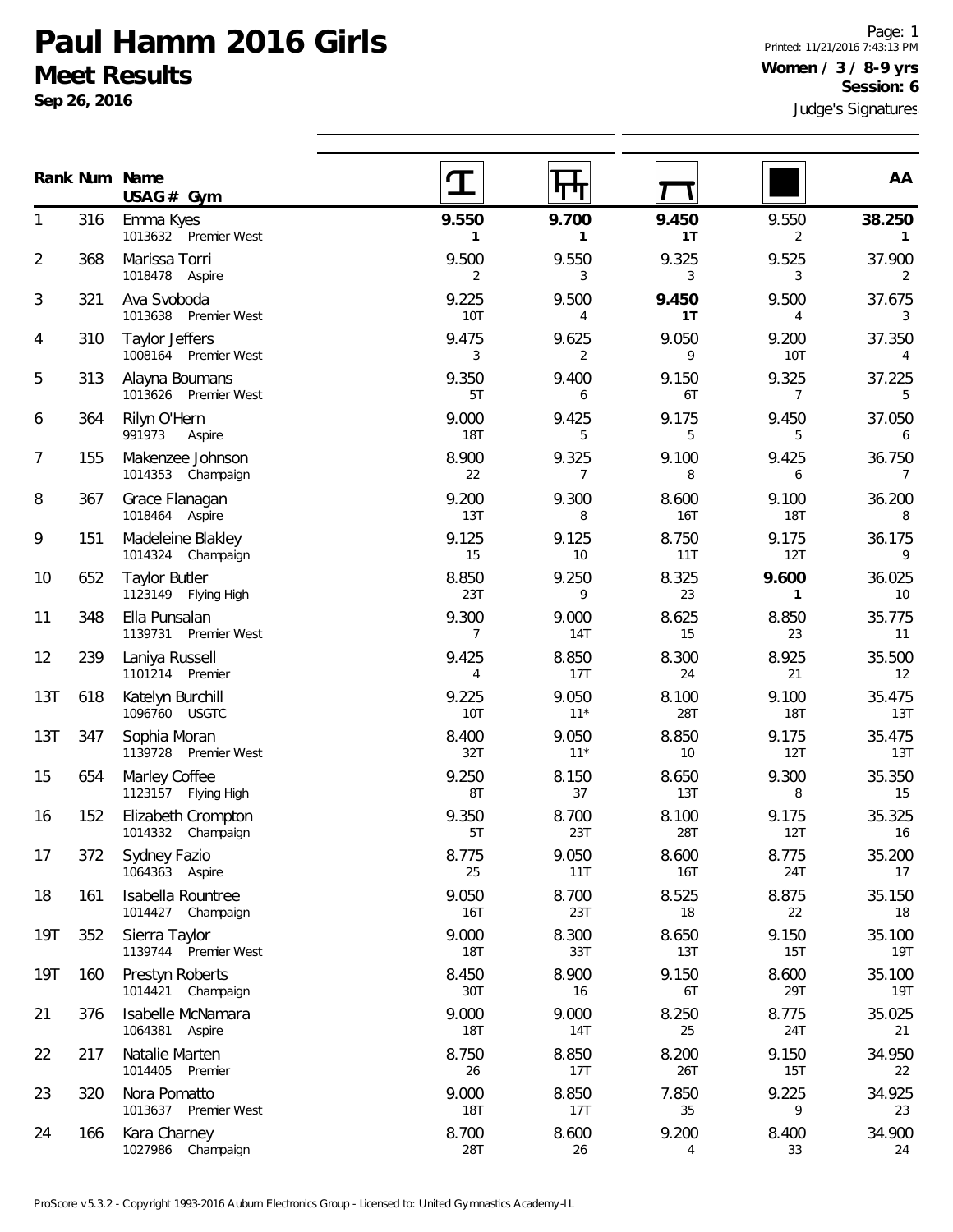**Sep 26, 2016**

Page: 2 Printed: 11/21/2016 7:43:13 PM **Women / 3 / 8-9 yrs Session: 6**

|     |     | Rank Num Name<br>USAG# Gym                      |              |              |                     |                     | AA            |
|-----|-----|-------------------------------------------------|--------------|--------------|---------------------|---------------------|---------------|
| 25  | 344 | Ava Lucero<br>1139713 Premier West              | 8.400<br>32T | 8.550<br>27T | 8.750<br>11T        | 9.150<br>15T        | 34.850<br>25  |
| 26  | 614 | Sheridan Cash<br>949766<br>Lynns tumbling & gym | 9.250<br>8T  | 8.350<br>31T | 8.200<br>26T        | 8.600<br>29T        | 34.400<br>26  |
| 27  | 666 | <b>Grace Mathey</b><br>1123486<br>Flying High   | 8.450<br>30T | 8.550<br>27T | 8.500<br><b>19T</b> | 8.775<br>24T        | 34.275<br>27  |
| 28T | 565 | Lily Campbell<br>1169930 Summit                 | 9.200<br>13T | 8.250<br>35  | 8.000<br>31T        | 8.350<br>34         | 33.800<br>28T |
| 28T | 225 | Isabella Rudd<br>1026191<br>Premier             | 7.750<br>40  | 8.850<br>17T | 8.500<br><b>19T</b> | 8.700<br>28         | 33.800<br>28T |
| 30  | 238 | <b>Bridget Rifenburg</b><br>1101210 Premier     | 8.200<br>35  | 8.650<br>25  | 8.400<br>21         | 8.525<br>31         | 33.775<br>30  |
| 31  | 245 | Anna Zalinski<br>1112200<br>Premier             | 8.300<br>34  | 8.850<br>17T | 7.050<br>39         | 9.200<br>10T        | 33.400<br>31  |
| 32  | 371 | Samantha Ciszek<br>1064335 Aspire               | 8.850<br>23T | 8.450<br>29T | 8.375<br>22         | 7.450<br>40T        | 33.125<br>32  |
| 33  | 562 | Bella Blunt<br>1170019 Summit                   | 8.700<br>28T | 7.800<br>38  | 8.000<br>31T        | 8.150<br>37         | 32.650<br>33  |
| 34T | 621 | Callie Hagel<br>1117514 USGTC                   | 9.225<br>10T | 7.725<br>39  | 7.300<br>36T        | 8.275<br>$35*$      | 32.525<br>34T |
| 34T | 385 | Hope Hartmann<br>1064512 Aspire                 | 8.725<br>27  | 8.300<br>33T | 8.050<br>30         | 7.450<br>40T        | 32.525<br>34T |
| 34T | 660 | Madelyn Gentile<br>1123176 Flying High          | 7.850<br>38T | 8.450<br>29T | 7.950<br>34         | 8.275<br>$35*$      | 32.525<br>34T |
| 37  | 242 | Hailey Vander Zanden<br>1107707 Premier         | 8.050<br>37  | 8.350<br>31T | 8.000<br>31T        | 8.050<br>38         | 32.450<br>37  |
| 38  | 240 | Amelie Sica<br>1101219 Premier                  | 7.700<br>41  | 8.200<br>36  | 7.000<br>40         | 9.100<br><b>18T</b> | 32.000<br>38  |
| 39  | 375 | Kaelyn Hong<br>1064376 Aspire                   | 8.150<br>36  | 8.800<br>22  | 7.200<br>38         | 7.550<br>39         | 31.700<br>39  |
| 40  | 619 | Margaret Finnegan<br>1096770 USGTC              | 9.050<br>16T | 7.400<br>40  | 6.600<br>41         | 8.475<br>32         | 31.525<br>40  |
| 41  | 659 | Elena Garcia<br>1123168 Flying High             | 7.850<br>38T | 7.250<br>41  | 7.300<br>36T        | 8.725<br>27         | 31.125<br>41  |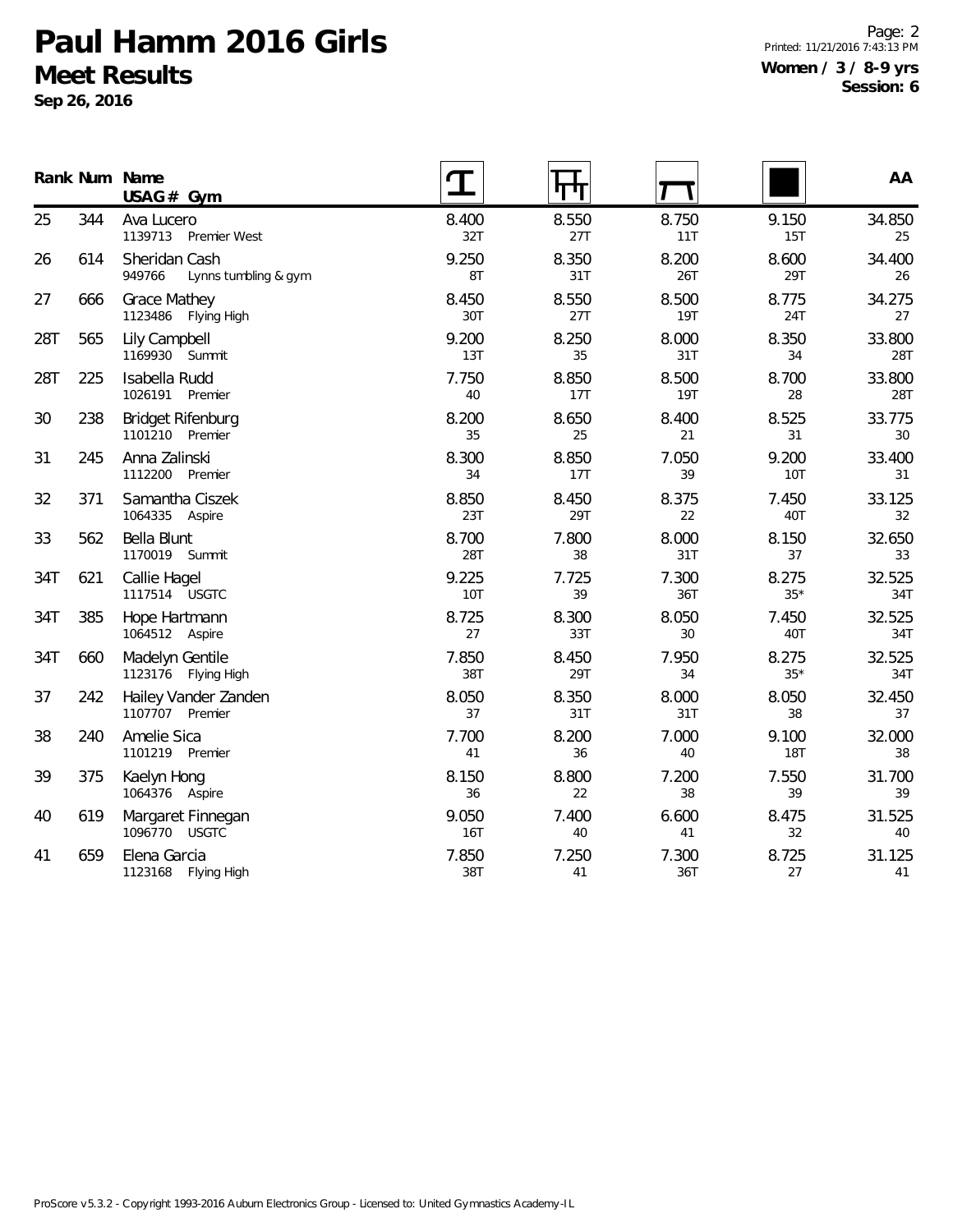**Sep 26, 2016**

Page: 1 Printed: 11/21/2016 7:43:17 PM **Women / 3 / 10+ yrs Session: 6**

|                |     | Rank Num Name<br>USAG# Gym                        |                         |                     |              |                         | AA                        |
|----------------|-----|---------------------------------------------------|-------------------------|---------------------|--------------|-------------------------|---------------------------|
| 1              | 309 | Annabella Deliberto<br>1008162 Premier West       | 9.125<br>10T            | 9.500<br>1          | 9.125<br>2   | 9.450<br>2T             | 37.200<br>$\mathbf{1}$    |
| $\overline{2}$ | 353 | Ella Wallace<br>1139747 Premier West              | 9.275<br>5T             | 9.450<br>2          | 9.025<br>6   | 9.425<br>$\overline{4}$ | 37.175<br>2               |
| 3              | 665 | Harmony Macias<br>1123215 Flying High             | 9.150<br>8T             | 9.000<br>8T         | 8.900<br>7   | 9.500<br>1              | 36.550<br>3               |
| 4              | 149 | <b>Adderley Crompton</b><br>971742<br>Champaign   | 9.275<br>5T             | 9.050<br>7          | 9.100<br>3   | 8.925<br>15             | 36.350<br>4               |
| 5              | 312 | Ava Kowalski<br>1008166 Premier West              | 8.750<br>24             | 9.200<br>4          | 9.050<br>4T  | 9.250<br>9              | 36.250<br>5               |
| 6              | 343 | Mikaela Lim<br>1139709<br>Premier West            | 9.000<br><b>18T</b>     | 8.600<br><b>18T</b> | 9.150<br>1   | 9.400<br>5              | 36.150<br>6               |
| 7              | 154 | Grace Hohman<br>1014349<br>Champaign              | 9.175<br>$\overline{7}$ | 8.700<br>16         | 8.850<br>8   | 9.350<br>7              | 36.075<br>$\overline{7}$  |
| 8              | 663 | Maia Krutilla<br>1123203<br>Flying High           | 9.100<br>12T            | 8.950<br>11T        | 8.700<br>11T | 8.950<br>12T            | 35.700<br>8               |
| 9              | 163 | Graycen Young<br>1014461<br>Champaign             | 9.050<br>16T            | 8.550<br>21T        | 8.550<br>14  | 9.325<br>8              | 35.475<br>9               |
| 10             | 148 | Maddisson Edwards<br>961818<br>Champaign          | 9.150<br>8T             | 8.600<br><b>18T</b> | 8.800<br>10  | 8.650<br>22             | 35.200<br>10 <sup>°</sup> |
| 11T            | 164 | Layla Roberts<br>1017218 Champaign                | 9.125<br>10T            | 8.850<br>14         | 8.650<br>13  | 8.550<br>25T            | 35.175<br>11T             |
| 11T            | 156 | Bricelynn Keeran<br>1014355 Champaign             | 9.100<br>12T            | 8.550<br>21T        | 8.700<br>11T | 8.825<br>19T            | 35.175<br>11T             |
| 13             | 168 | Meah Beacham<br>1145213 Champaign                 | 9.300<br>4              | 8.950<br>11T        | 8.350<br>18  | 8.525<br>28             | 35.125<br>13              |
| 14             | 165 | Izzy Hohman<br>1025068<br>Champaign               | 9.350<br>3              | 8.650<br>17         | 8.250<br>20  | 8.800<br>21             | 35.050<br>14              |
| 15             | 340 | Abbigail Elwood<br>1139698 Premier West           | 8.100<br>31T            | 8.900<br>13         | 9.050<br>4T  | 8.950<br>12T            | 35.000<br>15              |
| 16             | 632 | Ava Pearson<br>1096782 USGTC                      | 9.050<br>16T            | 8.550<br>21T        | 8.450<br>16  | 8.900<br>16T            | 34.950<br>16              |
| 17             | 162 | Sophia Libman<br>1014432 Champaign                | 9.100<br>12T            | 8.400<br>25T        | 8.825<br>9   | 8.600<br>23             | 34.925<br>17              |
| 18             | 338 | <b>Charlotte Campbell</b><br>1139693 Premier West | 8.800<br>22T            | 9.225<br>3          | 7.350<br>30T | 9.450<br>2T             | 34.825<br>18              |
| 19             | 241 | Emma Thompson<br>1107705 Premier                  | 9.500<br>1              | 8.400<br>25T        | 7.400<br>29  | 9.375<br>6              | 34.675<br>19              |
| 20             | 167 | Addison Karuzis<br>1143413<br>Champaign           | 8.600<br>27T            | 9.100<br>6          | 7.850<br>23T | 9.050<br>10             | 34.600<br>20              |
| 21             | 159 | Aaliyah Polite<br>1014403 Champaign               | 9.400<br>2              | 9.000<br>8T         | 7.600<br>25T | 8.500<br>29             | 34.500<br>21              |
| 22             | 571 | Yaritsa Soto<br>1169994<br>Summit                 | 9.100<br>12T            | 8.500<br>24         | 7.850<br>23T | 9.000<br>11             | 34.450<br>22              |
| 23             | 237 | <b>Addison Moore</b><br>1101208 Premier           | 9.000<br><b>18T</b>     | 9.150<br>5          | 7.600<br>25T | 8.575<br>24             | 34.325<br>23              |
| 24             | 636 | Clare Zach<br>1096785<br><b>USGTC</b>             | 9.000<br>18T            | 7.800<br>29         | 8.500<br>15  | 8.900<br>16T            | 34.200<br>24              |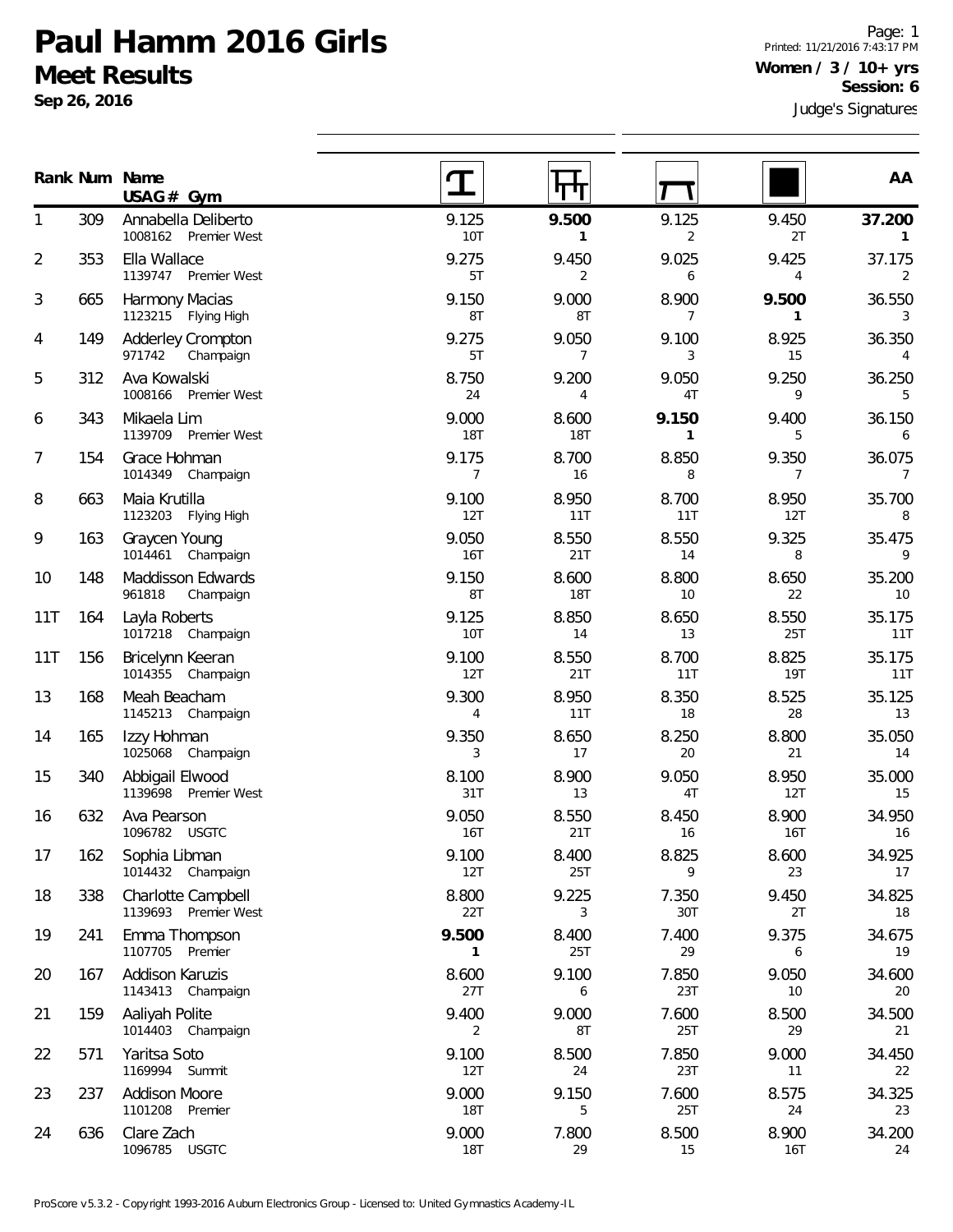**Sep 26, 2016**

Page: 2 Printed: 11/21/2016 7:43:17 PM **Women / 3 / 10+ yrs Session: 6**

|    |     | Rank Num Name<br>USAG#Gym                      |              |                     |              |              | AA           |
|----|-----|------------------------------------------------|--------------|---------------------|--------------|--------------|--------------|
| 25 | 146 | Rilynn Adams<br>533215<br>Champaign            | 8.600<br>27T | 8.825<br>15         | 8.400<br>17  | 8.350<br>31  | 34.175<br>25 |
| 26 | 158 | Elizabeth Owen<br>1014399<br>Champaign         | 8.725<br>25T | 9.000<br>8T         | 7.350<br>30T | 8.550<br>25T | 33.625<br>26 |
| 27 | 628 | Christina MacCormac<br>1096778<br><b>USGTC</b> | 8.850<br>21  | 7.550<br>30         | 8.300<br>19  | 8.825<br>19T | 33.525<br>27 |
| 28 | 624 | Madison Julian<br><b>USGTC</b><br>1004860      | 8.400<br>30  | 8.600<br><b>18T</b> | 8.050<br>21  | 8.425<br>30  | 33.475<br>28 |
| 29 | 244 | Grace Mackar<br>1112193<br>Premier             | 7.750<br>33  | 8.100<br>28         | 7.900<br>22  | 8.550<br>25T | 32.300<br>29 |
| 30 | 633 | Charlotte Rosenbaum<br>1004872 USGTC           | 8.800<br>22T | 7.450<br>31         | 7.100<br>32  | 8.875<br>18  | 32.225<br>30 |
| 31 | 653 | Payton Casiello<br>1123152<br>Flying High      | 8.100<br>31T | 8.350<br>27         | 6.750<br>33  | 8.950<br>12T | 32.150<br>31 |
| 32 | 622 | Skyler Hult<br>1096774<br><b>USGTC</b>         | 8.550<br>29  | 7.150<br>32         | 7.600<br>25T | 8.050<br>32  | 31.350<br>32 |
| 33 | 625 | Sophia Kennedy<br>1117511<br><b>USGTC</b>      | 8.725<br>25T | 6.750<br>33         | 7.450<br>28  | 7.850<br>33  | 30.775<br>33 |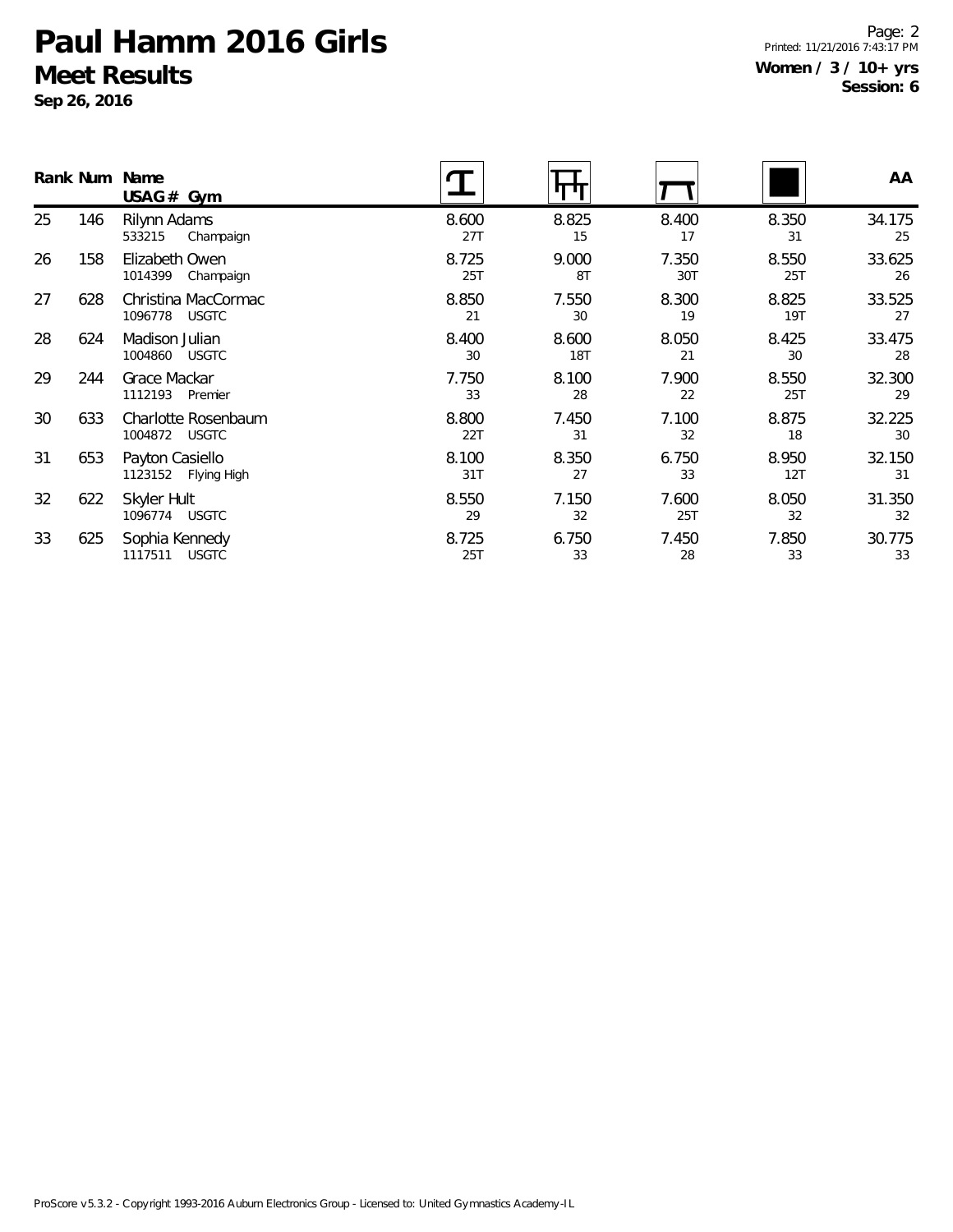**Sep 26, 2016**

Page: 1 Printed: 11/21/2016 7:43:22 PM **Women / 4 / 6-8 yrs Session: 7**

|                |     | Rank Num Name<br>$USAG#$ Gym              |                         |                         |             |             | AA           |
|----------------|-----|-------------------------------------------|-------------------------|-------------------------|-------------|-------------|--------------|
|                | 409 | Bianca Corobceanu<br>1018462 Aspire       | 9.000                   | 8.850                   | 9.650       | 9.075<br>2  | 36.575       |
| 2              | 287 | Brooklynn York<br>633358<br>Premier West  | 8.300<br>5              | 9.250                   | 9.350       | 9.225       | 36.125       |
| 3              | 410 | <b>Allison Richards</b><br>1018463 Aspire | 8.775<br>$\overline{2}$ | 8.650<br>5T             | 9.475<br>2T | 9.000<br>3T | 35.900<br>3  |
| 4              | 216 | Lauren Marrella<br>1014398 Premier        | 8.675                   | 8.650<br>5T             | 9.325<br>5  | 8.850<br>6  | 35.500       |
| 5              | 210 | Kaelyn Landry<br>1011354 Premier          | 8.750<br>3              | 8.650<br>5T             | 9.000<br>6  | 8.900<br>5  | 35.300       |
| 6              | 397 | Kate Giroux<br>936588<br>Aspire           | 8.250<br>6              | 8.100<br>9              | 9.475<br>2T | 8.450<br>9  | 34.275<br>6  |
| $\overline{7}$ | 444 | Haley Kahn<br><b>USGTC</b><br>948551      | 8.100                   | 8.700<br>4              | 8.350<br>10 | 9.000<br>3T | 34.150       |
| 8              | 211 | Edith Condon<br>1014386 Premier           | 7.550<br>9T             | 9.050<br>$\overline{2}$ | 8.675       | 8.600<br>8  | 33.875<br>8  |
| 9              | 393 | Maggie Toole<br>936574<br>Aspire          | 7.550<br>9T             | 8.300<br>8              | 8.525<br>9  | 8.825       | 33.200<br>9  |
| 10             | 208 | Jessica Laning<br>968879<br>Premier       | 8.050<br>8              | 7.150<br>10             | 8.600<br>8  | 8.000<br>10 | 31.800<br>10 |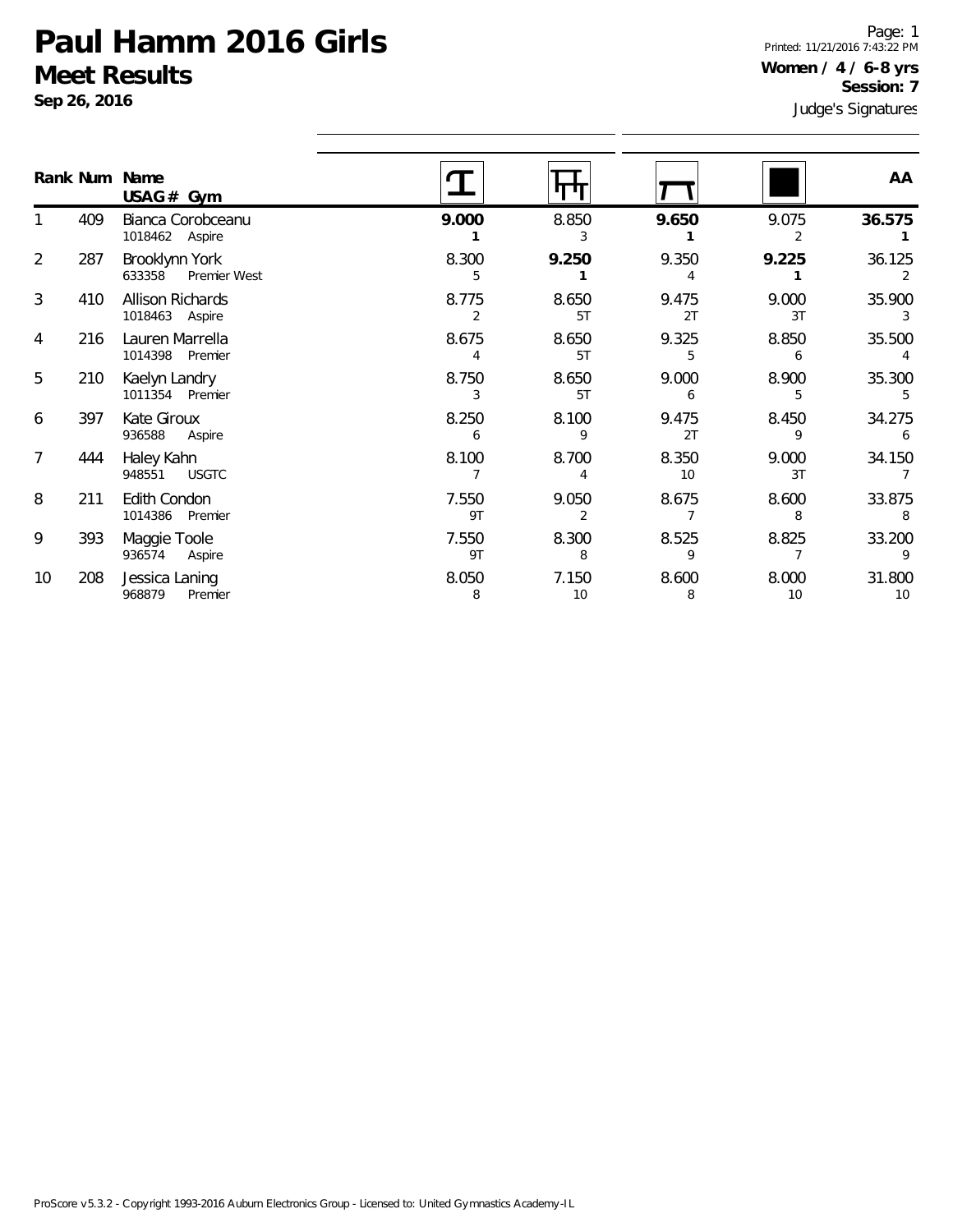**Sep 26, 2016**

**Num Name Rank**

207 Alana Williams

615 Kaelyn Fones

224 Anya Patel

328 Allie Gluting

675 Lauren Hanford

212 Camora Delacy 1014387 Premier

957569 Premier

1020217 Premier

1013647 Premier West

988297 Olympiad

411 Addison Dell'Aquila 1018467 Aspire

949780 Lynns tumbling & gym

1

2

3

4

5

6T

6T

8

9

10

11

12

13

14

15

16

17

18

19

20

21

22

23

24

Judge's Signatures Page: 1 Printed: 11/21/2016 7:43:28 PM **Women / 4 / 9 yrs Session: 7**

|     | Num Name<br>$USAG#$ Gym                    |                         |              |                         |                         | AA           |
|-----|--------------------------------------------|-------------------------|--------------|-------------------------|-------------------------|--------------|
| 651 | Brianne Buday<br>987046<br>Flying High     | 9.150<br>1 <sub>T</sub> | 9.500<br>1   | 9.275<br>6              | 9.525<br>$\mathbf{1}$   | 37.450<br>1  |
| 392 | Peyton Pech<br>936136<br>Aspire            | 9.150<br>1T             | 9.100<br>3   | 9.225<br>7T             | 9.000<br><b>10T</b>     | 36.475<br>2  |
| 284 | Katie Ho<br>633355<br>Premier West         | 8.500<br>11T            | 9.075<br>4   | 9.500<br>2              | 9.350<br>3              | 36.425<br>3  |
| 204 | Casey Patten<br>957542<br>Premier          | 9.000<br>$\overline{4}$ | 8.950<br>10T | 9.350<br>5              | 9.000<br>10T            | 36.300<br>4  |
| 315 | Eleanor Corbett<br>1013628<br>Premier West | 8.450<br>13T            | 9.000<br>6T  | 9.100<br>17             | 9.450<br>$\overline{2}$ | 36.000<br>5  |
| 285 | Vianney Jimenez<br>633356<br>Premier West  | 8.525<br>9T             | 8.950<br>10T | 9.225<br>7T             | 9.100<br>6T             | 35.800<br>6T |
| 405 | Gianna Bruno<br>971941<br>Aspire           | 8.650<br>5              | 9.000<br>6T  | 9.200<br>11T            | 8.950<br>13T            | 35.800<br>6T |
| 298 | Mia Almeida<br>641986<br>Premier West      | 8.300<br>17             | 9.050<br>5   | 9.200<br>11T            | 9.000<br><b>10T</b>     | 35.550<br>8  |
| 408 | Leah Stonitsch<br>991975<br>Aspire         | 8.350<br>16             | 8.750<br>16  | 9.400<br>$\overline{4}$ | 9.025<br>9              | 35.525<br>9  |
| 400 | Georgia Buza<br>943312<br>Aspire           | 8.600<br>6T             | 8.800<br>15  | 9.075<br><b>18T</b>     | 8.950<br>13T            | 35.425<br>10 |
| 317 | <b>Bree Maury</b><br>1013634 Premier West  | 8.450<br>13T            | 9.450<br>2   | 8.550<br>32             | 8.950<br>13T            | 35.400<br>11 |
| 406 | Adalyn Halla<br>991969<br>Aspire           | 8.450<br>13T            | 9.000<br>6T  | 9.175<br><b>14T</b>     | 8.700<br>21             | 35.325<br>12 |
| 401 | <b>Avery McConnell</b><br>944134<br>Aspire | 8.200<br>19T            | 8.900<br>12T | 8.900<br>24             | 9.150<br>5              | 35.150<br>13 |
| 218 | Maya Nicholson<br>1014407 Premier          | 8.200<br><b>19T</b>     | 8.300<br>21T | 9.200<br>11T            | 9.300<br>$\overline{4}$ | 35.000<br>14 |
| 452 | Lexie Ede<br>1007756 USGTC                 | 8.000<br>23T            | 9.000<br>6T  | 8.850<br>25             | 9.100<br>6T             | 34.950<br>15 |
| 395 | Grace Ogarek<br>936580<br>Aspire           | 9.025<br>3              | 8.450<br>18  | 8.750<br>26T            | 8.650<br>22T            | 34.875<br>16 |
| 404 | <b>Rylie Walter</b><br>969710<br>Aspire    | 8.600<br>6T             | 8.200<br>25T | 9.225<br>7T             | 8.650<br>22T            | 34.675<br>17 |

8.600 8.200 9.150 8.650 34.600 6T 25T 16 22T 18

8.100 8.300 9.050 8.900 34.350 22 21T 20 17T 19

7.750 8.000 **9.625** 8.900 34.275 27T 27T **1** 17T 20

8.200 8.300 9.075 8.400 33.975 19T 21T 18T 28 21

7.550 8.900 8.700 8.725 33.875 32T 12T 28T 19T 22

7.750 8.300 8.750 9.050 33.850 27T 21T 26T 8 23

8.500 8.700 8.300 8.325 33.825 11T 17 33T 30 24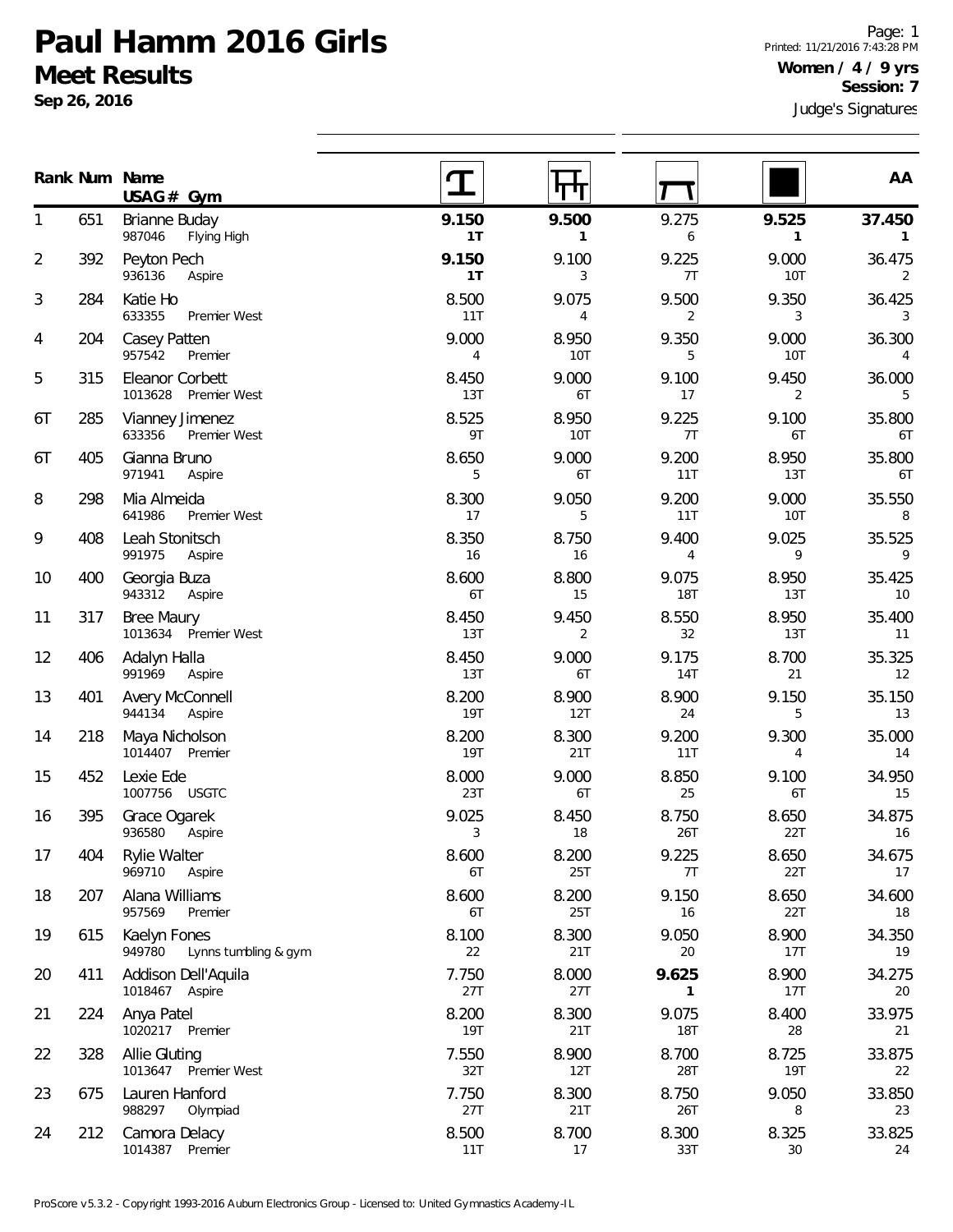**Sep 26, 2016**

Page: 2 Printed: 11/21/2016 7:43:28 PM **Women / 4 / 9 yrs Session: 7**

|     |     | Rank Num Name<br>$USAG#$ Gym           |              | पग                  |                     |              | AA            |
|-----|-----|----------------------------------------|--------------|---------------------|---------------------|--------------|---------------|
| 25T | 391 | Ava Smith<br>935691<br>Aspire          | 7.700<br>29T | 8.000<br>27T        | 9.425<br>3          | 8.550<br>27  | 33.675<br>25T |
| 25T | 220 | Allison Palansky<br>1014415 Premier    | 7.450<br>35T | 8.850<br>14         | 8.650<br>30         | 8.725<br>19T | 33.675<br>25T |
| 27  | 390 | Sydney Roberson<br>935690<br>Aspire    | 7.550<br>32T | 8.000<br>27T        | 9.175<br><b>14T</b> | 8.575<br>26  | 33.300<br>27  |
| 28  | 306 | Lucia Caruso<br>964874<br>Premier West | 7.550<br>32T | 7.800<br>31         | 9.000<br>21T        | 8.925<br>16  | 33.275<br>28  |
| 29  | 200 | Elizabeth Griffin<br>957322<br>Premier | 7.650<br>31  | 8.400<br><b>19T</b> | 9.225<br>7T         | 7.750<br>34  | 33.025<br>29  |
| 30  | 213 | Sawyer Hansen<br>1014390<br>Premier    | 7.800<br>26  | 8.400<br><b>19T</b> | 8.300<br>33T        | 8.200<br>32  | 32.700<br>30  |
| 31  | 222 | <b>Faith Goetz</b><br>1015928 Premier  | 8.000<br>23T | 8.000<br>27T        | 7.900<br>35         | 8.350<br>29  | 32.250<br>31  |
| 32  | 398 | Charlotte Dean<br>936591<br>Aspire     | 8.525<br>9T  | 6.150<br>37         | 8.925<br>23         | 8.300<br>31  | 31.900<br>32  |
| 33  | 447 | Alexis Trevino<br>1004861 USGTC        | 7.700<br>29T | 7.000<br>33         | 8.575<br>31         | 8.600<br>25  | 31.875<br>33  |
| 34  | 399 | Delaney Alsip<br>936595<br>Aspire      | 8.000<br>23T | 6.250<br>36         | 8.700<br>28T        | 7.700<br>35  | 30.650<br>34  |
| 35  | 202 | Grace Lube<br>957517<br>Premier        | 7.200<br>37  | 6.300<br>35         | 9.000<br>21T        | 7.550<br>36  | 30.050<br>35  |
| 36  | 448 | Addison Hagel<br>1004864 USGTC         | 7.450<br>35T | 7.450<br>32         | 7.700<br>36         | 7.350<br>37  | 29.950<br>36  |
| 37  | 682 | Tessa VanTreese<br>973701<br>Premier   | 8.250<br>18  | 6.450<br>34         | 6.850<br>37         | 7.850<br>33  | 29.400<br>37  |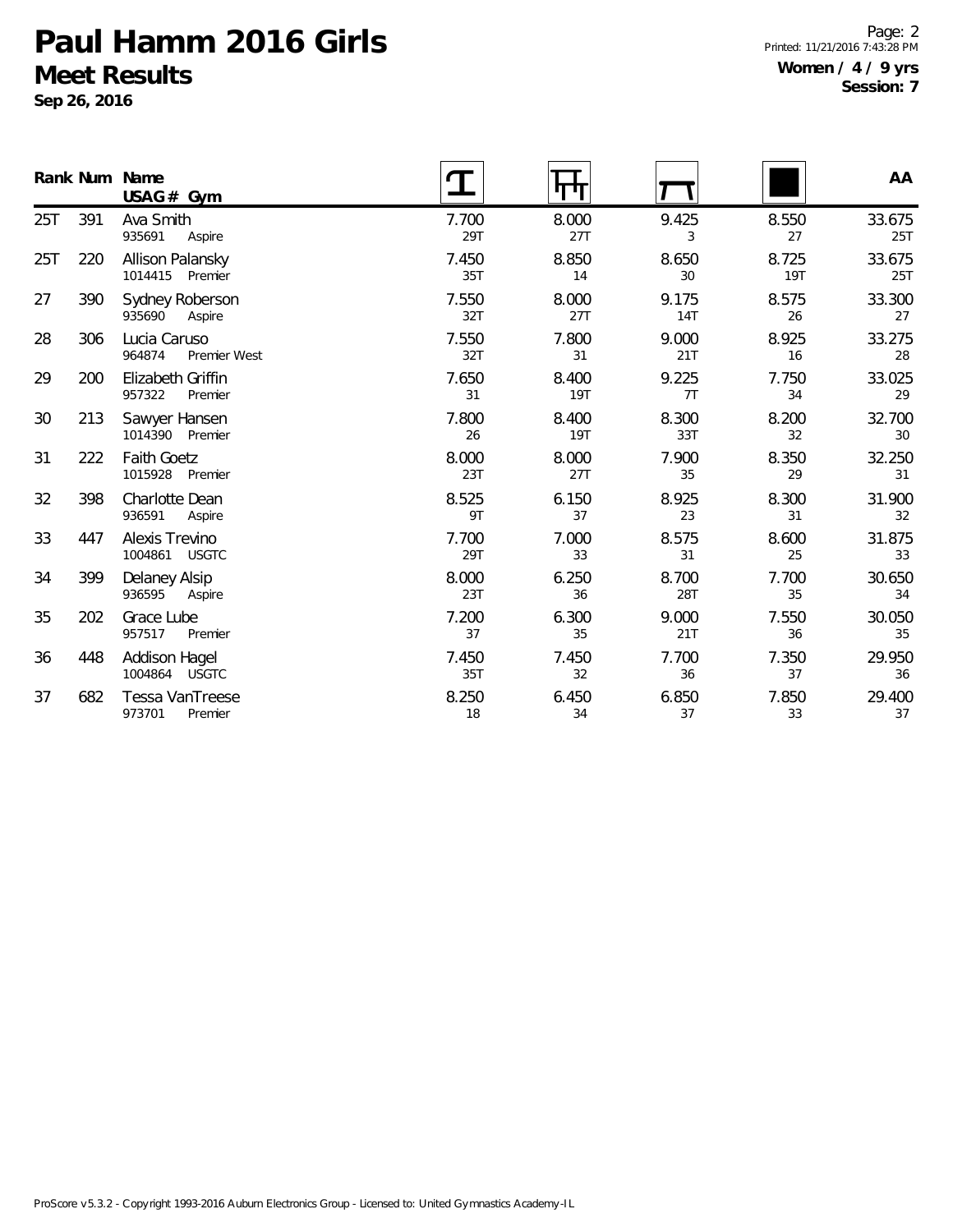**Sep 26, 2016**

Page: 1 Printed: 11/21/2016 7:43:33 PM **Women / 4 / 10+ yrs Session: 7**

|    |     | Rank Num Name<br>$USAG#$ Gym                    |                       |                       |                     |                         | AA                       |
|----|-----|-------------------------------------------------|-----------------------|-----------------------|---------------------|-------------------------|--------------------------|
| 1  | 329 | <b>Ainsley Reese</b><br>1013648 Premier West    | 9.400<br>$\mathbf{1}$ | 9.300<br>$\mathbf{1}$ | 9.225<br>9T         | 9.625<br>$\mathbf{1}$   | 37.550<br>$\mathbf{1}$   |
| 2  | 356 | Keira Lucas<br>1139758<br>Premier West          | 9.300<br>2            | 8.950<br>9            | 9.200<br>11         | 9.250<br>6              | 36.700<br>2              |
| 3  | 294 | <b>Addison Murray</b><br>633437<br>Premier West | 8.650<br>9            | 9.100<br>4T           | 9.275<br>8          | 9.350<br>3              | 36.375<br>3              |
| 4T | 407 | <b>Tristan Hansen</b><br>991971<br>Aspire       | 8.750<br>5T           | 9.250<br>2            | 9.375<br>3T         | 8.825<br>20             | 36.200<br>4T             |
| 4T | 301 | Graci Weems<br>957075<br>Premier West           | 8.550<br>10T          | 9.200<br>3            | 9.350<br>5T         | 9.100<br>9T             | 36.200<br>4T             |
| 6  | 299 | Mikayla Hamiti<br>650943<br>Premier West        | 9.000<br>4            | 8.850<br>12T          | 9.300<br>7          | 9.000<br>13T            | 36.150<br>6              |
| 7  | 354 | Gracie Anderson<br>1139752 Premier West         | 8.450<br>14T          | 8.700<br>15T          | 9.375<br>3T         | 9.550<br>2              | 36.075<br>$\overline{7}$ |
| 8  | 670 | Ceci Scambiatterra<br>1013964 Flying High       | 9.100<br>3            | 8.550<br><b>19T</b>   | 9.100<br>14         | 9.275<br>5              | 36.025<br>8              |
| 9  | 669 | Gabrielle Sanchez<br>987045<br>Flying High      | 8.550<br><b>10T</b>   | 9.100<br>4T           | 9.050<br>15         | 9.150<br>$\overline{7}$ | 35.850<br>9              |
| 10 | 305 | Claire Poulaki<br>964872<br>Premier West        | 8.250<br>21T          | 9.050<br>6T           | 8.900<br><b>19T</b> | 9.300<br>4              | 35.500<br>10             |
| 11 | 357 | Sarah Mustafa<br>1139760 Premier West           | 8.750<br>5T           | 8.650<br>17T          | 8.850<br>22T        | 9.125<br>8              | 35.375<br>11             |
| 12 | 402 | Kenzington Schuman<br>967201<br>Aspire          | 8.250<br>21T          | 8.650<br>17T          | 9.425<br>2          | 8.850<br>17T            | 35.175<br>12             |
| 13 | 283 | Ani Avedoumian<br>632726<br>Premier West        | 8.425<br>16           | 9.050<br>6T           | 9.225<br>9T         | 8.425<br>28             | 35.125<br>13             |
| 14 | 203 | Greta Paschall<br>957539<br>Premier             | 8.700<br>8            | 8.900<br><b>10T</b>   | 9.350<br>5T         | 8.100<br>35T            | 35.050<br>14             |
| 15 | 656 | Olivia Denson<br>1013958 Flying High            | 8.150<br>25           | 8.700<br>15T          | 9.150<br>13         | 9.000<br>13T            | 35.000<br>15             |
| 16 | 441 | Mia Paulsberg<br>619170<br><b>USGTC</b>         | 8.400<br>17T          | 8.900<br><b>10T</b>   | 8.500<br>31T        | 9.100<br>9T             | 34.900<br>16             |
| 17 | 626 | Emilia Kubik<br>1179388<br><b>USGTC</b>         | 7.850<br>33           | 9.050<br>6T           | 8.900<br>19T        | 9.075<br>11             | 34.875<br>17             |
| 18 | 206 | Becca Snouffer<br>957561<br>Premier             | 8.500<br>13           | 8.800<br>14           | 8.650<br>28T        | 8.650<br>23T            | 34.600<br>18             |
| 19 | 446 | Rylie Pryor<br>948555<br><b>USGTC</b>           | 8.200<br>24           | 8.550<br><b>19T</b>   | 8.900<br><b>19T</b> | 8.875<br>16             | 34.525<br>19             |
| 20 | 440 | <b>Emily Bolin</b><br>619145<br><b>USGTC</b>    | 8.350<br>19           | 8.550<br><b>19T</b>   | 8.825<br>24T        | 8.650<br>23T            | 34.375<br>20             |
| 21 | 311 | Kaitlyn Kowalik<br>1008165 Premier West         | 8.000<br>28T          | 7.600<br>32T          | 9.550<br>1          | 8.950<br>15             | 34.100<br>21             |
| 22 | 617 | Margaret Howard<br>1003569 Lynns tumbling & gym | 8.400<br>17T          | 8.000<br>26           | 8.750<br>26T        | 8.850<br>17T            | 34.000<br>22             |
| 23 | 450 | Gianna Mirabella<br>1004867 USGTC               | 7.800<br>34T          | 8.550<br><b>19T</b>   | 8.400<br>33T        | 9.050<br>12             | 33.800<br>23             |
| 24 | 214 | Genevieve Herion<br>1014391 Premier             | 7.900<br>32           | 8.850<br>12T          | 8.925<br>18         | 8.100<br>35T            | 33.775<br>24             |